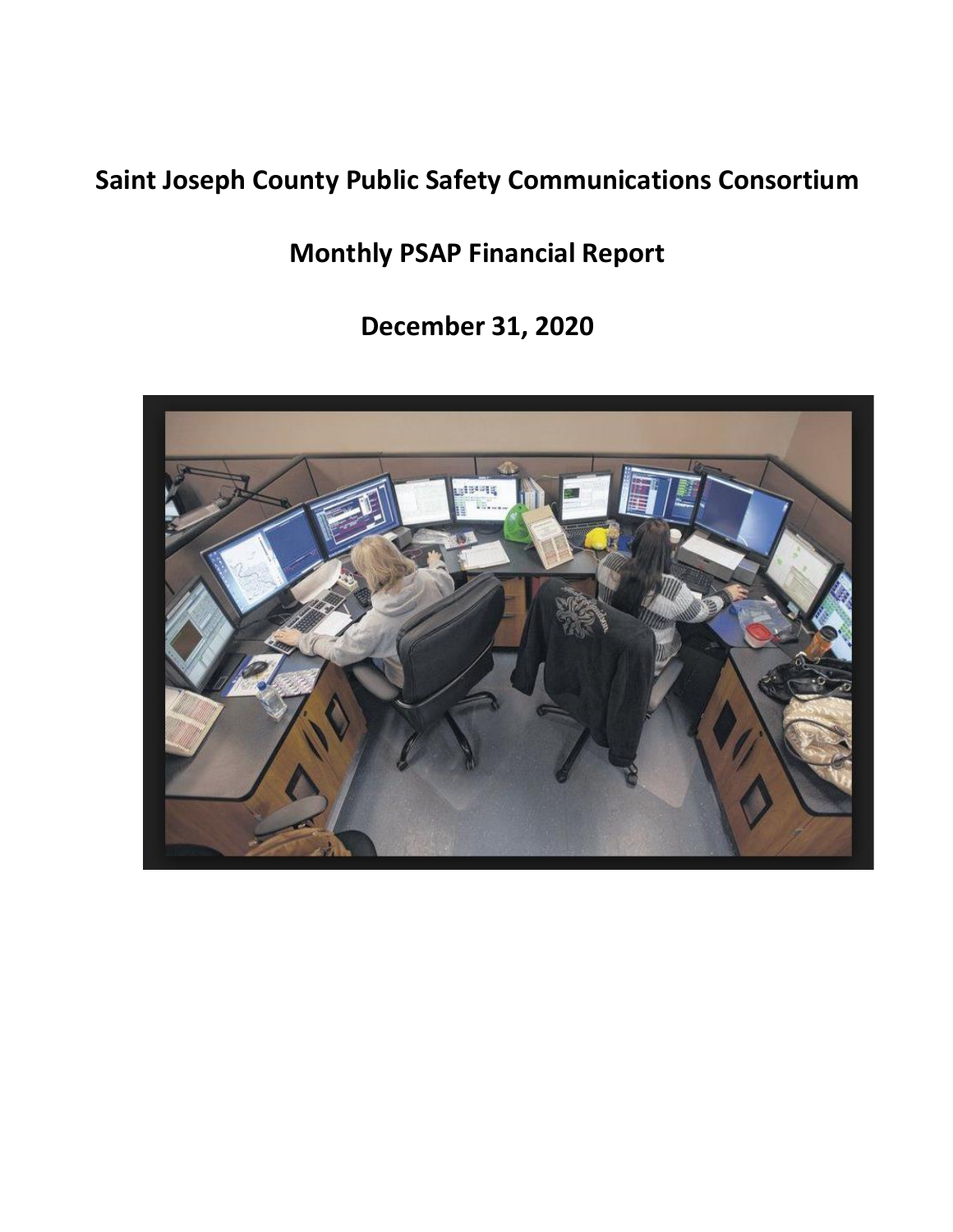|                | <b>Saint Joseph County PSAP</b><br><b>Operating Fund Financial Report</b> |                      |                                      |                      |                      |                              |                             |                          |                          |                          |                                 |                       |
|----------------|---------------------------------------------------------------------------|----------------------|--------------------------------------|----------------------|----------------------|------------------------------|-----------------------------|--------------------------|--------------------------|--------------------------|---------------------------------|-----------------------|
| Account        | December 31, 2020                                                         | Actual               | Actual                               | Actual               | 2020<br>Original     | <b>Budget</b>                | 2020<br>Amended             | <b>YTD</b><br>Actual     |                          | <b>YTD</b><br>Actual     | <b>Budget</b><br><b>Balance</b> | Percent<br>of Amended |
| Number         | <b>Description</b>                                                        |                      | 12/31/2017 12/31/2018 12/31/2019     |                      | <b>Budget</b>        | Adjustments                  | Budget                      | 12/31/2020               | Estimated                | 12/31/2020               | 12/31/2020                      | <b>Budget</b>         |
|                | Fund 1222 - Statewide 911 Fund                                            |                      |                                      |                      | (w/encumbrances)     |                              |                             |                          |                          |                          |                                 |                       |
|                | Revenue                                                                   |                      |                                      |                      |                      |                              |                             |                          |                          |                          |                                 |                       |
| 2709           | State 911 Revenue (\$145,449)                                             | 2,119,424            | 2,165,225                            | 2,268,739            | 1,745,388            | 621,398                      | 2,366,786                   | 2,366,786                | $\Omega$                 | 2,366,786                | $\bf{0}$                        | 100%                  |
| 2700           | Other                                                                     | $\mathbf{0}$         | $\bf{0}$                             | 2,353                | $\mathbf{0}$         | $\mathbf{0}$                 | $\bf{0}$                    | $\Omega$                 | $\Omega$                 | $\Omega$                 | $\Omega$                        | 0%                    |
| 2711           | Reimbursements                                                            | 31,443               | 50                                   | 183                  | $\mathbf{0}$         | $\Omega$                     | $\bf{0}$                    | $\Omega$                 | $\mathbf{0}$             | $\Omega$                 | $\Omega$                        | 100%                  |
| 6101           | <b>Bank Account Interest</b>                                              | $\bf{0}$             | 10,079                               | 29,458               | 27,000               | (7,026)                      | 19,974                      | 19,974                   | $\mathbf{0}$             | 19,974                   | (0)                             | 100%                  |
| 6405<br>8400   | Payroll Withholding<br><b>Investment Interest</b>                         | $\bf{0}$<br>$\bf{0}$ | $\bf{0}$<br>18,319                   | $\bf{0}$<br>41,892   | $\Omega$<br>37,000   | 894<br>11,157                | 894<br>48,157               | 894<br>48,157            | $\Omega$<br>$\mathbf{0}$ | 894<br>48,157            | $\Omega$<br>(0)                 | 100%<br>100%          |
| 9999           | Transfer In                                                               | 106,322              | $\Omega$                             | $\Omega$             |                      | $\Omega$                     | $\Omega$                    |                          | $\Omega$                 | $\Omega$                 | $\bf{0}$                        | 0%                    |
|                | <b>Total Revenue</b>                                                      | 2,257,189            | 2,193,673                            | 2,342,624            | 1,809,388            | 626,423                      | 2,435,811                   | 2,435,811                | $\bf{0}$                 | 2,435,811                | (0)                             | 100%                  |
|                | <b>Expenditures</b>                                                       |                      |                                      |                      |                      |                              |                             |                          |                          |                          |                                 |                       |
| 11032          | <b>Executive Director</b>                                                 | 65,577               | 80,000                               | 90,000               | 92,700               | $\mathbf{0}$                 | 92,700                      | 92,700                   | $\Omega$                 | 92,700                   | $\Omega$                        | 100%                  |
| 11312          | IT Manager                                                                | 13,462               | 53,846                               | 66,731               | 72,100               | $\bf{0}$                     | 72,100                      | 72,100                   | $\Omega$                 | 72,100                   | $\mathbf{0}$                    | 100%                  |
| 11314<br>11409 | IT Technician<br><b>Training Officer</b>                                  | 45,000<br>54,006     | 32,452<br>18,846                     | $\bf{0}$<br>$\bf{0}$ | $\theta$<br>$\Omega$ | $\mathbf{0}$<br>$\mathbf{0}$ | $\bf{0}$<br>$\bf{0}$        | $\Omega$<br>$\Omega$     | $\mathbf{0}$<br>$\Omega$ | $\Omega$<br>$\mathbf{0}$ | $\Omega$<br>$\Omega$            | 0%<br>0%              |
| 11973          | Quality Assurance Manager                                                 | 0                    | $\bf{0}$                             | 11,022               | 46,350               | $\mathbf{0}$                 | 46,350                      | 42,785                   | $\Omega$                 | 42,785                   | 3,565                           | 92%                   |
| 11410          | Communications Supervisor                                                 | 145,655              | 149,677                              | 157,093              | 169,950              | $\mathbf{0}$                 | 169,950                     | 161,645                  | $\Omega$                 | 161,645                  | 8,305                           | 95%                   |
| 11412          | Telecommunicator II                                                       | 1,334,449            | $\boldsymbol{0}$                     | $\bf{0}$             | $\bf{0}$             | $\Omega$                     | $\bf{0}$                    | $\mathbf{0}$             | $\Omega$                 | $\Omega$                 | $\mathbf{0}$                    | 0%                    |
| 11413          | Telecommunicator I                                                        | 813,519              | $\bf{0}$                             | $\bf{0}$             | $\Omega$             | $\Omega$                     | $\bf{0}$                    | $\Omega$                 | $\Omega$                 | $\Omega$                 | $\Omega$                        | 0%                    |
| 11414          | Supervisor Pay Differential                                               | 23,816               | 20,717                               | 3,845                | $\theta$             | $\mathbf{0}$                 | $\bf{0}$                    | $\Omega$                 | $\mathbf{0}$             | $\Omega$                 | $\Omega$                        | 100%                  |
| 11415          | On-Call Employee                                                          | $\Omega$             | 37,559                               | 23,074               | 25,000               | $\bf{0}$                     | 25,000                      | 8,424                    | $\Omega$                 | 8,424                    | 16,576                          | 100%                  |
| 11452          | <b>Administrative Manager</b>                                             | 40,000               | 45,000                               | 41,884               | 47,277               | $\mathbf{0}$<br>$\mathbf{0}$ | 47,277                      | 47,277                   | $\Omega$                 | 47,277                   | $\Omega$<br>$\mathbf{0}$        | 100%<br>100%          |
| 11458<br>11509 | <b>Operations Manager</b><br>Public Information Officer                   | 65,000<br>40,000     | 125,577<br>40,000                    | 140,000<br>40,800    | 144,200<br>42,024    | $\mathbf{0}$                 | 144,200<br>42,024           | 144,200<br>42,024        | $\Omega$                 | 144,200<br>42,024        | $\Omega$                        | 100%                  |
| 11578          | <b>Education Overtime</b>                                                 | $\bf{0}$             | $\bf{0}$                             | $\bf{0}$             | 9,200                | $\mathbf{0}$                 | 9,200                       | $\mathbf 0$              | $\mathbf{0}$             | $\Omega$                 | 9,200                           | 0%                    |
| 11979          | CAD/Radio Specialist                                                      | $\bf{0}$             | $\bf{0}$                             | $\bf{0}$             | 60,000               | $\mathbf{0}$                 | 60,000                      | 55,385                   | $\Omega$                 | 55,385                   | 4,615                           | 92%                   |
| 14800          | <b>FICA</b>                                                               | $\bf{0}$             | 303,368                              | 306,760              | 360,725              | $\mathbf{0}$                 | 360,725                     | 320,463                  | $\Omega$                 | 320,463                  | 40,262                          | 89%                   |
| 14810          | PERF                                                                      | $\Omega$             | 454,803                              | 461,704              | 528,121              | $\mathbf{0}$                 | 528,121                     | 486,815                  | $\Omega$                 | 486,815                  | 41,306                          | 92%                   |
| 14840          | Group Medical Insurance                                                   | $\bf{0}$             | 936,000                              | 167,000              | 1,371,330            | $\mathbf{0}$                 | 1,371,330                   | 1,371,330                | $\mathbf{0}$             | 1,371,330                | $\mathbf{0}$                    | 100%                  |
| 22010          | Gas Oil & Lubricants                                                      | 1,217                | $\bf{0}$                             | $\bf{0}$             | $\theta$             | $\Omega$                     | $\bf{0}$                    | $\Omega$                 | $\Omega$                 | $\Omega$                 | $\Omega$                        | 0%                    |
| 23460          | Other Materials                                                           | 30                   | $\bf{0}$<br>$\bf{0}$                 | $\mathbf{0}$         | $\Omega$             | $\Omega$<br>$\mathbf{0}$     | $\bf{0}$                    | $\Omega$<br>$\mathbf{0}$ | $\Omega$<br>$\Omega$     | $\mathbf{0}$             | $\Omega$                        | 0%                    |
| 32050<br>36015 | <b>Instruction &amp; Training</b><br><b>Contractual Services</b>          | 3,235<br>622         | $\bf{0}$                             | $\bf{0}$<br>$\theta$ | $\bf{0}$<br>$\Omega$ | $\Omega$                     | $\bf{0}$<br>$\Omega$        | $\Omega$                 | $\Omega$                 | $\bf{0}$<br>$\mathbf{0}$ | $\Omega$                        | 0%<br>0%              |
| 36051          | Technology - Lease Equipment                                              | 668,021              | $\bf{0}$                             | $\bf{0}$             | $\bf{0}$             | $\mathbf{0}$                 | $\bf{0}$                    | $\bf{0}$                 | $\Omega$                 | $\bf{0}$                 | $\Omega$                        | 0%                    |
| 36100          | Repairs - Auto & Trucks                                                   | $\Omega$             | 2,353                                | $\bf{0}$             | $\theta$             | $\mathbf{0}$                 | $\bf{0}$                    | $\Omega$                 | $\mathbf{0}$             | $\Omega$                 | $\Omega$                        | 0%                    |
| 65030          | Inter Fund Transfer (PSAP Center Maint.)                                  | 29,693               | $\Omega$                             | $\Omega$             | $\theta$             | $\Omega$                     | $\Omega$                    | $\Omega$                 | $\Omega$                 | $\Omega$                 | $\Omega$                        | 0%                    |
|                | <b>Total Expenditures</b>                                                 | 3,343,301            | 2,300,198                            | 1,509,912            | 2,968,977            | $\bf{0}$                     | 2,968,977                   | 2,845,147                | $\bf{0}$                 | 2,845,147                | 123,830                         | 96%                   |
|                | Net Surplus/(Deficit)                                                     | (1,086,112)          | (106, 525)                           | 832,712              | (1, 159, 589)        |                              | (533, 166)                  | (409, 335)               | $\bf{0}$                 | (409, 335)               |                                 |                       |
|                | Beginning Cash Balance                                                    | 3,715,805            | 2,629,693                            | 2,523,168            | 3,355,880            |                              | 3,355,880                   | 3,355,880                |                          | 3,355,880                |                                 |                       |
|                | <b>Ending Cash Balance</b>                                                | 2,629,693            | 2,523,168                            | 3,355,880            | 2,196,291            |                              | 2,822,714                   | 2,946,545                |                          | 2,946,545                |                                 |                       |
|                |                                                                           |                      |                                      |                      |                      |                              |                             |                          |                          |                          |                                 |                       |
|                | Fund 4930 - Dispatch Operating Fund                                       |                      |                                      |                      |                      |                              |                             |                          |                          |                          |                                 |                       |
|                | Revenue                                                                   |                      |                                      |                      |                      |                              |                             |                          |                          |                          |                                 |                       |
| 2711           | Saint Joseph County (\$321,056 per month)                                 | 2,774,988            | 3,415,380                            | 3,892,151            | 3,852,623            | 49                           | 3,852,672                   | 3,852,672                | $\Omega$                 | 3,852,672                | $\bf{0}$                        | 100%                  |
| 2711           | City of South Bend - (\$224,898 per month)                                | 1,997,628            | 2,338,776                            | 2,749,751            | 2,698,781            | $\Omega$                     | 2,698,781                   | 2,698,781                | $\Omega$                 | 2,698,781                | (0)                             | 100%                  |
| 2711           | City of Mishawaka - (\$117,659 per month)                                 | 993,396              | 1,180,008                            | 1,413,666            | 1,411,903            | $\mathbf{0}$                 | 1,411,903                   | 1,411,903                | $\mathbf{0}$             | 1,411,903                | $\Omega$                        | 100%                  |
| 2711<br>2715   | Other Reimbursement<br>AT&T Telephone Reimbursement                       | $\bf{0}$             | $\bf{0}$                             | $\bf{0}$             | $\bf{0}$             | $\mathbf{0}$                 | $\bf{0}$                    | 362<br>$\bf{0}$          | $\bf{0}$                 | 362<br>$\bf{0}$          | (362)<br>$\bf{0}$               | 100%<br>100%          |
| 0000           | General Government                                                        | $\bf{0}$             | $\bf{0}$                             | $\bf{0}$             | $\mathbf{0}$         | 296                          | 296                         | 296                      | $\mathbf{0}$             | 296                      | (0)                             | 100%                  |
| 5206           | Transfer of Funds                                                         | 420                  | $\bf{0}$                             | $\Omega$             | $\Omega$             | $\Omega$                     | $\bf{0}$                    | 9,153                    | $\Omega$                 | 9,153                    | (9, 153)                        | 0%                    |
| 6101           | <b>Bank Account Interest</b>                                              | $\bf{0}$             | 4,317                                | 18,341               | 16,000               | (3,955)                      | 12,045                      | 12,045                   | $\Omega$                 | 12,045                   | $\bf{0}$                        | 100%                  |
| 8400           | <b>Investment Interest</b>                                                | $\mathbf{0}$         | 6,297                                | 20,260               | 16,000               | 8,957                        | 24,957                      | 24,917                   | $\mathbf{0}$             | 24,917                   | 41                              | 100%                  |
| 5600           | Refunds                                                                   | 156,268              | 4,072                                | $\Omega$             | $\Omega$             | $\mathbf{0}$                 | $\bf{0}$                    | $\Omega$                 | $\mathbf{0}$             | $\Omega$                 | $\mathbf{0}$                    | 0%                    |
|                | <b>Total Revenue</b>                                                      | 5,922,700            | 6,948,850                            | 8,094,169            | 7,995,307            | 5,347                        | 8,000,654                   | 8,010,129                | $\bf{0}$                 | 8,010,129                | (9, 474)                        | 100%                  |
|                | <b>Expenditures</b><br>Telecommunicator III                               | 484,956              |                                      | 2,579,604            | 2,483,845            | (1, 137, 919)                | 1,345,926                   | 1,296,991                | $\bf{0}$                 |                          | 48,935                          | 96%                   |
|                |                                                                           |                      | 2,436,755                            |                      |                      |                              |                             |                          | $\mathbf{0}$             | 1,296,991<br>715,437     | 92,323                          | 89%                   |
|                |                                                                           |                      |                                      |                      |                      |                              |                             |                          |                          |                          |                                 |                       |
| 11411<br>11412 | Telecommunicator II<br>Telecommunicator I                                 | $\bf{0}$<br>$\bf{0}$ | $\bf{0}$                             | $\bf{0}$             | 453,200<br>$\bf{0}$  | 354,560                      | 807,760                     | 715,437                  | $\mathbf{0}$             |                          |                                 |                       |
| 11413<br>11414 | Acting Comm Supervisor Pay Dif                                            | 420                  | $\boldsymbol{0}$<br>$\boldsymbol{0}$ | 3,730<br>$\bf{0}$    | $\mathbf{0}$         | 378,359<br>$\mathbf{0}$      | 378,359<br>$\boldsymbol{0}$ | 268,956<br>$\mathbf{0}$  | $\mathbf{0}$             | 268,956<br>$\bf{0}$      | 109,403<br>$\bf{0}$             | 71%<br>0%             |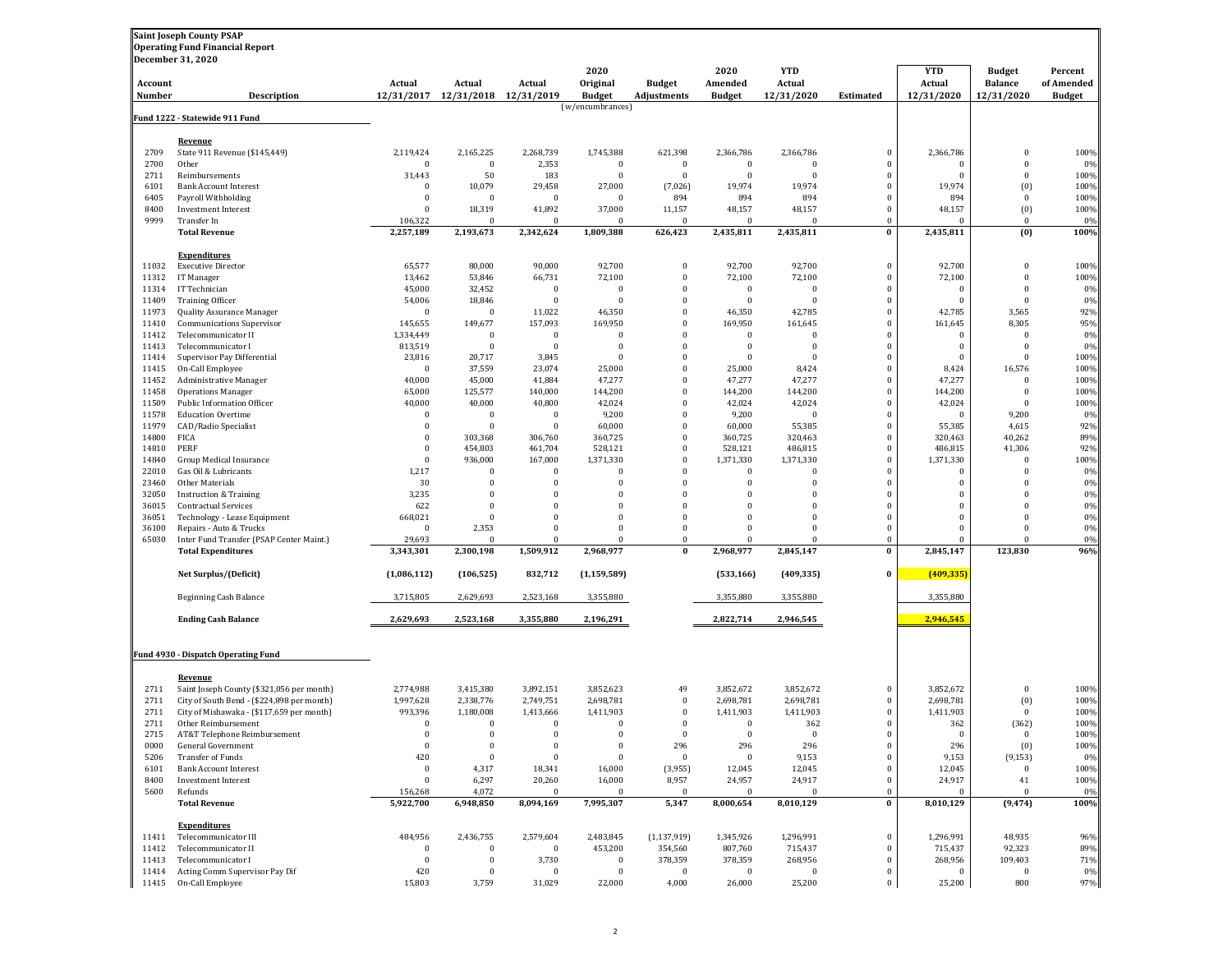|         | <b>Saint Joseph County PSAP</b>             |              |              |              |               |               |               |              |                         |                |                  |               |
|---------|---------------------------------------------|--------------|--------------|--------------|---------------|---------------|---------------|--------------|-------------------------|----------------|------------------|---------------|
|         | <b>Operating Fund Financial Report</b>      |              |              |              |               |               |               |              |                         |                |                  |               |
|         | <b>December 31, 2020</b>                    |              |              |              |               |               |               |              |                         |                |                  |               |
|         |                                             |              |              |              | 2020          |               | 2020          | <b>YTD</b>   |                         | <b>YTD</b>     | <b>Budget</b>    | Percent       |
| Account |                                             | Actual       | Actual       | Actual       | Original      | <b>Budget</b> | Amended       | Actual       |                         | Actual         | <b>Balance</b>   | of Amended    |
| Number  | <b>Description</b>                          | 12/31/2017   | 12/31/2018   | 12/31/2019   | <b>Budget</b> | Adjustments   | <b>Budget</b> | 12/31/2020   | Estimated               | 12/31/2020     | 12/31/2020       | <b>Budget</b> |
| 11416   | Telecommunicator IV                         | $\Omega$     | 259,638      | 242,525      | 338,870       | $\Omega$      | 338,870       | 329,080      | $\bf{0}$                | 329,080        | 9,790            | 97%           |
| 11571   | Overtime                                    | 754,546      | 799,682      | 584,353      | 477,000       | 350,000       | 827,000       | 820,083      | $\bf{0}$                | 820,083        | 6,917            | 99%           |
| 14711   | Longevity Pay                               | $\theta$     | $\Omega$     | 21,186       | 22,150        | $\theta$      | 22,150        | 16,595       | $\bf{0}$                | 16,595         | 5,555            | 75%           |
| 14712   | QA Pay                                      | $\Omega$     | $\Omega$     | 9,573        | 5,000         | 9,000         | 14,000        | 13,320       | $\bf{0}$                | 13,320         | 680              | 95%           |
| 14713   | CTO Pay                                     | $\Omega$     | $\Omega$     | 53,597       | 72,000        | $\Omega$      | 72,000        | 58,900       | $\bf{0}$                | 58,900         | 13,100           | 82%           |
| 14714   | <b>Holiday Pay</b>                          | $\Omega$     | $\Omega$     | 52,314       | 80,000        | $\Omega$      | 80,000        | 54,851       | $\bf{0}$                | 54,851         | 25,149           | 69%           |
| 14715   | Shift Differential                          |              | $\Omega$     | 19,998       | 22,000        | $\Omega$      | 22,000        | 20,092       | $\Omega$                | 20,092         | 1,908            | 91%           |
| 14716   | Foreign Language Pay                        |              | $\Omega$     | 2,795        | 3,600         | $\Omega$      | 3,600         | 2,436        | $\bf{0}$                | 2,436          | 1,164            | 68%           |
| 14717   | Certification Pay                           | $\theta$     | $\Omega$     | $\mathbf{0}$ | 7,600         | $\Omega$      | 7,600         | $\theta$     | $\bf{0}$                | $\Omega$       | 7,600            | 0%            |
| 14718   | Hazard Pay (70 x \$600)                     | $\Omega$     | $\Omega$     | $\mathbf{0}$ | $\mathbf{0}$  | 42,000        | 42,000        | 42,000       | $\bf{0}$                | 42,000         | $\overline{0}$   | 0%            |
| 14800   | <b>FICA</b>                                 | 277,375      | $\bf{0}$     | 126          | $\mathbf{0}$  | $\bf{0}$      | $\bf{0}$      | $\theta$     | $\mathbf{0}$            | $\Omega$       | $\boldsymbol{0}$ | 0%            |
| 14810   | PERF                                        | 417,810      | $\Omega$     | 188          | $\Omega$      | $\Omega$      | $\Omega$      | $\Omega$     | $\bf{0}$                | $\Omega$       | $\overline{0}$   | 0%            |
| 14840   | Group Health Insurance                      | 912,000      | $\mathbf{0}$ | 1,169,000    | $\mathbf{0}$  | $\bf{0}$      | $\bf{0}$      | $\Omega$     | $\bf{0}$                | $\overline{0}$ | $\bf{0}$         | 0%            |
| 21030   | Office Supplies                             | 9,308        | 11,124       | 10,570       | 11,263        | $\Omega$      | 11,263        | 9,462        | $\Omega$                | 9,462          | 1,801            | 84%           |
| 22010   | Gas Oil & Lubricants                        | 3,661        | 7,292        | 6,107        | 8,000         | $\Omega$      | 8,000         | 4,124        | $\theta$                | 4,124          | 3,876            | 52%           |
| 23460   | Other Materials                             | 12,304       | 14,092       | 3,462        | 12,000        | $\Omega$      | 12,000        | 3,067        | $\Omega$                | 3,067          | 8,933            | 26%           |
| 31010   | <b>Legal Services</b>                       | 5,351        | 24,316       | 5,913        | 30,000        | (7,500)       | 22,500        | 9,487        | $\Omega$                | 9,487          | 13,013           | 42%           |
| 31070   | <b>Financial Consulting</b>                 | $\Omega$     | $\Omega$     | 26,747       | 30,000        | $\mathbf{0}$  | 30,000        | 27,905       | $\theta$                | 27,905         | 2,095            | 93%           |
| 32010   | Mileage Allowance                           | 657          | 957          | 891          | 1,000         | $\theta$      | 1,000         | 745          | $\Omega$                | 745            | 255              | 75%           |
| 32020   | Travel                                      | 1,664        | $\Omega$     | $\Omega$     | $\Omega$      | $\Omega$      | $\Omega$      | $\Omega$     | $\mathbf{0}$            | $\Omega$       | $\Omega$         | 0%            |
| 32050   | <b>Instruction &amp; Training</b>           | 33,933       | 121,662      | 64,241       | 65,000        | $\theta$      | 65,000        | 54,386       | $\mathbf{0}$            | 54,386         | 10,614           | 84%           |
| 32055   | <b>Public Eduation</b>                      | $\Omega$     | $\Omega$     | $\Omega$     | 5,000         | $\Omega$      | 5,000         | $\Omega$     | $\mathbf{0}$            | $\Omega$       | 5,000            | 0%            |
| 32071   | Technology - Maint. & Support               | 441,440      | 842,034      | 774,545      | 618,706       | $\theta$      | 618,706       | 576,082      | $\bf{0}$                | 576,082        | 42,624           | 93%           |
| 32200   | Telephone                                   | 170,492      | 225,888      | 123,725      | 116,000       | $\Omega$      | 116,000       | 87,942       | $\bf{0}$                | 87,942         | 28,058           | 76%           |
| 32350   | Postage                                     | 87           | 55           | 131          | 232           | $\Omega$      | 232           | 51           | $\Omega$                | 51             | 181              | 22%           |
| 34030   | Liabiity Insurance Coverage                 | 44,500       | 105,000      | 105,000      | 105,000       | $\Omega$      | 105,000       | 105,000      | $\bf{0}$                | 105,000        | $\overline{0}$   | 100%          |
| 35015   | Utilities                                   | 95,108       | 97,614       | 101,776      | 119,060       | $\Omega$      | 119,060       | 94,251       | $\bf{0}$                | 94,251         | 24,808           | 79%           |
| 37100   | Auto Leasing (paid from principal/interest) | $\theta$     | $\Omega$     | $\Omega$     | $\sqrt{ }$    | $\Omega$      | $\Omega$      | $\Omega$     | $\bf{0}$                | $\Omega$       | $\bf{0}$         | 0%            |
| 36015   | <b>Contractual Services</b>                 | 55,769       | 72,941       | 56,665       | 110,000       | $\bf{0}$      | 110,000       | 106,106      | $\mathbf{0}$            | 106,106        | 3,894            | 96%           |
| 36051   | Technology - Lease Equipment                | 1,367,413    | $\mathbf{0}$ | $\mathbf{0}$ | $\Omega$      | $\Omega$      | $\Omega$      | $\Omega$     | $\bf{0}$                | $\Omega$       | $\bf{0}$         | 0%            |
| 36100   | Repair - Auto/Truck                         | $\Omega$     | $\bf{0}$     | 2,353        | 2,000         | $\bf{0}$      | 2,000         | 35           | $\bf{0}$                | 35             | 1,965            | 2%            |
| 36300   | Repair - Office Equipment                   | 4,976        | 5,000        | 3,011        | 5,000         | $\theta$      | 5,000         | 846          | $\bf{0}$                | 846            | 4,154            | 17%           |
| 38010   | Paying Agent Fees                           | C            | $\Omega$     | $\Omega$     | $\sqrt{ }$    | $\Omega$      | $\Omega$      | 600          | $\bf{0}$                | 600            | (600)            | 0%            |
| 38012   | Capital Lease - Interest                    | $\Omega$     | 250,338      | 222,852      | 188,854       | 1,500         | 190,354       | 190,017      | $\bf{0}$                | 190,017        | 337              | 100%          |
| 38013   | Capital Lease - Principal                   | $\Omega$     | 1,371,042    | 1,402,620    | 1,472,418     | 6,000         | 1,478,418     | 1,479,511    | $\Omega$                | 1,479,511      | (1,093)          | 100%          |
| 36011   | <b>Building Maintenance</b>                 | $\Omega$     | $\Omega$     | 24,912       | 25,277        | $\mathbf{0}$  | 25,277        | 24,725       | $\Omega$                | 24,725         | 552              | 98%           |
| 36018   | <b>Tower Maintenance</b>                    | $\Omega$     | $\theta$     | $\Omega$     | 5,000         | $\Omega$      | 5,000         | 2,150        | $\Omega$                | 2,150          | 2,850            | 43%           |
| 45523   | <b>ERP Software Allocation</b>              |              | $\theta$     | $\Omega$     | 16,750        | $\Omega$      | 16,750        | 16,750       | $\theta$                | 16,750         | $\Omega$         | 0%            |
| 65030   | Transfer Out - To Fund 1222                 | 106,322      | $\Omega$     | $\Omega$     | £             | $\Omega$      |               |              | $\theta$                | $\Omega$       | $\Omega$         | 0%            |
|         |                                             | 5,215,895    | 6,649,189    | 7,705,541    | 6,933,824     | $\bf{0}$      | 6,933,824     | 6,457,184    | $\overline{\mathbf{0}}$ | 6,457,184      | 476,640          | 93%           |
|         | <b>Total Expenditures</b>                   |              |              |              |               |               |               |              |                         |                |                  |               |
|         | Net Surplus/(Deficit)                       | 706,805      | 299,661      | 388,634      | 1,061,483     |               | 1,066,830     | 1,552,945    | $\bf{0}$                | 1,552,945      |                  |               |
|         |                                             |              |              |              |               |               |               |              |                         |                |                  |               |
|         | Beginning Cash Balance                      | 155,367      | 862,172      | 1,161,834    | 1,550,468     |               | 1,550,468     | 1,550,468    |                         | 1,550,468      |                  |               |
|         | <b>Ending Cash Balance</b>                  | 862,172      | 1,161,834    | 1,550,468    | 2,611,950     |               | 2,617,297     | 3,103,413    |                         | 3,103,413      |                  |               |
|         | Summarv                                     |              |              |              |               |               |               |              |                         |                |                  |               |
|         | <b>Total Revenue</b>                        | 8,179,889    | 9,142,523    | 10,436,799   | 9,804,695     |               | 10,436,465    | 10,445,941   | $\bf{0}$                | 10,445,941     |                  |               |
|         | <b>Total Expenditures</b>                   | 8,559,196    | 8,949,387    | 9,215,453    | 9,902,801     |               | 9,902,801     | 9,302,331    | $\bf{0}$                | 9,302,331      |                  |               |
|         | Net Surplus/(Deficit)                       | (379, 307)   | 193,136      | 1,221,346    | (98, 106)     |               | 533,664       | 1,143,610    | $\bf{0}$                | 1,143,610      |                  |               |
|         | Beginning Cash Balance                      | 3,871,172    | 3,491,866    | 3,685,002    | 4,906,348     |               | 4,906,348     | 4,906,348    |                         | 4,906,348      |                  |               |
|         | <b>Ending Cash Balance</b>                  | 3,491,866    | 3,685,002    | 4,906,348    | 4,808,241     |               | 5,440,011     | 6,049,957    |                         | 6,049,957      |                  |               |
|         | Proof                                       | $\mathbf{0}$ | $\mathbf{0}$ | $\mathbf{0}$ | $\mathbf{0}$  |               | $\bf{0}$      | $\mathbf{0}$ |                         | $\mathbf{0}$   |                  |               |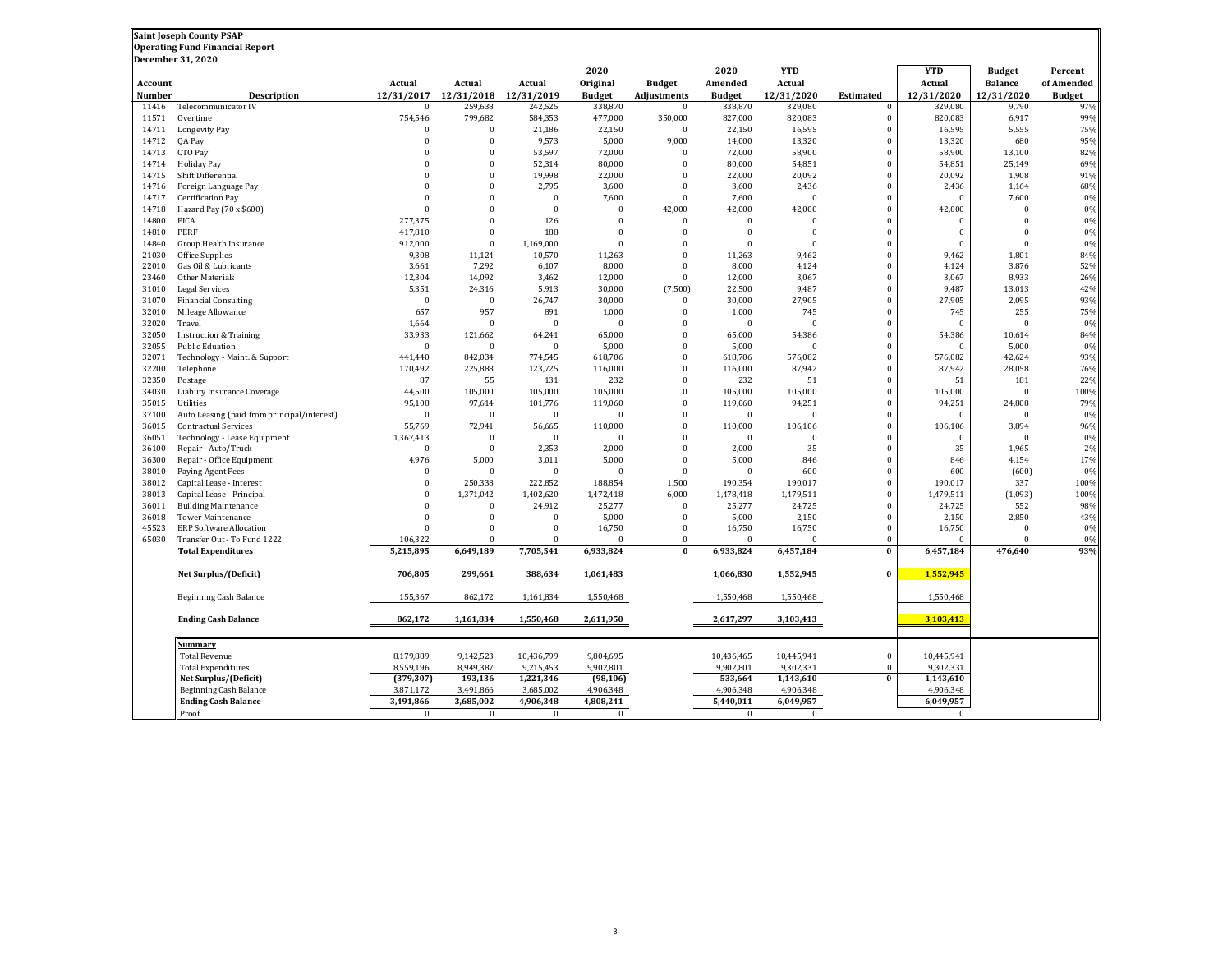#### **Saint Joseph County PSAP**

**Operating Consolidated Financial Report**

**December 31, 2020**

| Fund<br>Account<br>Actual<br>Actual<br>Actual<br>Original<br><b>Budget</b><br>Amended<br>Actual<br>Actual<br><b>Balance</b><br>of Amended<br>Number<br>Number<br><b>Description</b><br>12/31/2017<br>12/31/2018<br>12/31/2019<br>12/31/2020<br>12/31/2020<br>12/31/2020<br><b>Budget</b><br>Adjustments<br><b>Budget</b><br>Estimated<br><b>Budget</b><br>(w/encumbrances)<br>Revenue<br>2709<br>1222<br>State 911 Revenue (\$145,449 per month)<br>2,119,424<br>2,165,225<br>2,268,739<br>1,745,388<br>621,398<br>2,366,786<br>2,366,786<br>$\bf{0}$<br>2,366,786<br>$\mathbf{0}$<br>100%<br>2700<br>1222<br>$\bf{0}$<br>2,358<br>$\mathbf{0}$<br>$\bf{0}$<br>Other<br>$\mathbf 0$<br>$\bf{0}$<br>$\mathbf{0}$<br>$\Omega$<br>$\mathbf{0}$<br>0%<br>$\Omega$<br>2711<br>4930<br>49<br>3,852,672<br>$\mathbf{0}$<br>$\mathbf{0}$<br>Saint Joseph County (\$321,056 per month)<br>2,774,988<br>3,415,380<br>3,892,151<br>3,852,623<br>3,852,672<br>3,852,672<br>100%<br>$\mathbf{0}$<br>2711<br>4930<br>City of South Bend (\$224,898 per month)<br>1,997,628<br>2,338,776<br>2,749,751<br>2,698,781<br>$\mathbf{0}$<br>2,698,781<br>2,698,781<br>2,698,781<br>(0)<br>100%<br>2711<br>4930<br>993,396<br>$\bf{0}$<br>1,411,903<br>1,411,903<br>$\bf{0}$<br>1,411,903<br>100%<br>City of Mishawaka (\$117,659 per month)<br>1,180,008<br>1,413,666<br>1,411,903<br>$\mathbf{0}$<br>2715<br>1222<br>$\mathbf{0}$<br>$\bf{0}$<br>$\bf{0}$<br>$\mathbf{0}$<br>100%<br>AT&T Telephone Reimbursement<br>$\bf{0}$<br>$\mathbf{0}$<br>$\Omega$<br>$\mathbf{0}$<br>$\Omega$<br>$\Omega$<br>$\mathbf{0}$<br>4930<br>$\bf{0}$<br>$\mathbf{0}$<br>$\Omega$<br>$\mathbf{0}$<br>$\bf{0}$<br>362<br>$\mathbf{0}$<br>100%<br>2711<br>Other Reimbursement<br>$\Omega$<br>362<br>0000<br>$\mathbf{0}$<br>296<br>296<br>$\mathbf{0}$<br>(0)<br>4930<br>General Government<br>$\mathbf{0}$<br>$\Omega$<br>$\mathbf 0$<br>296<br>296<br>100%<br>420<br>$\theta$<br>9,153<br>$\mathbf{0}$<br>5206<br>4930<br>Transfer of Funds<br>$\mathbf{0}$<br>$\Omega$<br>$\boldsymbol{0}$<br>$\mathbf{0}$<br>9,153<br>(9, 153)<br>0%<br>$\theta$<br>$\bf{0}$<br>$\boldsymbol{0}$<br>5600<br>4930<br>Refunds<br>156,268<br>4,072<br>$\Omega$<br>$\theta$<br>$\bf{0}$<br>0%<br>$\bf{0}$<br>$\bf{0}$<br>1222<br>Reimbursements<br>50<br>183<br>$\theta$<br>$\bf{0}$<br>$\mathbf{0}$<br>$\bf{0}$<br>2711<br>31,443<br>$\mathbf{0}$<br>$\mathbf{0}$<br>$\mathbf{0}$<br>0%<br>6101<br>1222<br>$\bf{0}$<br>10,079<br>29,458<br>27,000<br>(7,026)<br>19,974<br>19,974<br>$\boldsymbol{0}$<br>19,974<br>(0)<br>100%<br><b>Bank Account Interest</b><br>$\mathbf{0}$<br>4930<br>$\Omega$<br>4,317<br>41,892<br>16,000<br>(3,955)<br>12,045<br>12,045<br>$\mathbf{0}$<br>100%<br>6101<br><b>Bank Account Interest</b><br>12,045<br>894<br>$\mathbf{0}$<br>6405<br>1222<br>Payroll Withholding<br>$\Omega$<br>$\mathbf{0}$<br>$\mathbf{0}$<br>894<br>894<br>894<br>$\mathbf{0}$<br>$\Omega$<br>1222<br>8400<br><b>Investment Interest</b><br>$\Omega$<br>18,319<br>18,341<br>37,000<br>11,157<br>48,157<br>48,157<br>$\mathbf{0}$<br>48,157<br>(0)<br>100%<br>$\mathbf{0}$<br>8,957<br>24,957<br>24,917<br>$\bf{0}$<br>40<br>100%<br>8400<br>4930<br>6,297<br>20,260<br>16,000<br>24,917<br><b>Investment Interest</b><br>$\mathbf{0}$<br>9999<br>1222<br>Transfer In - From Fund 4930<br>106,322<br>$\mathbf{0}$<br>$\Omega$<br>$\Omega$<br>$\theta$<br>$\mathbf{0}$<br>$\Omega$<br>$\mathbf{0}$<br>$\theta$<br>0%<br>9,142,523<br>10,436,799<br>9,804,695<br>631,770<br>10,436,465<br>8,179,889<br>10,445,941<br>$\bf{0}$<br>10,445,941<br>(9, 114)<br>100%<br><b>Total Revenue</b><br><b>Expenditures</b><br>11032<br>1222<br><b>Executive Director</b><br>65,577<br>80,000<br>90,000<br>92,700<br>$\mathbf{0}$<br>92,700<br>92,700<br>$\mathbf{0}$<br>92,700<br>$\theta$<br>100%<br>11312<br>1222<br>13,462<br>53,846<br>66,731<br>72,100<br>$\bf{0}$<br>72,100<br>72,100<br>$\bf{0}$<br>72,100<br>$\mathbf{0}$<br>100%<br>IT Manager<br>$\mathbf{0}$<br>11314<br>1222<br>IT Technician<br>45,000<br>$\mathbf{0}$<br>$\bf{0}$<br>$\bf{0}$<br>32,452<br>$\mathbf{0}$<br>$\mathbf{0}$<br>$\mathbf{0}$<br>$\mathbf{0}$<br>0%<br>11409<br>1222<br><b>Training Officer</b><br>54,006<br>18,846<br>$\mathbf{0}$<br>$\theta$<br>$\mathbf{0}$<br>$\theta$<br>0%<br>$\Omega$<br>$\Omega$<br>$\Omega$<br>$\theta$<br>11973<br>1222<br>$\mathbf{0}$<br>11,022<br>46,350<br>$\Omega$<br>46,350<br>42,785<br>$\mathbf{0}$<br>42,785<br>3,565<br>92%<br>Quality Assurance Manager<br>$\mathbf{0}$<br>1222<br>157,093<br>$\mathbf{0}$<br>95%<br>11410<br>145,655<br>149,677<br>169,950<br>$\mathbf{0}$<br>169,950<br>161,645<br>8,305<br><b>Communications Supervisor</b><br>161,645<br>4930<br>$\bf{0}$<br>96%<br>11411<br>Telecommunicator III<br>484,956<br>2,436,755<br>2,579,604<br>2,483,845<br>(1, 137, 919)<br>1,345,926<br>1,296,991<br>1,296,991<br>48,935<br>4930<br>$\boldsymbol{0}$<br>92,323<br>89%<br>11412<br>Telecommunicator II<br>1,334,449<br>$\mathbf{0}$<br>$\bf{0}$<br>453,200<br>354,560<br>807,760<br>715,437<br>715,437<br>11413<br>4930<br>813,519<br>$\bf{0}$<br>3,730<br>$\bf{0}$<br>378,359<br>378,359<br>268,956<br>$\bf{0}$<br>268,956<br>109,403<br>0%<br>Telecommunicator I<br>$\bf{0}$<br>1222<br>3,845<br>$\Omega$<br>0%<br>11414<br>Shift Differential<br>23,816<br>20,717<br>$\bf{0}$<br>$\mathbf{0}$<br>$\Omega$<br>$\bf{0}$<br>$\Omega$<br>$\mathbf{0}$<br>11414<br>4930<br>Acting Comm Supervisor Pay Dif<br>420<br>$\mathbf{0}$<br>$\mathbf{0}$<br>$\Omega$<br>$\theta$<br>0%<br>$\Omega$<br>$\Omega$<br>$\Omega$<br>$\Omega$<br>$\mathbf{0}$<br>11415<br>1222<br>On-Call Employee<br>$\bf{0}$<br>37,559<br>23,074<br>25,000<br>$\boldsymbol{0}$<br>25,000<br>8,424<br>8,424<br>16,576<br>34%<br>4930<br>31,029<br>$\bf{0}$<br>800<br>97%<br>11415<br>On-Call Employee<br>15,803<br>3,759<br>22,000<br>26,000<br>25,200<br>25,200<br>4,000<br>4930<br>$\mathbf{0}$<br>9,790<br>97%<br>11416<br>Telecommunicator IV<br>$\bf{0}$<br>259,638<br>242,525<br>338,870<br>338,870<br>329,080<br>329,080<br>$\mathbf{0}$<br>11452<br>1222<br>40,000<br>45,000<br>41,884<br>47,277<br>47,277<br>47,277<br>$\bf{0}$<br>47,277<br>$\theta$<br>100%<br>Administrative Manager<br>$\bf{0}$<br>1222<br>$\bf{0}$<br>11458<br><b>Operations Manager</b><br>125,577<br>140,000<br>144,200<br>$\mathbf{0}$<br>144,200<br>144,200<br>$\theta$<br>100%<br>65,000<br>144,200<br>1222<br>$\mathbf{0}$<br>11509<br><b>Public Information Officer</b><br>40,000<br>40,000<br>40,800<br>$\Omega$<br>42,024<br>42,024<br>$\theta$<br>100%<br>42,024<br>42,024<br>4930<br>$\mathbf{0}$<br>11571<br>Overtime<br>754,546<br>799,682<br>584,353<br>477,000<br>350,000<br>827,000<br>820,083<br>820,083<br>6,917<br>99%<br>11578<br>1222<br>9,200<br>$\bf{0}$<br>9,200<br><b>Education Overtime</b><br>$\bf{0}$<br>$\bf{0}$<br>$\Omega$<br>$\bf{0}$<br>9,200<br>$\Omega$<br>$\bf{0}$<br>0%<br>11979<br>1222<br>$\bf{0}$<br>$\overline{0}$<br>$\bf{0}$<br>92%<br>CAD/Radio Specialist<br>$\mathbf{0}$<br>60,000<br>$\bf{0}$<br>60,000<br>55,385<br>55,385<br>4,615<br>14711<br>4930<br>$\Omega$<br>$\bf{0}$<br>16,595<br>5,555<br>75%<br>Longevity Pay<br>$\Omega$<br>21,186<br>22,150<br>$\mathbf{0}$<br>22,150<br>16,595<br>$\bf{0}$<br>680<br>14712<br>4930<br>QA Pay<br>$\Omega$<br>$\mathbf{0}$<br>9,573<br>5,000<br>9,000<br>14,000<br>13,320<br>13,320<br>95%<br>14713<br>$\Omega$<br>53,597<br>$\mathbf{0}$<br>82%<br>4930<br>CTO Pay<br>$\theta$<br>72,000<br>$\theta$<br>72,000<br>58,900<br>58,900<br>13,100<br>14714<br>4930<br><b>Holiday Pay</b><br>$\Omega$<br>52,314<br>80,000<br>80,000<br>54,851<br>$\mathbf{0}$<br>54,851<br>25,149<br>69%<br>$\Omega$<br>$\Omega$<br>4930<br>$\Omega$<br>19,998<br>$\bf{0}$<br>14715<br>Shift Differential<br>$\Omega$<br>22,000<br>$\Omega$<br>22,000<br>20,092<br>20,092<br>1,908<br>91%<br>14716<br>4930<br>$\theta$<br>$\bf{0}$<br>2,795<br>$\mathbf{0}$<br>$\bf{0}$<br>68%<br>Foreign Language Pay<br>3,600<br>3,600<br>2,436<br>2,436<br>1,164<br>4930<br>$\Omega$<br>$\mathbf{0}$<br>14717<br>Certification Pay<br>$\Omega$<br>$\mathbf{0}$<br>7,600<br>$\mathbf{0}$<br>7,600<br>$\Omega$<br>$\Omega$<br>7,600<br>0%<br>$\bf{0}$<br>14718<br>4930<br>Hazard Pay<br>$\Omega$<br>$\mathbf{0}$<br>$\Omega$<br>42,000<br>42,000<br>42,000<br>$\theta$<br>$\bf{0}$<br>42,000<br>0%<br>14800<br>1222<br>$\theta$<br>303,368<br>360,725<br>$\bf{0}$<br>89%<br><b>FICA</b><br>306,760<br>360,725<br>$\boldsymbol{0}$<br>320,463<br>320,463<br>40,262<br>4930<br><b>FICA</b><br>$\mathbf{0}$<br>14800<br>277,375<br>$\Omega$<br>126<br>$\mathbf{0}$<br>$\mathbf{0}$<br>0%<br>$\Omega$<br>$\Omega$<br>$\Omega$<br>$\Omega$<br>$\mathbf{0}$<br>$\Omega$ |       |      |      |          |         |         | 2020    | 2020    | <b>YTD</b> | <b>YTD</b> | <b>Budget</b> | Percent |
|----------------------------------------------------------------------------------------------------------------------------------------------------------------------------------------------------------------------------------------------------------------------------------------------------------------------------------------------------------------------------------------------------------------------------------------------------------------------------------------------------------------------------------------------------------------------------------------------------------------------------------------------------------------------------------------------------------------------------------------------------------------------------------------------------------------------------------------------------------------------------------------------------------------------------------------------------------------------------------------------------------------------------------------------------------------------------------------------------------------------------------------------------------------------------------------------------------------------------------------------------------------------------------------------------------------------------------------------------------------------------------------------------------------------------------------------------------------------------------------------------------------------------------------------------------------------------------------------------------------------------------------------------------------------------------------------------------------------------------------------------------------------------------------------------------------------------------------------------------------------------------------------------------------------------------------------------------------------------------------------------------------------------------------------------------------------------------------------------------------------------------------------------------------------------------------------------------------------------------------------------------------------------------------------------------------------------------------------------------------------------------------------------------------------------------------------------------------------------------------------------------------------------------------------------------------------------------------------------------------------------------------------------------------------------------------------------------------------------------------------------------------------------------------------------------------------------------------------------------------------------------------------------------------------------------------------------------------------------------------------------------------------------------------------------------------------------------------------------------------------------------------------------------------------------------------------------------------------------------------------------------------------------------------------------------------------------------------------------------------------------------------------------------------------------------------------------------------------------------------------------------------------------------------------------------------------------------------------------------------------------------------------------------------------------------------------------------------------------------------------------------------------------------------------------------------------------------------------------------------------------------------------------------------------------------------------------------------------------------------------------------------------------------------------------------------------------------------------------------------------------------------------------------------------------------------------------------------------------------------------------------------------------------------------------------------------------------------------------------------------------------------------------------------------------------------------------------------------------------------------------------------------------------------------------------------------------------------------------------------------------------------------------------------------------------------------------------------------------------------------------------------------------------------------------------------------------------------------------------------------------------------------------------------------------------------------------------------------------------------------------------------------------------------------------------------------------------------------------------------------------------------------------------------------------------------------------------------------------------------------------------------------------------------------------------------------------------------------------------------------------------------------------------------------------------------------------------------------------------------------------------------------------------------------------------------------------------------------------------------------------------------------------------------------------------------------------------------------------------------------------------------------------------------------------------------------------------------------------------------------------------------------------------------------------------------------------------------------------------------------------------------------------------------------------------------------------------------------------------------------------------------------------------------------------------------------------------------------------------------------------------------------------------------------------------------------------------------------------------------------------------------------------------------------------------------------------------------------------------------------------------------------------------------------------------------------------------------------------------------------------------------------------------------------------------------------------------------------------------------------------------------------------------------------------------------------------------------------------------------------------------------------------------------------------------------------------------------------------------------------------------------------------------------------------------------------------------------------------------------------------------------------------------------------------------------------------------------------------------------------------------------------------------------------------------------------------------------------------------------------------------------------------------------------------------------------------------------------------------------------------------------------------------------------------------------------------------------------------------------------------------------------------------------------------------------------------------------------------------------------------------------------------------------------------------------------------------------------------------------------------------------------------------------------------------------------------------------------------------------------------------------------------------------------------------------------------------------------------------------------------------------------------------------------------------------------------------------------------------------------------------------------------------------------------------------------------------------------------------------------------------------------------------------------------------------------------------------------------------------------------------------------------------------------------------------------------------------------------------------------------------------------------------------------------------------------------------------------------------------------------------|-------|------|------|----------|---------|---------|---------|---------|------------|------------|---------------|---------|
|                                                                                                                                                                                                                                                                                                                                                                                                                                                                                                                                                                                                                                                                                                                                                                                                                                                                                                                                                                                                                                                                                                                                                                                                                                                                                                                                                                                                                                                                                                                                                                                                                                                                                                                                                                                                                                                                                                                                                                                                                                                                                                                                                                                                                                                                                                                                                                                                                                                                                                                                                                                                                                                                                                                                                                                                                                                                                                                                                                                                                                                                                                                                                                                                                                                                                                                                                                                                                                                                                                                                                                                                                                                                                                                                                                                                                                                                                                                                                                                                                                                                                                                                                                                                                                                                                                                                                                                                                                                                                                                                                                                                                                                                                                                                                                                                                                                                                                                                                                                                                                                                                                                                                                                                                                                                                                                                                                                                                                                                                                                                                                                                                                                                                                                                                                                                                                                                                                                                                                                                                                                                                                                                                                                                                                                                                                                                                                                                                                                                                                                                                                                                                                                                                                                                                                                                                                                                                                                                                                                                                                                                                                                                                                                                                                                                                                                                                                                                                                                                                                                                                                                                                                                                                                                                                                                                                                                                                                                                                                                                                                                                                                                                                                                                                                                                                                                                                                                                                                                                                                                                                                                                                                                                                                                                                          |       |      |      |          |         |         |         |         |            |            |               |         |
|                                                                                                                                                                                                                                                                                                                                                                                                                                                                                                                                                                                                                                                                                                                                                                                                                                                                                                                                                                                                                                                                                                                                                                                                                                                                                                                                                                                                                                                                                                                                                                                                                                                                                                                                                                                                                                                                                                                                                                                                                                                                                                                                                                                                                                                                                                                                                                                                                                                                                                                                                                                                                                                                                                                                                                                                                                                                                                                                                                                                                                                                                                                                                                                                                                                                                                                                                                                                                                                                                                                                                                                                                                                                                                                                                                                                                                                                                                                                                                                                                                                                                                                                                                                                                                                                                                                                                                                                                                                                                                                                                                                                                                                                                                                                                                                                                                                                                                                                                                                                                                                                                                                                                                                                                                                                                                                                                                                                                                                                                                                                                                                                                                                                                                                                                                                                                                                                                                                                                                                                                                                                                                                                                                                                                                                                                                                                                                                                                                                                                                                                                                                                                                                                                                                                                                                                                                                                                                                                                                                                                                                                                                                                                                                                                                                                                                                                                                                                                                                                                                                                                                                                                                                                                                                                                                                                                                                                                                                                                                                                                                                                                                                                                                                                                                                                                                                                                                                                                                                                                                                                                                                                                                                                                                                                                          |       |      |      |          |         |         |         |         |            |            |               |         |
|                                                                                                                                                                                                                                                                                                                                                                                                                                                                                                                                                                                                                                                                                                                                                                                                                                                                                                                                                                                                                                                                                                                                                                                                                                                                                                                                                                                                                                                                                                                                                                                                                                                                                                                                                                                                                                                                                                                                                                                                                                                                                                                                                                                                                                                                                                                                                                                                                                                                                                                                                                                                                                                                                                                                                                                                                                                                                                                                                                                                                                                                                                                                                                                                                                                                                                                                                                                                                                                                                                                                                                                                                                                                                                                                                                                                                                                                                                                                                                                                                                                                                                                                                                                                                                                                                                                                                                                                                                                                                                                                                                                                                                                                                                                                                                                                                                                                                                                                                                                                                                                                                                                                                                                                                                                                                                                                                                                                                                                                                                                                                                                                                                                                                                                                                                                                                                                                                                                                                                                                                                                                                                                                                                                                                                                                                                                                                                                                                                                                                                                                                                                                                                                                                                                                                                                                                                                                                                                                                                                                                                                                                                                                                                                                                                                                                                                                                                                                                                                                                                                                                                                                                                                                                                                                                                                                                                                                                                                                                                                                                                                                                                                                                                                                                                                                                                                                                                                                                                                                                                                                                                                                                                                                                                                                                          |       |      |      |          |         |         |         |         |            |            |               |         |
|                                                                                                                                                                                                                                                                                                                                                                                                                                                                                                                                                                                                                                                                                                                                                                                                                                                                                                                                                                                                                                                                                                                                                                                                                                                                                                                                                                                                                                                                                                                                                                                                                                                                                                                                                                                                                                                                                                                                                                                                                                                                                                                                                                                                                                                                                                                                                                                                                                                                                                                                                                                                                                                                                                                                                                                                                                                                                                                                                                                                                                                                                                                                                                                                                                                                                                                                                                                                                                                                                                                                                                                                                                                                                                                                                                                                                                                                                                                                                                                                                                                                                                                                                                                                                                                                                                                                                                                                                                                                                                                                                                                                                                                                                                                                                                                                                                                                                                                                                                                                                                                                                                                                                                                                                                                                                                                                                                                                                                                                                                                                                                                                                                                                                                                                                                                                                                                                                                                                                                                                                                                                                                                                                                                                                                                                                                                                                                                                                                                                                                                                                                                                                                                                                                                                                                                                                                                                                                                                                                                                                                                                                                                                                                                                                                                                                                                                                                                                                                                                                                                                                                                                                                                                                                                                                                                                                                                                                                                                                                                                                                                                                                                                                                                                                                                                                                                                                                                                                                                                                                                                                                                                                                                                                                                                                          |       |      |      |          |         |         |         |         |            |            |               |         |
|                                                                                                                                                                                                                                                                                                                                                                                                                                                                                                                                                                                                                                                                                                                                                                                                                                                                                                                                                                                                                                                                                                                                                                                                                                                                                                                                                                                                                                                                                                                                                                                                                                                                                                                                                                                                                                                                                                                                                                                                                                                                                                                                                                                                                                                                                                                                                                                                                                                                                                                                                                                                                                                                                                                                                                                                                                                                                                                                                                                                                                                                                                                                                                                                                                                                                                                                                                                                                                                                                                                                                                                                                                                                                                                                                                                                                                                                                                                                                                                                                                                                                                                                                                                                                                                                                                                                                                                                                                                                                                                                                                                                                                                                                                                                                                                                                                                                                                                                                                                                                                                                                                                                                                                                                                                                                                                                                                                                                                                                                                                                                                                                                                                                                                                                                                                                                                                                                                                                                                                                                                                                                                                                                                                                                                                                                                                                                                                                                                                                                                                                                                                                                                                                                                                                                                                                                                                                                                                                                                                                                                                                                                                                                                                                                                                                                                                                                                                                                                                                                                                                                                                                                                                                                                                                                                                                                                                                                                                                                                                                                                                                                                                                                                                                                                                                                                                                                                                                                                                                                                                                                                                                                                                                                                                                                          |       |      |      |          |         |         |         |         |            |            |               |         |
|                                                                                                                                                                                                                                                                                                                                                                                                                                                                                                                                                                                                                                                                                                                                                                                                                                                                                                                                                                                                                                                                                                                                                                                                                                                                                                                                                                                                                                                                                                                                                                                                                                                                                                                                                                                                                                                                                                                                                                                                                                                                                                                                                                                                                                                                                                                                                                                                                                                                                                                                                                                                                                                                                                                                                                                                                                                                                                                                                                                                                                                                                                                                                                                                                                                                                                                                                                                                                                                                                                                                                                                                                                                                                                                                                                                                                                                                                                                                                                                                                                                                                                                                                                                                                                                                                                                                                                                                                                                                                                                                                                                                                                                                                                                                                                                                                                                                                                                                                                                                                                                                                                                                                                                                                                                                                                                                                                                                                                                                                                                                                                                                                                                                                                                                                                                                                                                                                                                                                                                                                                                                                                                                                                                                                                                                                                                                                                                                                                                                                                                                                                                                                                                                                                                                                                                                                                                                                                                                                                                                                                                                                                                                                                                                                                                                                                                                                                                                                                                                                                                                                                                                                                                                                                                                                                                                                                                                                                                                                                                                                                                                                                                                                                                                                                                                                                                                                                                                                                                                                                                                                                                                                                                                                                                                                          |       |      |      |          |         |         |         |         |            |            |               |         |
|                                                                                                                                                                                                                                                                                                                                                                                                                                                                                                                                                                                                                                                                                                                                                                                                                                                                                                                                                                                                                                                                                                                                                                                                                                                                                                                                                                                                                                                                                                                                                                                                                                                                                                                                                                                                                                                                                                                                                                                                                                                                                                                                                                                                                                                                                                                                                                                                                                                                                                                                                                                                                                                                                                                                                                                                                                                                                                                                                                                                                                                                                                                                                                                                                                                                                                                                                                                                                                                                                                                                                                                                                                                                                                                                                                                                                                                                                                                                                                                                                                                                                                                                                                                                                                                                                                                                                                                                                                                                                                                                                                                                                                                                                                                                                                                                                                                                                                                                                                                                                                                                                                                                                                                                                                                                                                                                                                                                                                                                                                                                                                                                                                                                                                                                                                                                                                                                                                                                                                                                                                                                                                                                                                                                                                                                                                                                                                                                                                                                                                                                                                                                                                                                                                                                                                                                                                                                                                                                                                                                                                                                                                                                                                                                                                                                                                                                                                                                                                                                                                                                                                                                                                                                                                                                                                                                                                                                                                                                                                                                                                                                                                                                                                                                                                                                                                                                                                                                                                                                                                                                                                                                                                                                                                                                                          |       |      |      |          |         |         |         |         |            |            |               |         |
|                                                                                                                                                                                                                                                                                                                                                                                                                                                                                                                                                                                                                                                                                                                                                                                                                                                                                                                                                                                                                                                                                                                                                                                                                                                                                                                                                                                                                                                                                                                                                                                                                                                                                                                                                                                                                                                                                                                                                                                                                                                                                                                                                                                                                                                                                                                                                                                                                                                                                                                                                                                                                                                                                                                                                                                                                                                                                                                                                                                                                                                                                                                                                                                                                                                                                                                                                                                                                                                                                                                                                                                                                                                                                                                                                                                                                                                                                                                                                                                                                                                                                                                                                                                                                                                                                                                                                                                                                                                                                                                                                                                                                                                                                                                                                                                                                                                                                                                                                                                                                                                                                                                                                                                                                                                                                                                                                                                                                                                                                                                                                                                                                                                                                                                                                                                                                                                                                                                                                                                                                                                                                                                                                                                                                                                                                                                                                                                                                                                                                                                                                                                                                                                                                                                                                                                                                                                                                                                                                                                                                                                                                                                                                                                                                                                                                                                                                                                                                                                                                                                                                                                                                                                                                                                                                                                                                                                                                                                                                                                                                                                                                                                                                                                                                                                                                                                                                                                                                                                                                                                                                                                                                                                                                                                                                          |       |      |      |          |         |         |         |         |            |            |               |         |
|                                                                                                                                                                                                                                                                                                                                                                                                                                                                                                                                                                                                                                                                                                                                                                                                                                                                                                                                                                                                                                                                                                                                                                                                                                                                                                                                                                                                                                                                                                                                                                                                                                                                                                                                                                                                                                                                                                                                                                                                                                                                                                                                                                                                                                                                                                                                                                                                                                                                                                                                                                                                                                                                                                                                                                                                                                                                                                                                                                                                                                                                                                                                                                                                                                                                                                                                                                                                                                                                                                                                                                                                                                                                                                                                                                                                                                                                                                                                                                                                                                                                                                                                                                                                                                                                                                                                                                                                                                                                                                                                                                                                                                                                                                                                                                                                                                                                                                                                                                                                                                                                                                                                                                                                                                                                                                                                                                                                                                                                                                                                                                                                                                                                                                                                                                                                                                                                                                                                                                                                                                                                                                                                                                                                                                                                                                                                                                                                                                                                                                                                                                                                                                                                                                                                                                                                                                                                                                                                                                                                                                                                                                                                                                                                                                                                                                                                                                                                                                                                                                                                                                                                                                                                                                                                                                                                                                                                                                                                                                                                                                                                                                                                                                                                                                                                                                                                                                                                                                                                                                                                                                                                                                                                                                                                                          |       |      |      |          |         |         |         |         |            |            |               |         |
|                                                                                                                                                                                                                                                                                                                                                                                                                                                                                                                                                                                                                                                                                                                                                                                                                                                                                                                                                                                                                                                                                                                                                                                                                                                                                                                                                                                                                                                                                                                                                                                                                                                                                                                                                                                                                                                                                                                                                                                                                                                                                                                                                                                                                                                                                                                                                                                                                                                                                                                                                                                                                                                                                                                                                                                                                                                                                                                                                                                                                                                                                                                                                                                                                                                                                                                                                                                                                                                                                                                                                                                                                                                                                                                                                                                                                                                                                                                                                                                                                                                                                                                                                                                                                                                                                                                                                                                                                                                                                                                                                                                                                                                                                                                                                                                                                                                                                                                                                                                                                                                                                                                                                                                                                                                                                                                                                                                                                                                                                                                                                                                                                                                                                                                                                                                                                                                                                                                                                                                                                                                                                                                                                                                                                                                                                                                                                                                                                                                                                                                                                                                                                                                                                                                                                                                                                                                                                                                                                                                                                                                                                                                                                                                                                                                                                                                                                                                                                                                                                                                                                                                                                                                                                                                                                                                                                                                                                                                                                                                                                                                                                                                                                                                                                                                                                                                                                                                                                                                                                                                                                                                                                                                                                                                                                          |       |      |      |          |         |         |         |         |            |            |               |         |
|                                                                                                                                                                                                                                                                                                                                                                                                                                                                                                                                                                                                                                                                                                                                                                                                                                                                                                                                                                                                                                                                                                                                                                                                                                                                                                                                                                                                                                                                                                                                                                                                                                                                                                                                                                                                                                                                                                                                                                                                                                                                                                                                                                                                                                                                                                                                                                                                                                                                                                                                                                                                                                                                                                                                                                                                                                                                                                                                                                                                                                                                                                                                                                                                                                                                                                                                                                                                                                                                                                                                                                                                                                                                                                                                                                                                                                                                                                                                                                                                                                                                                                                                                                                                                                                                                                                                                                                                                                                                                                                                                                                                                                                                                                                                                                                                                                                                                                                                                                                                                                                                                                                                                                                                                                                                                                                                                                                                                                                                                                                                                                                                                                                                                                                                                                                                                                                                                                                                                                                                                                                                                                                                                                                                                                                                                                                                                                                                                                                                                                                                                                                                                                                                                                                                                                                                                                                                                                                                                                                                                                                                                                                                                                                                                                                                                                                                                                                                                                                                                                                                                                                                                                                                                                                                                                                                                                                                                                                                                                                                                                                                                                                                                                                                                                                                                                                                                                                                                                                                                                                                                                                                                                                                                                                                                          |       |      |      |          |         |         |         |         |            |            |               |         |
|                                                                                                                                                                                                                                                                                                                                                                                                                                                                                                                                                                                                                                                                                                                                                                                                                                                                                                                                                                                                                                                                                                                                                                                                                                                                                                                                                                                                                                                                                                                                                                                                                                                                                                                                                                                                                                                                                                                                                                                                                                                                                                                                                                                                                                                                                                                                                                                                                                                                                                                                                                                                                                                                                                                                                                                                                                                                                                                                                                                                                                                                                                                                                                                                                                                                                                                                                                                                                                                                                                                                                                                                                                                                                                                                                                                                                                                                                                                                                                                                                                                                                                                                                                                                                                                                                                                                                                                                                                                                                                                                                                                                                                                                                                                                                                                                                                                                                                                                                                                                                                                                                                                                                                                                                                                                                                                                                                                                                                                                                                                                                                                                                                                                                                                                                                                                                                                                                                                                                                                                                                                                                                                                                                                                                                                                                                                                                                                                                                                                                                                                                                                                                                                                                                                                                                                                                                                                                                                                                                                                                                                                                                                                                                                                                                                                                                                                                                                                                                                                                                                                                                                                                                                                                                                                                                                                                                                                                                                                                                                                                                                                                                                                                                                                                                                                                                                                                                                                                                                                                                                                                                                                                                                                                                                                                          |       |      |      |          |         |         |         |         |            |            |               |         |
|                                                                                                                                                                                                                                                                                                                                                                                                                                                                                                                                                                                                                                                                                                                                                                                                                                                                                                                                                                                                                                                                                                                                                                                                                                                                                                                                                                                                                                                                                                                                                                                                                                                                                                                                                                                                                                                                                                                                                                                                                                                                                                                                                                                                                                                                                                                                                                                                                                                                                                                                                                                                                                                                                                                                                                                                                                                                                                                                                                                                                                                                                                                                                                                                                                                                                                                                                                                                                                                                                                                                                                                                                                                                                                                                                                                                                                                                                                                                                                                                                                                                                                                                                                                                                                                                                                                                                                                                                                                                                                                                                                                                                                                                                                                                                                                                                                                                                                                                                                                                                                                                                                                                                                                                                                                                                                                                                                                                                                                                                                                                                                                                                                                                                                                                                                                                                                                                                                                                                                                                                                                                                                                                                                                                                                                                                                                                                                                                                                                                                                                                                                                                                                                                                                                                                                                                                                                                                                                                                                                                                                                                                                                                                                                                                                                                                                                                                                                                                                                                                                                                                                                                                                                                                                                                                                                                                                                                                                                                                                                                                                                                                                                                                                                                                                                                                                                                                                                                                                                                                                                                                                                                                                                                                                                                                          |       |      |      |          |         |         |         |         |            |            |               |         |
|                                                                                                                                                                                                                                                                                                                                                                                                                                                                                                                                                                                                                                                                                                                                                                                                                                                                                                                                                                                                                                                                                                                                                                                                                                                                                                                                                                                                                                                                                                                                                                                                                                                                                                                                                                                                                                                                                                                                                                                                                                                                                                                                                                                                                                                                                                                                                                                                                                                                                                                                                                                                                                                                                                                                                                                                                                                                                                                                                                                                                                                                                                                                                                                                                                                                                                                                                                                                                                                                                                                                                                                                                                                                                                                                                                                                                                                                                                                                                                                                                                                                                                                                                                                                                                                                                                                                                                                                                                                                                                                                                                                                                                                                                                                                                                                                                                                                                                                                                                                                                                                                                                                                                                                                                                                                                                                                                                                                                                                                                                                                                                                                                                                                                                                                                                                                                                                                                                                                                                                                                                                                                                                                                                                                                                                                                                                                                                                                                                                                                                                                                                                                                                                                                                                                                                                                                                                                                                                                                                                                                                                                                                                                                                                                                                                                                                                                                                                                                                                                                                                                                                                                                                                                                                                                                                                                                                                                                                                                                                                                                                                                                                                                                                                                                                                                                                                                                                                                                                                                                                                                                                                                                                                                                                                                                          |       |      |      |          |         |         |         |         |            |            |               |         |
|                                                                                                                                                                                                                                                                                                                                                                                                                                                                                                                                                                                                                                                                                                                                                                                                                                                                                                                                                                                                                                                                                                                                                                                                                                                                                                                                                                                                                                                                                                                                                                                                                                                                                                                                                                                                                                                                                                                                                                                                                                                                                                                                                                                                                                                                                                                                                                                                                                                                                                                                                                                                                                                                                                                                                                                                                                                                                                                                                                                                                                                                                                                                                                                                                                                                                                                                                                                                                                                                                                                                                                                                                                                                                                                                                                                                                                                                                                                                                                                                                                                                                                                                                                                                                                                                                                                                                                                                                                                                                                                                                                                                                                                                                                                                                                                                                                                                                                                                                                                                                                                                                                                                                                                                                                                                                                                                                                                                                                                                                                                                                                                                                                                                                                                                                                                                                                                                                                                                                                                                                                                                                                                                                                                                                                                                                                                                                                                                                                                                                                                                                                                                                                                                                                                                                                                                                                                                                                                                                                                                                                                                                                                                                                                                                                                                                                                                                                                                                                                                                                                                                                                                                                                                                                                                                                                                                                                                                                                                                                                                                                                                                                                                                                                                                                                                                                                                                                                                                                                                                                                                                                                                                                                                                                                                                          |       |      |      |          |         |         |         |         |            |            |               |         |
|                                                                                                                                                                                                                                                                                                                                                                                                                                                                                                                                                                                                                                                                                                                                                                                                                                                                                                                                                                                                                                                                                                                                                                                                                                                                                                                                                                                                                                                                                                                                                                                                                                                                                                                                                                                                                                                                                                                                                                                                                                                                                                                                                                                                                                                                                                                                                                                                                                                                                                                                                                                                                                                                                                                                                                                                                                                                                                                                                                                                                                                                                                                                                                                                                                                                                                                                                                                                                                                                                                                                                                                                                                                                                                                                                                                                                                                                                                                                                                                                                                                                                                                                                                                                                                                                                                                                                                                                                                                                                                                                                                                                                                                                                                                                                                                                                                                                                                                                                                                                                                                                                                                                                                                                                                                                                                                                                                                                                                                                                                                                                                                                                                                                                                                                                                                                                                                                                                                                                                                                                                                                                                                                                                                                                                                                                                                                                                                                                                                                                                                                                                                                                                                                                                                                                                                                                                                                                                                                                                                                                                                                                                                                                                                                                                                                                                                                                                                                                                                                                                                                                                                                                                                                                                                                                                                                                                                                                                                                                                                                                                                                                                                                                                                                                                                                                                                                                                                                                                                                                                                                                                                                                                                                                                                                                          |       |      |      |          |         |         |         |         |            |            |               |         |
|                                                                                                                                                                                                                                                                                                                                                                                                                                                                                                                                                                                                                                                                                                                                                                                                                                                                                                                                                                                                                                                                                                                                                                                                                                                                                                                                                                                                                                                                                                                                                                                                                                                                                                                                                                                                                                                                                                                                                                                                                                                                                                                                                                                                                                                                                                                                                                                                                                                                                                                                                                                                                                                                                                                                                                                                                                                                                                                                                                                                                                                                                                                                                                                                                                                                                                                                                                                                                                                                                                                                                                                                                                                                                                                                                                                                                                                                                                                                                                                                                                                                                                                                                                                                                                                                                                                                                                                                                                                                                                                                                                                                                                                                                                                                                                                                                                                                                                                                                                                                                                                                                                                                                                                                                                                                                                                                                                                                                                                                                                                                                                                                                                                                                                                                                                                                                                                                                                                                                                                                                                                                                                                                                                                                                                                                                                                                                                                                                                                                                                                                                                                                                                                                                                                                                                                                                                                                                                                                                                                                                                                                                                                                                                                                                                                                                                                                                                                                                                                                                                                                                                                                                                                                                                                                                                                                                                                                                                                                                                                                                                                                                                                                                                                                                                                                                                                                                                                                                                                                                                                                                                                                                                                                                                                                                          |       |      |      |          |         |         |         |         |            |            |               |         |
|                                                                                                                                                                                                                                                                                                                                                                                                                                                                                                                                                                                                                                                                                                                                                                                                                                                                                                                                                                                                                                                                                                                                                                                                                                                                                                                                                                                                                                                                                                                                                                                                                                                                                                                                                                                                                                                                                                                                                                                                                                                                                                                                                                                                                                                                                                                                                                                                                                                                                                                                                                                                                                                                                                                                                                                                                                                                                                                                                                                                                                                                                                                                                                                                                                                                                                                                                                                                                                                                                                                                                                                                                                                                                                                                                                                                                                                                                                                                                                                                                                                                                                                                                                                                                                                                                                                                                                                                                                                                                                                                                                                                                                                                                                                                                                                                                                                                                                                                                                                                                                                                                                                                                                                                                                                                                                                                                                                                                                                                                                                                                                                                                                                                                                                                                                                                                                                                                                                                                                                                                                                                                                                                                                                                                                                                                                                                                                                                                                                                                                                                                                                                                                                                                                                                                                                                                                                                                                                                                                                                                                                                                                                                                                                                                                                                                                                                                                                                                                                                                                                                                                                                                                                                                                                                                                                                                                                                                                                                                                                                                                                                                                                                                                                                                                                                                                                                                                                                                                                                                                                                                                                                                                                                                                                                                          |       |      |      |          |         |         |         |         |            |            |               |         |
|                                                                                                                                                                                                                                                                                                                                                                                                                                                                                                                                                                                                                                                                                                                                                                                                                                                                                                                                                                                                                                                                                                                                                                                                                                                                                                                                                                                                                                                                                                                                                                                                                                                                                                                                                                                                                                                                                                                                                                                                                                                                                                                                                                                                                                                                                                                                                                                                                                                                                                                                                                                                                                                                                                                                                                                                                                                                                                                                                                                                                                                                                                                                                                                                                                                                                                                                                                                                                                                                                                                                                                                                                                                                                                                                                                                                                                                                                                                                                                                                                                                                                                                                                                                                                                                                                                                                                                                                                                                                                                                                                                                                                                                                                                                                                                                                                                                                                                                                                                                                                                                                                                                                                                                                                                                                                                                                                                                                                                                                                                                                                                                                                                                                                                                                                                                                                                                                                                                                                                                                                                                                                                                                                                                                                                                                                                                                                                                                                                                                                                                                                                                                                                                                                                                                                                                                                                                                                                                                                                                                                                                                                                                                                                                                                                                                                                                                                                                                                                                                                                                                                                                                                                                                                                                                                                                                                                                                                                                                                                                                                                                                                                                                                                                                                                                                                                                                                                                                                                                                                                                                                                                                                                                                                                                                                          |       |      |      |          |         |         |         |         |            |            |               |         |
|                                                                                                                                                                                                                                                                                                                                                                                                                                                                                                                                                                                                                                                                                                                                                                                                                                                                                                                                                                                                                                                                                                                                                                                                                                                                                                                                                                                                                                                                                                                                                                                                                                                                                                                                                                                                                                                                                                                                                                                                                                                                                                                                                                                                                                                                                                                                                                                                                                                                                                                                                                                                                                                                                                                                                                                                                                                                                                                                                                                                                                                                                                                                                                                                                                                                                                                                                                                                                                                                                                                                                                                                                                                                                                                                                                                                                                                                                                                                                                                                                                                                                                                                                                                                                                                                                                                                                                                                                                                                                                                                                                                                                                                                                                                                                                                                                                                                                                                                                                                                                                                                                                                                                                                                                                                                                                                                                                                                                                                                                                                                                                                                                                                                                                                                                                                                                                                                                                                                                                                                                                                                                                                                                                                                                                                                                                                                                                                                                                                                                                                                                                                                                                                                                                                                                                                                                                                                                                                                                                                                                                                                                                                                                                                                                                                                                                                                                                                                                                                                                                                                                                                                                                                                                                                                                                                                                                                                                                                                                                                                                                                                                                                                                                                                                                                                                                                                                                                                                                                                                                                                                                                                                                                                                                                                                          |       |      |      |          |         |         |         |         |            |            |               |         |
|                                                                                                                                                                                                                                                                                                                                                                                                                                                                                                                                                                                                                                                                                                                                                                                                                                                                                                                                                                                                                                                                                                                                                                                                                                                                                                                                                                                                                                                                                                                                                                                                                                                                                                                                                                                                                                                                                                                                                                                                                                                                                                                                                                                                                                                                                                                                                                                                                                                                                                                                                                                                                                                                                                                                                                                                                                                                                                                                                                                                                                                                                                                                                                                                                                                                                                                                                                                                                                                                                                                                                                                                                                                                                                                                                                                                                                                                                                                                                                                                                                                                                                                                                                                                                                                                                                                                                                                                                                                                                                                                                                                                                                                                                                                                                                                                                                                                                                                                                                                                                                                                                                                                                                                                                                                                                                                                                                                                                                                                                                                                                                                                                                                                                                                                                                                                                                                                                                                                                                                                                                                                                                                                                                                                                                                                                                                                                                                                                                                                                                                                                                                                                                                                                                                                                                                                                                                                                                                                                                                                                                                                                                                                                                                                                                                                                                                                                                                                                                                                                                                                                                                                                                                                                                                                                                                                                                                                                                                                                                                                                                                                                                                                                                                                                                                                                                                                                                                                                                                                                                                                                                                                                                                                                                                                                          |       |      |      |          |         |         |         |         |            |            |               |         |
|                                                                                                                                                                                                                                                                                                                                                                                                                                                                                                                                                                                                                                                                                                                                                                                                                                                                                                                                                                                                                                                                                                                                                                                                                                                                                                                                                                                                                                                                                                                                                                                                                                                                                                                                                                                                                                                                                                                                                                                                                                                                                                                                                                                                                                                                                                                                                                                                                                                                                                                                                                                                                                                                                                                                                                                                                                                                                                                                                                                                                                                                                                                                                                                                                                                                                                                                                                                                                                                                                                                                                                                                                                                                                                                                                                                                                                                                                                                                                                                                                                                                                                                                                                                                                                                                                                                                                                                                                                                                                                                                                                                                                                                                                                                                                                                                                                                                                                                                                                                                                                                                                                                                                                                                                                                                                                                                                                                                                                                                                                                                                                                                                                                                                                                                                                                                                                                                                                                                                                                                                                                                                                                                                                                                                                                                                                                                                                                                                                                                                                                                                                                                                                                                                                                                                                                                                                                                                                                                                                                                                                                                                                                                                                                                                                                                                                                                                                                                                                                                                                                                                                                                                                                                                                                                                                                                                                                                                                                                                                                                                                                                                                                                                                                                                                                                                                                                                                                                                                                                                                                                                                                                                                                                                                                                                          |       |      |      |          |         |         |         |         |            |            |               |         |
|                                                                                                                                                                                                                                                                                                                                                                                                                                                                                                                                                                                                                                                                                                                                                                                                                                                                                                                                                                                                                                                                                                                                                                                                                                                                                                                                                                                                                                                                                                                                                                                                                                                                                                                                                                                                                                                                                                                                                                                                                                                                                                                                                                                                                                                                                                                                                                                                                                                                                                                                                                                                                                                                                                                                                                                                                                                                                                                                                                                                                                                                                                                                                                                                                                                                                                                                                                                                                                                                                                                                                                                                                                                                                                                                                                                                                                                                                                                                                                                                                                                                                                                                                                                                                                                                                                                                                                                                                                                                                                                                                                                                                                                                                                                                                                                                                                                                                                                                                                                                                                                                                                                                                                                                                                                                                                                                                                                                                                                                                                                                                                                                                                                                                                                                                                                                                                                                                                                                                                                                                                                                                                                                                                                                                                                                                                                                                                                                                                                                                                                                                                                                                                                                                                                                                                                                                                                                                                                                                                                                                                                                                                                                                                                                                                                                                                                                                                                                                                                                                                                                                                                                                                                                                                                                                                                                                                                                                                                                                                                                                                                                                                                                                                                                                                                                                                                                                                                                                                                                                                                                                                                                                                                                                                                                                          |       |      |      |          |         |         |         |         |            |            |               |         |
|                                                                                                                                                                                                                                                                                                                                                                                                                                                                                                                                                                                                                                                                                                                                                                                                                                                                                                                                                                                                                                                                                                                                                                                                                                                                                                                                                                                                                                                                                                                                                                                                                                                                                                                                                                                                                                                                                                                                                                                                                                                                                                                                                                                                                                                                                                                                                                                                                                                                                                                                                                                                                                                                                                                                                                                                                                                                                                                                                                                                                                                                                                                                                                                                                                                                                                                                                                                                                                                                                                                                                                                                                                                                                                                                                                                                                                                                                                                                                                                                                                                                                                                                                                                                                                                                                                                                                                                                                                                                                                                                                                                                                                                                                                                                                                                                                                                                                                                                                                                                                                                                                                                                                                                                                                                                                                                                                                                                                                                                                                                                                                                                                                                                                                                                                                                                                                                                                                                                                                                                                                                                                                                                                                                                                                                                                                                                                                                                                                                                                                                                                                                                                                                                                                                                                                                                                                                                                                                                                                                                                                                                                                                                                                                                                                                                                                                                                                                                                                                                                                                                                                                                                                                                                                                                                                                                                                                                                                                                                                                                                                                                                                                                                                                                                                                                                                                                                                                                                                                                                                                                                                                                                                                                                                                                                          |       |      |      |          |         |         |         |         |            |            |               |         |
|                                                                                                                                                                                                                                                                                                                                                                                                                                                                                                                                                                                                                                                                                                                                                                                                                                                                                                                                                                                                                                                                                                                                                                                                                                                                                                                                                                                                                                                                                                                                                                                                                                                                                                                                                                                                                                                                                                                                                                                                                                                                                                                                                                                                                                                                                                                                                                                                                                                                                                                                                                                                                                                                                                                                                                                                                                                                                                                                                                                                                                                                                                                                                                                                                                                                                                                                                                                                                                                                                                                                                                                                                                                                                                                                                                                                                                                                                                                                                                                                                                                                                                                                                                                                                                                                                                                                                                                                                                                                                                                                                                                                                                                                                                                                                                                                                                                                                                                                                                                                                                                                                                                                                                                                                                                                                                                                                                                                                                                                                                                                                                                                                                                                                                                                                                                                                                                                                                                                                                                                                                                                                                                                                                                                                                                                                                                                                                                                                                                                                                                                                                                                                                                                                                                                                                                                                                                                                                                                                                                                                                                                                                                                                                                                                                                                                                                                                                                                                                                                                                                                                                                                                                                                                                                                                                                                                                                                                                                                                                                                                                                                                                                                                                                                                                                                                                                                                                                                                                                                                                                                                                                                                                                                                                                                                          |       |      |      |          |         |         |         |         |            |            |               |         |
|                                                                                                                                                                                                                                                                                                                                                                                                                                                                                                                                                                                                                                                                                                                                                                                                                                                                                                                                                                                                                                                                                                                                                                                                                                                                                                                                                                                                                                                                                                                                                                                                                                                                                                                                                                                                                                                                                                                                                                                                                                                                                                                                                                                                                                                                                                                                                                                                                                                                                                                                                                                                                                                                                                                                                                                                                                                                                                                                                                                                                                                                                                                                                                                                                                                                                                                                                                                                                                                                                                                                                                                                                                                                                                                                                                                                                                                                                                                                                                                                                                                                                                                                                                                                                                                                                                                                                                                                                                                                                                                                                                                                                                                                                                                                                                                                                                                                                                                                                                                                                                                                                                                                                                                                                                                                                                                                                                                                                                                                                                                                                                                                                                                                                                                                                                                                                                                                                                                                                                                                                                                                                                                                                                                                                                                                                                                                                                                                                                                                                                                                                                                                                                                                                                                                                                                                                                                                                                                                                                                                                                                                                                                                                                                                                                                                                                                                                                                                                                                                                                                                                                                                                                                                                                                                                                                                                                                                                                                                                                                                                                                                                                                                                                                                                                                                                                                                                                                                                                                                                                                                                                                                                                                                                                                                                          |       |      |      |          |         |         |         |         |            |            |               |         |
|                                                                                                                                                                                                                                                                                                                                                                                                                                                                                                                                                                                                                                                                                                                                                                                                                                                                                                                                                                                                                                                                                                                                                                                                                                                                                                                                                                                                                                                                                                                                                                                                                                                                                                                                                                                                                                                                                                                                                                                                                                                                                                                                                                                                                                                                                                                                                                                                                                                                                                                                                                                                                                                                                                                                                                                                                                                                                                                                                                                                                                                                                                                                                                                                                                                                                                                                                                                                                                                                                                                                                                                                                                                                                                                                                                                                                                                                                                                                                                                                                                                                                                                                                                                                                                                                                                                                                                                                                                                                                                                                                                                                                                                                                                                                                                                                                                                                                                                                                                                                                                                                                                                                                                                                                                                                                                                                                                                                                                                                                                                                                                                                                                                                                                                                                                                                                                                                                                                                                                                                                                                                                                                                                                                                                                                                                                                                                                                                                                                                                                                                                                                                                                                                                                                                                                                                                                                                                                                                                                                                                                                                                                                                                                                                                                                                                                                                                                                                                                                                                                                                                                                                                                                                                                                                                                                                                                                                                                                                                                                                                                                                                                                                                                                                                                                                                                                                                                                                                                                                                                                                                                                                                                                                                                                                                          |       |      |      |          |         |         |         |         |            |            |               |         |
|                                                                                                                                                                                                                                                                                                                                                                                                                                                                                                                                                                                                                                                                                                                                                                                                                                                                                                                                                                                                                                                                                                                                                                                                                                                                                                                                                                                                                                                                                                                                                                                                                                                                                                                                                                                                                                                                                                                                                                                                                                                                                                                                                                                                                                                                                                                                                                                                                                                                                                                                                                                                                                                                                                                                                                                                                                                                                                                                                                                                                                                                                                                                                                                                                                                                                                                                                                                                                                                                                                                                                                                                                                                                                                                                                                                                                                                                                                                                                                                                                                                                                                                                                                                                                                                                                                                                                                                                                                                                                                                                                                                                                                                                                                                                                                                                                                                                                                                                                                                                                                                                                                                                                                                                                                                                                                                                                                                                                                                                                                                                                                                                                                                                                                                                                                                                                                                                                                                                                                                                                                                                                                                                                                                                                                                                                                                                                                                                                                                                                                                                                                                                                                                                                                                                                                                                                                                                                                                                                                                                                                                                                                                                                                                                                                                                                                                                                                                                                                                                                                                                                                                                                                                                                                                                                                                                                                                                                                                                                                                                                                                                                                                                                                                                                                                                                                                                                                                                                                                                                                                                                                                                                                                                                                                                                          |       |      |      |          |         |         |         |         |            |            |               |         |
|                                                                                                                                                                                                                                                                                                                                                                                                                                                                                                                                                                                                                                                                                                                                                                                                                                                                                                                                                                                                                                                                                                                                                                                                                                                                                                                                                                                                                                                                                                                                                                                                                                                                                                                                                                                                                                                                                                                                                                                                                                                                                                                                                                                                                                                                                                                                                                                                                                                                                                                                                                                                                                                                                                                                                                                                                                                                                                                                                                                                                                                                                                                                                                                                                                                                                                                                                                                                                                                                                                                                                                                                                                                                                                                                                                                                                                                                                                                                                                                                                                                                                                                                                                                                                                                                                                                                                                                                                                                                                                                                                                                                                                                                                                                                                                                                                                                                                                                                                                                                                                                                                                                                                                                                                                                                                                                                                                                                                                                                                                                                                                                                                                                                                                                                                                                                                                                                                                                                                                                                                                                                                                                                                                                                                                                                                                                                                                                                                                                                                                                                                                                                                                                                                                                                                                                                                                                                                                                                                                                                                                                                                                                                                                                                                                                                                                                                                                                                                                                                                                                                                                                                                                                                                                                                                                                                                                                                                                                                                                                                                                                                                                                                                                                                                                                                                                                                                                                                                                                                                                                                                                                                                                                                                                                                                          |       |      |      |          |         |         |         |         |            |            |               |         |
|                                                                                                                                                                                                                                                                                                                                                                                                                                                                                                                                                                                                                                                                                                                                                                                                                                                                                                                                                                                                                                                                                                                                                                                                                                                                                                                                                                                                                                                                                                                                                                                                                                                                                                                                                                                                                                                                                                                                                                                                                                                                                                                                                                                                                                                                                                                                                                                                                                                                                                                                                                                                                                                                                                                                                                                                                                                                                                                                                                                                                                                                                                                                                                                                                                                                                                                                                                                                                                                                                                                                                                                                                                                                                                                                                                                                                                                                                                                                                                                                                                                                                                                                                                                                                                                                                                                                                                                                                                                                                                                                                                                                                                                                                                                                                                                                                                                                                                                                                                                                                                                                                                                                                                                                                                                                                                                                                                                                                                                                                                                                                                                                                                                                                                                                                                                                                                                                                                                                                                                                                                                                                                                                                                                                                                                                                                                                                                                                                                                                                                                                                                                                                                                                                                                                                                                                                                                                                                                                                                                                                                                                                                                                                                                                                                                                                                                                                                                                                                                                                                                                                                                                                                                                                                                                                                                                                                                                                                                                                                                                                                                                                                                                                                                                                                                                                                                                                                                                                                                                                                                                                                                                                                                                                                                                                          |       |      |      |          |         |         |         |         |            |            |               |         |
|                                                                                                                                                                                                                                                                                                                                                                                                                                                                                                                                                                                                                                                                                                                                                                                                                                                                                                                                                                                                                                                                                                                                                                                                                                                                                                                                                                                                                                                                                                                                                                                                                                                                                                                                                                                                                                                                                                                                                                                                                                                                                                                                                                                                                                                                                                                                                                                                                                                                                                                                                                                                                                                                                                                                                                                                                                                                                                                                                                                                                                                                                                                                                                                                                                                                                                                                                                                                                                                                                                                                                                                                                                                                                                                                                                                                                                                                                                                                                                                                                                                                                                                                                                                                                                                                                                                                                                                                                                                                                                                                                                                                                                                                                                                                                                                                                                                                                                                                                                                                                                                                                                                                                                                                                                                                                                                                                                                                                                                                                                                                                                                                                                                                                                                                                                                                                                                                                                                                                                                                                                                                                                                                                                                                                                                                                                                                                                                                                                                                                                                                                                                                                                                                                                                                                                                                                                                                                                                                                                                                                                                                                                                                                                                                                                                                                                                                                                                                                                                                                                                                                                                                                                                                                                                                                                                                                                                                                                                                                                                                                                                                                                                                                                                                                                                                                                                                                                                                                                                                                                                                                                                                                                                                                                                                                          |       |      |      |          |         |         |         |         |            |            |               |         |
|                                                                                                                                                                                                                                                                                                                                                                                                                                                                                                                                                                                                                                                                                                                                                                                                                                                                                                                                                                                                                                                                                                                                                                                                                                                                                                                                                                                                                                                                                                                                                                                                                                                                                                                                                                                                                                                                                                                                                                                                                                                                                                                                                                                                                                                                                                                                                                                                                                                                                                                                                                                                                                                                                                                                                                                                                                                                                                                                                                                                                                                                                                                                                                                                                                                                                                                                                                                                                                                                                                                                                                                                                                                                                                                                                                                                                                                                                                                                                                                                                                                                                                                                                                                                                                                                                                                                                                                                                                                                                                                                                                                                                                                                                                                                                                                                                                                                                                                                                                                                                                                                                                                                                                                                                                                                                                                                                                                                                                                                                                                                                                                                                                                                                                                                                                                                                                                                                                                                                                                                                                                                                                                                                                                                                                                                                                                                                                                                                                                                                                                                                                                                                                                                                                                                                                                                                                                                                                                                                                                                                                                                                                                                                                                                                                                                                                                                                                                                                                                                                                                                                                                                                                                                                                                                                                                                                                                                                                                                                                                                                                                                                                                                                                                                                                                                                                                                                                                                                                                                                                                                                                                                                                                                                                                                                          |       |      |      |          |         |         |         |         |            |            |               |         |
|                                                                                                                                                                                                                                                                                                                                                                                                                                                                                                                                                                                                                                                                                                                                                                                                                                                                                                                                                                                                                                                                                                                                                                                                                                                                                                                                                                                                                                                                                                                                                                                                                                                                                                                                                                                                                                                                                                                                                                                                                                                                                                                                                                                                                                                                                                                                                                                                                                                                                                                                                                                                                                                                                                                                                                                                                                                                                                                                                                                                                                                                                                                                                                                                                                                                                                                                                                                                                                                                                                                                                                                                                                                                                                                                                                                                                                                                                                                                                                                                                                                                                                                                                                                                                                                                                                                                                                                                                                                                                                                                                                                                                                                                                                                                                                                                                                                                                                                                                                                                                                                                                                                                                                                                                                                                                                                                                                                                                                                                                                                                                                                                                                                                                                                                                                                                                                                                                                                                                                                                                                                                                                                                                                                                                                                                                                                                                                                                                                                                                                                                                                                                                                                                                                                                                                                                                                                                                                                                                                                                                                                                                                                                                                                                                                                                                                                                                                                                                                                                                                                                                                                                                                                                                                                                                                                                                                                                                                                                                                                                                                                                                                                                                                                                                                                                                                                                                                                                                                                                                                                                                                                                                                                                                                                                                          |       |      |      |          |         |         |         |         |            |            |               |         |
|                                                                                                                                                                                                                                                                                                                                                                                                                                                                                                                                                                                                                                                                                                                                                                                                                                                                                                                                                                                                                                                                                                                                                                                                                                                                                                                                                                                                                                                                                                                                                                                                                                                                                                                                                                                                                                                                                                                                                                                                                                                                                                                                                                                                                                                                                                                                                                                                                                                                                                                                                                                                                                                                                                                                                                                                                                                                                                                                                                                                                                                                                                                                                                                                                                                                                                                                                                                                                                                                                                                                                                                                                                                                                                                                                                                                                                                                                                                                                                                                                                                                                                                                                                                                                                                                                                                                                                                                                                                                                                                                                                                                                                                                                                                                                                                                                                                                                                                                                                                                                                                                                                                                                                                                                                                                                                                                                                                                                                                                                                                                                                                                                                                                                                                                                                                                                                                                                                                                                                                                                                                                                                                                                                                                                                                                                                                                                                                                                                                                                                                                                                                                                                                                                                                                                                                                                                                                                                                                                                                                                                                                                                                                                                                                                                                                                                                                                                                                                                                                                                                                                                                                                                                                                                                                                                                                                                                                                                                                                                                                                                                                                                                                                                                                                                                                                                                                                                                                                                                                                                                                                                                                                                                                                                                                                          |       |      |      |          |         |         |         |         |            |            |               |         |
|                                                                                                                                                                                                                                                                                                                                                                                                                                                                                                                                                                                                                                                                                                                                                                                                                                                                                                                                                                                                                                                                                                                                                                                                                                                                                                                                                                                                                                                                                                                                                                                                                                                                                                                                                                                                                                                                                                                                                                                                                                                                                                                                                                                                                                                                                                                                                                                                                                                                                                                                                                                                                                                                                                                                                                                                                                                                                                                                                                                                                                                                                                                                                                                                                                                                                                                                                                                                                                                                                                                                                                                                                                                                                                                                                                                                                                                                                                                                                                                                                                                                                                                                                                                                                                                                                                                                                                                                                                                                                                                                                                                                                                                                                                                                                                                                                                                                                                                                                                                                                                                                                                                                                                                                                                                                                                                                                                                                                                                                                                                                                                                                                                                                                                                                                                                                                                                                                                                                                                                                                                                                                                                                                                                                                                                                                                                                                                                                                                                                                                                                                                                                                                                                                                                                                                                                                                                                                                                                                                                                                                                                                                                                                                                                                                                                                                                                                                                                                                                                                                                                                                                                                                                                                                                                                                                                                                                                                                                                                                                                                                                                                                                                                                                                                                                                                                                                                                                                                                                                                                                                                                                                                                                                                                                                                          |       |      |      |          |         |         |         |         |            |            |               |         |
|                                                                                                                                                                                                                                                                                                                                                                                                                                                                                                                                                                                                                                                                                                                                                                                                                                                                                                                                                                                                                                                                                                                                                                                                                                                                                                                                                                                                                                                                                                                                                                                                                                                                                                                                                                                                                                                                                                                                                                                                                                                                                                                                                                                                                                                                                                                                                                                                                                                                                                                                                                                                                                                                                                                                                                                                                                                                                                                                                                                                                                                                                                                                                                                                                                                                                                                                                                                                                                                                                                                                                                                                                                                                                                                                                                                                                                                                                                                                                                                                                                                                                                                                                                                                                                                                                                                                                                                                                                                                                                                                                                                                                                                                                                                                                                                                                                                                                                                                                                                                                                                                                                                                                                                                                                                                                                                                                                                                                                                                                                                                                                                                                                                                                                                                                                                                                                                                                                                                                                                                                                                                                                                                                                                                                                                                                                                                                                                                                                                                                                                                                                                                                                                                                                                                                                                                                                                                                                                                                                                                                                                                                                                                                                                                                                                                                                                                                                                                                                                                                                                                                                                                                                                                                                                                                                                                                                                                                                                                                                                                                                                                                                                                                                                                                                                                                                                                                                                                                                                                                                                                                                                                                                                                                                                                                          |       |      |      |          |         |         |         |         |            |            |               |         |
|                                                                                                                                                                                                                                                                                                                                                                                                                                                                                                                                                                                                                                                                                                                                                                                                                                                                                                                                                                                                                                                                                                                                                                                                                                                                                                                                                                                                                                                                                                                                                                                                                                                                                                                                                                                                                                                                                                                                                                                                                                                                                                                                                                                                                                                                                                                                                                                                                                                                                                                                                                                                                                                                                                                                                                                                                                                                                                                                                                                                                                                                                                                                                                                                                                                                                                                                                                                                                                                                                                                                                                                                                                                                                                                                                                                                                                                                                                                                                                                                                                                                                                                                                                                                                                                                                                                                                                                                                                                                                                                                                                                                                                                                                                                                                                                                                                                                                                                                                                                                                                                                                                                                                                                                                                                                                                                                                                                                                                                                                                                                                                                                                                                                                                                                                                                                                                                                                                                                                                                                                                                                                                                                                                                                                                                                                                                                                                                                                                                                                                                                                                                                                                                                                                                                                                                                                                                                                                                                                                                                                                                                                                                                                                                                                                                                                                                                                                                                                                                                                                                                                                                                                                                                                                                                                                                                                                                                                                                                                                                                                                                                                                                                                                                                                                                                                                                                                                                                                                                                                                                                                                                                                                                                                                                                                          |       |      |      |          |         |         |         |         |            |            |               |         |
|                                                                                                                                                                                                                                                                                                                                                                                                                                                                                                                                                                                                                                                                                                                                                                                                                                                                                                                                                                                                                                                                                                                                                                                                                                                                                                                                                                                                                                                                                                                                                                                                                                                                                                                                                                                                                                                                                                                                                                                                                                                                                                                                                                                                                                                                                                                                                                                                                                                                                                                                                                                                                                                                                                                                                                                                                                                                                                                                                                                                                                                                                                                                                                                                                                                                                                                                                                                                                                                                                                                                                                                                                                                                                                                                                                                                                                                                                                                                                                                                                                                                                                                                                                                                                                                                                                                                                                                                                                                                                                                                                                                                                                                                                                                                                                                                                                                                                                                                                                                                                                                                                                                                                                                                                                                                                                                                                                                                                                                                                                                                                                                                                                                                                                                                                                                                                                                                                                                                                                                                                                                                                                                                                                                                                                                                                                                                                                                                                                                                                                                                                                                                                                                                                                                                                                                                                                                                                                                                                                                                                                                                                                                                                                                                                                                                                                                                                                                                                                                                                                                                                                                                                                                                                                                                                                                                                                                                                                                                                                                                                                                                                                                                                                                                                                                                                                                                                                                                                                                                                                                                                                                                                                                                                                                                                          |       |      |      |          |         |         |         |         |            |            |               |         |
|                                                                                                                                                                                                                                                                                                                                                                                                                                                                                                                                                                                                                                                                                                                                                                                                                                                                                                                                                                                                                                                                                                                                                                                                                                                                                                                                                                                                                                                                                                                                                                                                                                                                                                                                                                                                                                                                                                                                                                                                                                                                                                                                                                                                                                                                                                                                                                                                                                                                                                                                                                                                                                                                                                                                                                                                                                                                                                                                                                                                                                                                                                                                                                                                                                                                                                                                                                                                                                                                                                                                                                                                                                                                                                                                                                                                                                                                                                                                                                                                                                                                                                                                                                                                                                                                                                                                                                                                                                                                                                                                                                                                                                                                                                                                                                                                                                                                                                                                                                                                                                                                                                                                                                                                                                                                                                                                                                                                                                                                                                                                                                                                                                                                                                                                                                                                                                                                                                                                                                                                                                                                                                                                                                                                                                                                                                                                                                                                                                                                                                                                                                                                                                                                                                                                                                                                                                                                                                                                                                                                                                                                                                                                                                                                                                                                                                                                                                                                                                                                                                                                                                                                                                                                                                                                                                                                                                                                                                                                                                                                                                                                                                                                                                                                                                                                                                                                                                                                                                                                                                                                                                                                                                                                                                                                                          |       |      |      |          |         |         |         |         |            |            |               |         |
|                                                                                                                                                                                                                                                                                                                                                                                                                                                                                                                                                                                                                                                                                                                                                                                                                                                                                                                                                                                                                                                                                                                                                                                                                                                                                                                                                                                                                                                                                                                                                                                                                                                                                                                                                                                                                                                                                                                                                                                                                                                                                                                                                                                                                                                                                                                                                                                                                                                                                                                                                                                                                                                                                                                                                                                                                                                                                                                                                                                                                                                                                                                                                                                                                                                                                                                                                                                                                                                                                                                                                                                                                                                                                                                                                                                                                                                                                                                                                                                                                                                                                                                                                                                                                                                                                                                                                                                                                                                                                                                                                                                                                                                                                                                                                                                                                                                                                                                                                                                                                                                                                                                                                                                                                                                                                                                                                                                                                                                                                                                                                                                                                                                                                                                                                                                                                                                                                                                                                                                                                                                                                                                                                                                                                                                                                                                                                                                                                                                                                                                                                                                                                                                                                                                                                                                                                                                                                                                                                                                                                                                                                                                                                                                                                                                                                                                                                                                                                                                                                                                                                                                                                                                                                                                                                                                                                                                                                                                                                                                                                                                                                                                                                                                                                                                                                                                                                                                                                                                                                                                                                                                                                                                                                                                                                          |       |      |      |          |         |         |         |         |            |            |               |         |
|                                                                                                                                                                                                                                                                                                                                                                                                                                                                                                                                                                                                                                                                                                                                                                                                                                                                                                                                                                                                                                                                                                                                                                                                                                                                                                                                                                                                                                                                                                                                                                                                                                                                                                                                                                                                                                                                                                                                                                                                                                                                                                                                                                                                                                                                                                                                                                                                                                                                                                                                                                                                                                                                                                                                                                                                                                                                                                                                                                                                                                                                                                                                                                                                                                                                                                                                                                                                                                                                                                                                                                                                                                                                                                                                                                                                                                                                                                                                                                                                                                                                                                                                                                                                                                                                                                                                                                                                                                                                                                                                                                                                                                                                                                                                                                                                                                                                                                                                                                                                                                                                                                                                                                                                                                                                                                                                                                                                                                                                                                                                                                                                                                                                                                                                                                                                                                                                                                                                                                                                                                                                                                                                                                                                                                                                                                                                                                                                                                                                                                                                                                                                                                                                                                                                                                                                                                                                                                                                                                                                                                                                                                                                                                                                                                                                                                                                                                                                                                                                                                                                                                                                                                                                                                                                                                                                                                                                                                                                                                                                                                                                                                                                                                                                                                                                                                                                                                                                                                                                                                                                                                                                                                                                                                                                                          |       |      |      |          |         |         |         |         |            |            |               |         |
|                                                                                                                                                                                                                                                                                                                                                                                                                                                                                                                                                                                                                                                                                                                                                                                                                                                                                                                                                                                                                                                                                                                                                                                                                                                                                                                                                                                                                                                                                                                                                                                                                                                                                                                                                                                                                                                                                                                                                                                                                                                                                                                                                                                                                                                                                                                                                                                                                                                                                                                                                                                                                                                                                                                                                                                                                                                                                                                                                                                                                                                                                                                                                                                                                                                                                                                                                                                                                                                                                                                                                                                                                                                                                                                                                                                                                                                                                                                                                                                                                                                                                                                                                                                                                                                                                                                                                                                                                                                                                                                                                                                                                                                                                                                                                                                                                                                                                                                                                                                                                                                                                                                                                                                                                                                                                                                                                                                                                                                                                                                                                                                                                                                                                                                                                                                                                                                                                                                                                                                                                                                                                                                                                                                                                                                                                                                                                                                                                                                                                                                                                                                                                                                                                                                                                                                                                                                                                                                                                                                                                                                                                                                                                                                                                                                                                                                                                                                                                                                                                                                                                                                                                                                                                                                                                                                                                                                                                                                                                                                                                                                                                                                                                                                                                                                                                                                                                                                                                                                                                                                                                                                                                                                                                                                                                          |       |      |      |          |         |         |         |         |            |            |               |         |
|                                                                                                                                                                                                                                                                                                                                                                                                                                                                                                                                                                                                                                                                                                                                                                                                                                                                                                                                                                                                                                                                                                                                                                                                                                                                                                                                                                                                                                                                                                                                                                                                                                                                                                                                                                                                                                                                                                                                                                                                                                                                                                                                                                                                                                                                                                                                                                                                                                                                                                                                                                                                                                                                                                                                                                                                                                                                                                                                                                                                                                                                                                                                                                                                                                                                                                                                                                                                                                                                                                                                                                                                                                                                                                                                                                                                                                                                                                                                                                                                                                                                                                                                                                                                                                                                                                                                                                                                                                                                                                                                                                                                                                                                                                                                                                                                                                                                                                                                                                                                                                                                                                                                                                                                                                                                                                                                                                                                                                                                                                                                                                                                                                                                                                                                                                                                                                                                                                                                                                                                                                                                                                                                                                                                                                                                                                                                                                                                                                                                                                                                                                                                                                                                                                                                                                                                                                                                                                                                                                                                                                                                                                                                                                                                                                                                                                                                                                                                                                                                                                                                                                                                                                                                                                                                                                                                                                                                                                                                                                                                                                                                                                                                                                                                                                                                                                                                                                                                                                                                                                                                                                                                                                                                                                                                                          |       |      |      |          |         |         |         |         |            |            |               |         |
|                                                                                                                                                                                                                                                                                                                                                                                                                                                                                                                                                                                                                                                                                                                                                                                                                                                                                                                                                                                                                                                                                                                                                                                                                                                                                                                                                                                                                                                                                                                                                                                                                                                                                                                                                                                                                                                                                                                                                                                                                                                                                                                                                                                                                                                                                                                                                                                                                                                                                                                                                                                                                                                                                                                                                                                                                                                                                                                                                                                                                                                                                                                                                                                                                                                                                                                                                                                                                                                                                                                                                                                                                                                                                                                                                                                                                                                                                                                                                                                                                                                                                                                                                                                                                                                                                                                                                                                                                                                                                                                                                                                                                                                                                                                                                                                                                                                                                                                                                                                                                                                                                                                                                                                                                                                                                                                                                                                                                                                                                                                                                                                                                                                                                                                                                                                                                                                                                                                                                                                                                                                                                                                                                                                                                                                                                                                                                                                                                                                                                                                                                                                                                                                                                                                                                                                                                                                                                                                                                                                                                                                                                                                                                                                                                                                                                                                                                                                                                                                                                                                                                                                                                                                                                                                                                                                                                                                                                                                                                                                                                                                                                                                                                                                                                                                                                                                                                                                                                                                                                                                                                                                                                                                                                                                                                          |       |      |      |          |         |         |         |         |            |            |               |         |
|                                                                                                                                                                                                                                                                                                                                                                                                                                                                                                                                                                                                                                                                                                                                                                                                                                                                                                                                                                                                                                                                                                                                                                                                                                                                                                                                                                                                                                                                                                                                                                                                                                                                                                                                                                                                                                                                                                                                                                                                                                                                                                                                                                                                                                                                                                                                                                                                                                                                                                                                                                                                                                                                                                                                                                                                                                                                                                                                                                                                                                                                                                                                                                                                                                                                                                                                                                                                                                                                                                                                                                                                                                                                                                                                                                                                                                                                                                                                                                                                                                                                                                                                                                                                                                                                                                                                                                                                                                                                                                                                                                                                                                                                                                                                                                                                                                                                                                                                                                                                                                                                                                                                                                                                                                                                                                                                                                                                                                                                                                                                                                                                                                                                                                                                                                                                                                                                                                                                                                                                                                                                                                                                                                                                                                                                                                                                                                                                                                                                                                                                                                                                                                                                                                                                                                                                                                                                                                                                                                                                                                                                                                                                                                                                                                                                                                                                                                                                                                                                                                                                                                                                                                                                                                                                                                                                                                                                                                                                                                                                                                                                                                                                                                                                                                                                                                                                                                                                                                                                                                                                                                                                                                                                                                                                                          |       |      |      |          |         |         |         |         |            |            |               |         |
|                                                                                                                                                                                                                                                                                                                                                                                                                                                                                                                                                                                                                                                                                                                                                                                                                                                                                                                                                                                                                                                                                                                                                                                                                                                                                                                                                                                                                                                                                                                                                                                                                                                                                                                                                                                                                                                                                                                                                                                                                                                                                                                                                                                                                                                                                                                                                                                                                                                                                                                                                                                                                                                                                                                                                                                                                                                                                                                                                                                                                                                                                                                                                                                                                                                                                                                                                                                                                                                                                                                                                                                                                                                                                                                                                                                                                                                                                                                                                                                                                                                                                                                                                                                                                                                                                                                                                                                                                                                                                                                                                                                                                                                                                                                                                                                                                                                                                                                                                                                                                                                                                                                                                                                                                                                                                                                                                                                                                                                                                                                                                                                                                                                                                                                                                                                                                                                                                                                                                                                                                                                                                                                                                                                                                                                                                                                                                                                                                                                                                                                                                                                                                                                                                                                                                                                                                                                                                                                                                                                                                                                                                                                                                                                                                                                                                                                                                                                                                                                                                                                                                                                                                                                                                                                                                                                                                                                                                                                                                                                                                                                                                                                                                                                                                                                                                                                                                                                                                                                                                                                                                                                                                                                                                                                                                          |       |      |      |          |         |         |         |         |            |            |               |         |
|                                                                                                                                                                                                                                                                                                                                                                                                                                                                                                                                                                                                                                                                                                                                                                                                                                                                                                                                                                                                                                                                                                                                                                                                                                                                                                                                                                                                                                                                                                                                                                                                                                                                                                                                                                                                                                                                                                                                                                                                                                                                                                                                                                                                                                                                                                                                                                                                                                                                                                                                                                                                                                                                                                                                                                                                                                                                                                                                                                                                                                                                                                                                                                                                                                                                                                                                                                                                                                                                                                                                                                                                                                                                                                                                                                                                                                                                                                                                                                                                                                                                                                                                                                                                                                                                                                                                                                                                                                                                                                                                                                                                                                                                                                                                                                                                                                                                                                                                                                                                                                                                                                                                                                                                                                                                                                                                                                                                                                                                                                                                                                                                                                                                                                                                                                                                                                                                                                                                                                                                                                                                                                                                                                                                                                                                                                                                                                                                                                                                                                                                                                                                                                                                                                                                                                                                                                                                                                                                                                                                                                                                                                                                                                                                                                                                                                                                                                                                                                                                                                                                                                                                                                                                                                                                                                                                                                                                                                                                                                                                                                                                                                                                                                                                                                                                                                                                                                                                                                                                                                                                                                                                                                                                                                                                                          |       |      |      |          |         |         |         |         |            |            |               |         |
|                                                                                                                                                                                                                                                                                                                                                                                                                                                                                                                                                                                                                                                                                                                                                                                                                                                                                                                                                                                                                                                                                                                                                                                                                                                                                                                                                                                                                                                                                                                                                                                                                                                                                                                                                                                                                                                                                                                                                                                                                                                                                                                                                                                                                                                                                                                                                                                                                                                                                                                                                                                                                                                                                                                                                                                                                                                                                                                                                                                                                                                                                                                                                                                                                                                                                                                                                                                                                                                                                                                                                                                                                                                                                                                                                                                                                                                                                                                                                                                                                                                                                                                                                                                                                                                                                                                                                                                                                                                                                                                                                                                                                                                                                                                                                                                                                                                                                                                                                                                                                                                                                                                                                                                                                                                                                                                                                                                                                                                                                                                                                                                                                                                                                                                                                                                                                                                                                                                                                                                                                                                                                                                                                                                                                                                                                                                                                                                                                                                                                                                                                                                                                                                                                                                                                                                                                                                                                                                                                                                                                                                                                                                                                                                                                                                                                                                                                                                                                                                                                                                                                                                                                                                                                                                                                                                                                                                                                                                                                                                                                                                                                                                                                                                                                                                                                                                                                                                                                                                                                                                                                                                                                                                                                                                                                          |       |      |      |          |         |         |         |         |            |            |               |         |
|                                                                                                                                                                                                                                                                                                                                                                                                                                                                                                                                                                                                                                                                                                                                                                                                                                                                                                                                                                                                                                                                                                                                                                                                                                                                                                                                                                                                                                                                                                                                                                                                                                                                                                                                                                                                                                                                                                                                                                                                                                                                                                                                                                                                                                                                                                                                                                                                                                                                                                                                                                                                                                                                                                                                                                                                                                                                                                                                                                                                                                                                                                                                                                                                                                                                                                                                                                                                                                                                                                                                                                                                                                                                                                                                                                                                                                                                                                                                                                                                                                                                                                                                                                                                                                                                                                                                                                                                                                                                                                                                                                                                                                                                                                                                                                                                                                                                                                                                                                                                                                                                                                                                                                                                                                                                                                                                                                                                                                                                                                                                                                                                                                                                                                                                                                                                                                                                                                                                                                                                                                                                                                                                                                                                                                                                                                                                                                                                                                                                                                                                                                                                                                                                                                                                                                                                                                                                                                                                                                                                                                                                                                                                                                                                                                                                                                                                                                                                                                                                                                                                                                                                                                                                                                                                                                                                                                                                                                                                                                                                                                                                                                                                                                                                                                                                                                                                                                                                                                                                                                                                                                                                                                                                                                                                                          |       |      |      |          |         |         |         |         |            |            |               |         |
|                                                                                                                                                                                                                                                                                                                                                                                                                                                                                                                                                                                                                                                                                                                                                                                                                                                                                                                                                                                                                                                                                                                                                                                                                                                                                                                                                                                                                                                                                                                                                                                                                                                                                                                                                                                                                                                                                                                                                                                                                                                                                                                                                                                                                                                                                                                                                                                                                                                                                                                                                                                                                                                                                                                                                                                                                                                                                                                                                                                                                                                                                                                                                                                                                                                                                                                                                                                                                                                                                                                                                                                                                                                                                                                                                                                                                                                                                                                                                                                                                                                                                                                                                                                                                                                                                                                                                                                                                                                                                                                                                                                                                                                                                                                                                                                                                                                                                                                                                                                                                                                                                                                                                                                                                                                                                                                                                                                                                                                                                                                                                                                                                                                                                                                                                                                                                                                                                                                                                                                                                                                                                                                                                                                                                                                                                                                                                                                                                                                                                                                                                                                                                                                                                                                                                                                                                                                                                                                                                                                                                                                                                                                                                                                                                                                                                                                                                                                                                                                                                                                                                                                                                                                                                                                                                                                                                                                                                                                                                                                                                                                                                                                                                                                                                                                                                                                                                                                                                                                                                                                                                                                                                                                                                                                                                          |       |      |      |          |         |         |         |         |            |            |               |         |
|                                                                                                                                                                                                                                                                                                                                                                                                                                                                                                                                                                                                                                                                                                                                                                                                                                                                                                                                                                                                                                                                                                                                                                                                                                                                                                                                                                                                                                                                                                                                                                                                                                                                                                                                                                                                                                                                                                                                                                                                                                                                                                                                                                                                                                                                                                                                                                                                                                                                                                                                                                                                                                                                                                                                                                                                                                                                                                                                                                                                                                                                                                                                                                                                                                                                                                                                                                                                                                                                                                                                                                                                                                                                                                                                                                                                                                                                                                                                                                                                                                                                                                                                                                                                                                                                                                                                                                                                                                                                                                                                                                                                                                                                                                                                                                                                                                                                                                                                                                                                                                                                                                                                                                                                                                                                                                                                                                                                                                                                                                                                                                                                                                                                                                                                                                                                                                                                                                                                                                                                                                                                                                                                                                                                                                                                                                                                                                                                                                                                                                                                                                                                                                                                                                                                                                                                                                                                                                                                                                                                                                                                                                                                                                                                                                                                                                                                                                                                                                                                                                                                                                                                                                                                                                                                                                                                                                                                                                                                                                                                                                                                                                                                                                                                                                                                                                                                                                                                                                                                                                                                                                                                                                                                                                                                                          |       |      |      |          |         |         |         |         |            |            |               |         |
|                                                                                                                                                                                                                                                                                                                                                                                                                                                                                                                                                                                                                                                                                                                                                                                                                                                                                                                                                                                                                                                                                                                                                                                                                                                                                                                                                                                                                                                                                                                                                                                                                                                                                                                                                                                                                                                                                                                                                                                                                                                                                                                                                                                                                                                                                                                                                                                                                                                                                                                                                                                                                                                                                                                                                                                                                                                                                                                                                                                                                                                                                                                                                                                                                                                                                                                                                                                                                                                                                                                                                                                                                                                                                                                                                                                                                                                                                                                                                                                                                                                                                                                                                                                                                                                                                                                                                                                                                                                                                                                                                                                                                                                                                                                                                                                                                                                                                                                                                                                                                                                                                                                                                                                                                                                                                                                                                                                                                                                                                                                                                                                                                                                                                                                                                                                                                                                                                                                                                                                                                                                                                                                                                                                                                                                                                                                                                                                                                                                                                                                                                                                                                                                                                                                                                                                                                                                                                                                                                                                                                                                                                                                                                                                                                                                                                                                                                                                                                                                                                                                                                                                                                                                                                                                                                                                                                                                                                                                                                                                                                                                                                                                                                                                                                                                                                                                                                                                                                                                                                                                                                                                                                                                                                                                                                          |       |      |      |          |         |         |         |         |            |            |               |         |
|                                                                                                                                                                                                                                                                                                                                                                                                                                                                                                                                                                                                                                                                                                                                                                                                                                                                                                                                                                                                                                                                                                                                                                                                                                                                                                                                                                                                                                                                                                                                                                                                                                                                                                                                                                                                                                                                                                                                                                                                                                                                                                                                                                                                                                                                                                                                                                                                                                                                                                                                                                                                                                                                                                                                                                                                                                                                                                                                                                                                                                                                                                                                                                                                                                                                                                                                                                                                                                                                                                                                                                                                                                                                                                                                                                                                                                                                                                                                                                                                                                                                                                                                                                                                                                                                                                                                                                                                                                                                                                                                                                                                                                                                                                                                                                                                                                                                                                                                                                                                                                                                                                                                                                                                                                                                                                                                                                                                                                                                                                                                                                                                                                                                                                                                                                                                                                                                                                                                                                                                                                                                                                                                                                                                                                                                                                                                                                                                                                                                                                                                                                                                                                                                                                                                                                                                                                                                                                                                                                                                                                                                                                                                                                                                                                                                                                                                                                                                                                                                                                                                                                                                                                                                                                                                                                                                                                                                                                                                                                                                                                                                                                                                                                                                                                                                                                                                                                                                                                                                                                                                                                                                                                                                                                                                                          | 14810 | 1222 | PERF | $\bf{0}$ | 454,803 | 461,704 | 528,121 | 528,121 | 486,815    | 486,815    | 41,306        | 92%     |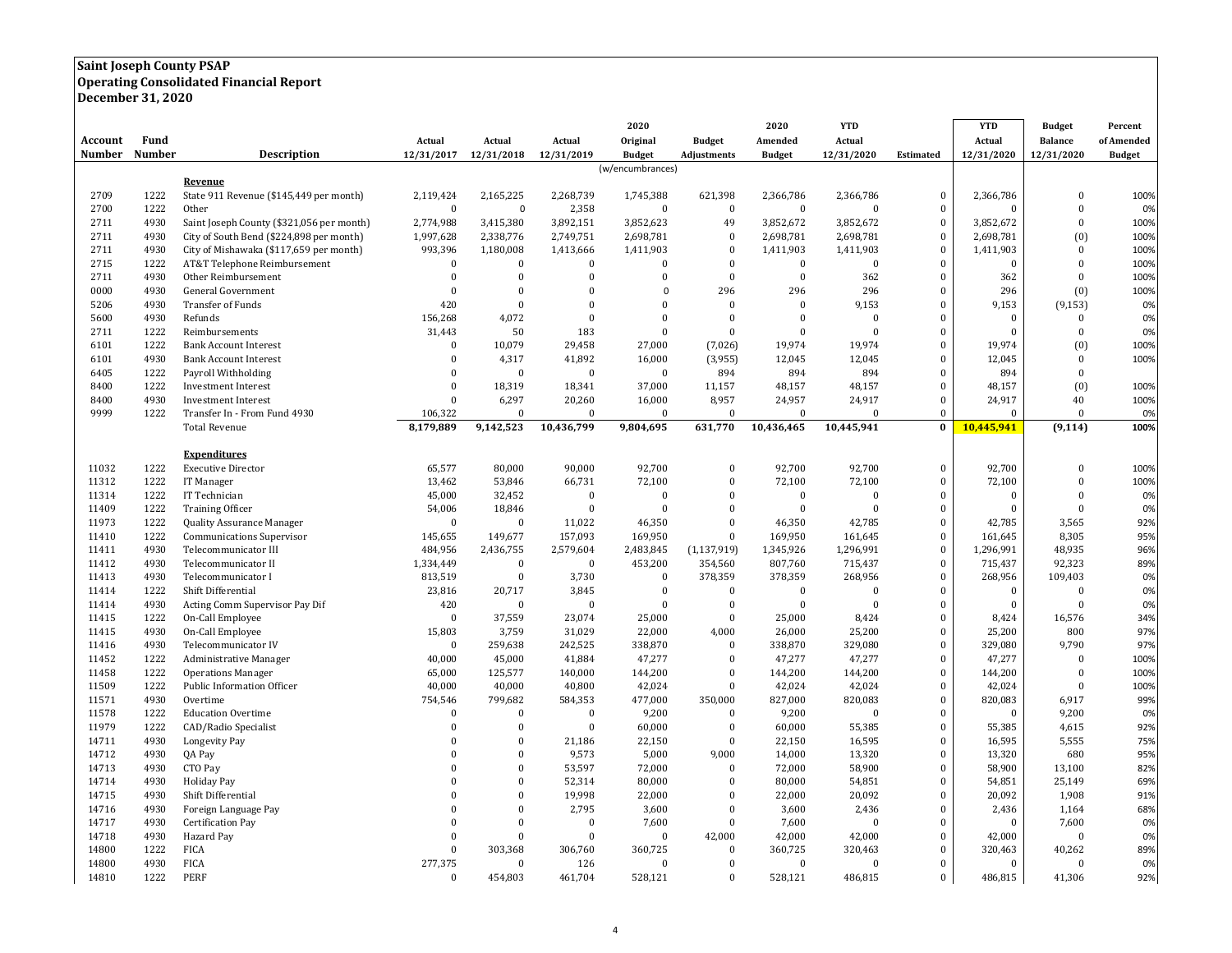### **Saint Joseph County PSAP**

#### **Operating Consolidated Financial Report**

**December 31, 2020**

|               |        | 2020                                        |              | 2020         | <b>YTD</b>     |                | <b>YTD</b>         | <b>Budget</b>  | Percent      |                  |              |                |               |
|---------------|--------|---------------------------------------------|--------------|--------------|----------------|----------------|--------------------|----------------|--------------|------------------|--------------|----------------|---------------|
| Account       | Fund   |                                             | Actual       | Actual       | Actual         | Original       | <b>Budget</b>      | Amended        | Actual       |                  | Actual       | <b>Balance</b> | of Amended    |
| <b>Number</b> | Number | <b>Description</b>                          | 12/31/2017   | 12/31/2018   | 12/31/2019     | <b>Budget</b>  | <b>Adjustments</b> | <b>Budget</b>  | 12/31/2020   | <b>Estimated</b> | 12/31/2020   | 12/31/2020     | <b>Budget</b> |
| 14810         | 4930   | PERF                                        | 417,810      | $\Omega$     | 188            | $\mathbf{0}$   | $\mathbf{0}$       | $\mathbf{0}$   | $\mathbf{0}$ | $\bf{0}$         | $\Omega$     | $\bf{0}$       | 0%            |
| 14840         | 1222   | Group Health Insurance                      | $\bf{0}$     | 936,000      | 167,000        | 1,371,330      | $\mathbf{0}$       | 1,371,330      | 1,371,330    | $\Omega$         | 1,371,330    | $\bf{0}$       | 100%          |
| 14840         | 4930   | Group Health Insurance                      | 912,000      | $\Omega$     | 1,169,000      | $\mathbf{0}$   | $\bf{0}$           | $\overline{0}$ | $\mathbf{0}$ | $\theta$         | $\Omega$     | $\mathbf{0}$   | 0%            |
|               |        | <b>Total Personnel Costs</b>                | 5,503,393    | 5,797,679    | 6,279,931      | 6,956,242      | $\bf{0}$           | 6,956,242      | 6,509,088    | $\bf{0}$         | 6,509,088    | 447,154        | 94%           |
| 21030         | 4930   | Office Supplies                             | 9,308        | 11,124       | 10,570         | 11,263         | $\Omega$           | 11,263         | 9,462        | $\boldsymbol{0}$ | 9,462        | 1,801          | 84%           |
| 22010         | 1222   | Gas Oil & Lubricants                        | 1,217        | $\bf{0}$     | $\bf{0}$       | $\Omega$       | $\Omega$           | $\bf{0}$       | $\mathbf{0}$ | $\theta$         | $\Omega$     | $\mathbf{0}$   | 0%            |
| 22010         | 4930   | Gas Oil & Lubricants                        | 3,661        | 7,292        | 6,107          | 8,000          | $\Omega$           | 8,000          | 4,124        | $\theta$         | 4,124        | 3,876          | 52%           |
| 23460         | 1222   | Other Materials                             | 30           | $\Omega$     | $\overline{0}$ | $\Omega$       | $\Omega$           | $\Omega$       | $\theta$     | $\theta$         | $\Omega$     | $\theta$       | 0%            |
| 23460         | 4930   | Other Materials                             | 12,304       | 14,092       | 3,462          | 12,000         | $\mathbf{0}$       | 12,000         | 3,067        | $\theta$         | 3,067        | 8,933          | 26%           |
| 31010         | 4930   | Legal Services                              | 5,351        | 24,316       | 5,913          | 30,000         | (7,500)            | 22,500         | 9,487        | $\Omega$         | 9,487        | 13,013         | 42%           |
| 31070         | 4930   | <b>Financial Consulting</b>                 | $\bf{0}$     | $\mathbf{0}$ | 26,747         | 30,000         | $\mathbf{0}$       | 30,000         | 27,905       | $\theta$         | 27,905       | 2,095          | 0%            |
| 32010         | 4930   | Mileage Allowance                           | 657          | 957          | 891            | 1,000          | $\Omega$           | 1,000          | 745          | $\Omega$         | 745          | 255            | 75%           |
| 32020         | 4930   | Travel                                      | 1,664        | $\Omega$     | $\overline{0}$ | $\mathbf{0}$   | $\Omega$           | $\overline{0}$ | $\Omega$     | $\Omega$         | $\Omega$     | $\Omega$       | 0%            |
| 32050         | 1222   | <b>Instruction &amp; Training</b>           | 3,235        | $\Omega$     | $\Omega$       | $\Omega$       | $\Omega$           | $\theta$       | $\theta$     | $\Omega$         | $\Omega$     | $\Omega$       | 0%            |
| 32050         | 4930   | <b>Instruction &amp; Training</b>           | 33,933       | 121,662      | 64,241         | 65,000         | $\mathbf{0}$       | 65,000         | 54,386       | $\Omega$         | 54,386       | 10,614         | 84%           |
| 32055         | 4930   | <b>Public Eduation</b>                      | $\mathbf{0}$ | $\Omega$     | $\overline{0}$ | 5,000          | $\Omega$           | 5,000          | $\Omega$     | $\Omega$         | $\theta$     | 5,000          | 0%            |
| 32071         | 4930   | Technology - Maint. & Support               | 441,440      | 842,034      | 774,545        | 618,706        | $\mathbf{0}$       | 618,706        | 576,082      | $\Omega$         | 576,082      | 42,624         | 93%           |
| 32200         | 4930   | Telephone                                   | 170,492      | 225,888      | 123,725        | 116,000        | $\Omega$           | 116,000        | 87,942       | $\mathbf{0}$     | 87,942       | 28,058         | 76%           |
| 32350         | 4930   | Postage                                     | 87           | 55           | 131            | 232            | $\mathbf{0}$       | 232            | 51           | $\Omega$         | 51           | 181            | 22%           |
| 34030         | 4930   | Liabiity Insurance Coverage                 | 44,500       | 105,000      | 105,000        | 105,000        | $\Omega$           | 105,000        | 105,000      | $\mathbf{0}$     | 105,000      | $\theta$       | 100%          |
| 35015         | 4930   | Utilities                                   | 95,108       | 97,614       | 101,776        | 119,060        | $\mathbf{0}$       | 119,060        | 94,251       | $\mathbf{0}$     | 94,251       | 24,808         | 79%           |
| 37100         | 4930   | Auto Lease (new account in 2019)            | $\bf{0}$     | $\bf{0}$     | $\bf{0}$       | $\bf{0}$       | $\Omega$           | $\bf{0}$       | $\mathbf{0}$ | $\bf{0}$         | $\Omega$     | $\Omega$       | 0%            |
| 36015         | 1222   | <b>Contractual Services</b>                 | 622          | $\Omega$     | $\bf{0}$       | $\mathbf{0}$   | $\Omega$           | $\bf{0}$       | $\mathbf{0}$ | $\Omega$         | $\Omega$     | $\mathbf{0}$   | 0%            |
| 36015         | 4930   | <b>Contractual Services</b>                 | 55,769       | 72,940       | 56,665         | 110,000        | $\Omega$           | 110,000        | 106,106      | $\theta$         | 106,106      | 3,894          | 96%           |
| 36051         | 1222   | Technology - Lease Equipment                | 668,021      | $\Omega$     | $\overline{0}$ | $\Omega$       | $\Omega$           | $\bf{0}$       | $\Omega$     | $\Omega$         | $\Omega$     | $\Omega$       | 0%            |
| 36051         | 4930   | Technology - Lease Equipment                | 1,367,413    | $\mathbf{0}$ | $\mathbf{0}$   | $\overline{0}$ | $\Omega$           | $\overline{0}$ | $\mathbf{0}$ | $\Omega$         | $\Omega$     | $\theta$       | 0%            |
| 36300         | 4930   | Repair - Office Equipment                   | 4,975        | 5,000        | 3,011          | 5,000          | $\Omega$           | 5,000          | 846          | $\Omega$         | 846          | 4,154          | 17%           |
| 36100         | 1222   | Repair - Autos & Trucks                     | $\bf{0}$     | 2,353        | $\bf{0}$       | $\bf{0}$       |                    | $\bf{0}$       | $\bf{0}$     | $\Omega$         | $\mathbf{0}$ | $\theta$       | 0%            |
| 36100         | 4930   | Repair - Autos & Trucks                     | $\theta$     | $\Omega$     | 2,353          | 2,000          | $\Omega$           | 2,000          | 35           | $\theta$         | 35           | 1,965          | 0%            |
| 38010         | 4930   | Paying Agent Fees                           | $\Omega$     | $\bf{0}$     | $\overline{0}$ | $\Omega$       | $\Omega$           | $\Omega$       | 600          | $\theta$         | 600          | (600)          | 0%            |
| 38012         | 4930   | Capital Lease - Interest                    | $\Omega$     | 250,338      | 222,852        | 188,854        | 1,500              | 190,354        | 190,017      | $\Omega$         | 190,017      | 337            | 100%          |
| 38013         | 4930   | Capital Lease - Principal                   | $\mathbf{0}$ | 1,371,042    | 1,402,620      | 1,472,418      | 6,000              | 1,478,418      | 1,479,511    | $\Omega$         | 1,479,511    | (1,093)        | 100%          |
| 65030         | 4930   | Transfer Out - To Fund 1222                 | 106,322      | $\Omega$     | $\overline{0}$ | $\Omega$       | $\bf{0}$           | $\mathbf{0}$   | $\mathbf{0}$ | $\theta$         | $\Omega$     | $\bf{0}$       | 0%            |
| 36011         | 4930   | <b>Building Maintenance</b>                 | $\mathbf{0}$ | $\Omega$     | 24,912         | 25,277         | $\Omega$           | 25,277         | 24,725       | $\theta$         | 24,725       | 552            | 0%            |
| 36018         | 4930   | <b>Tower Maintenance</b>                    | $\Omega$     | $\Omega$     | $\Omega$       | 5,000          | $\Omega$           | 5,000          | 2,150        | $\Omega$         | 2,150        | 2,850          | 0%            |
| 45523         | 4930   | <b>ERP Software Allocation</b>              | $\theta$     | $\Omega$     | $\Omega$       | 16,750         | $\Omega$           | 16,750         | 16,750       | $\Omega$         | 16,750       | $\Omega$       | 0%            |
| 65030         | 1222   | <b>Building Maintenance</b>                 | 29,693       | $\Omega$     | $\Omega$       |                | $\Omega$           | $\mathbf{0}$   | $\Omega$     | $\Omega$         | $\Omega$     | $\Omega$       | 0%            |
|               |        | <b>Total Expenditures</b>                   | 8,559,195    | 8,949,386    | 9,215,453      | 9,902,801      | $\bf{0}$           | 9,902,801      | 9,302,331    | $\Omega$         | 9,302,331    | 600,470        | 94%           |
|               |        | Net Surplus/(Deficit)                       | (379, 306)   | 193,137      | 1,221,346      | (98, 106)      |                    | 533,664        | 1,143,610    | $\bf{0}$         | 1,143,610    |                |               |
|               |        | Beginning Cash Balance                      | 3,871,172    | 3,491,866    | 3,685,003      | 4,906,349      |                    | 4,906,349      | 4,906,349    |                  | 4,906,349    |                |               |
|               |        | <b>Ending Cash Balance</b>                  | 3,491,866    | 3,685,003    | 4,906,349      | 4,808,243      |                    | 5,440,013      | 6,049,959    |                  | 6,049,959    |                |               |
|               |        | Ending Cash Balance (percentage of expend.) | 40.80%       | 41.18%       | 53.24%         | 48.55%         |                    | 54.93%         | 65.04%       |                  | 65.04%       |                |               |
|               |        |                                             |              |              |                |                |                    |                |              |                  |              |                |               |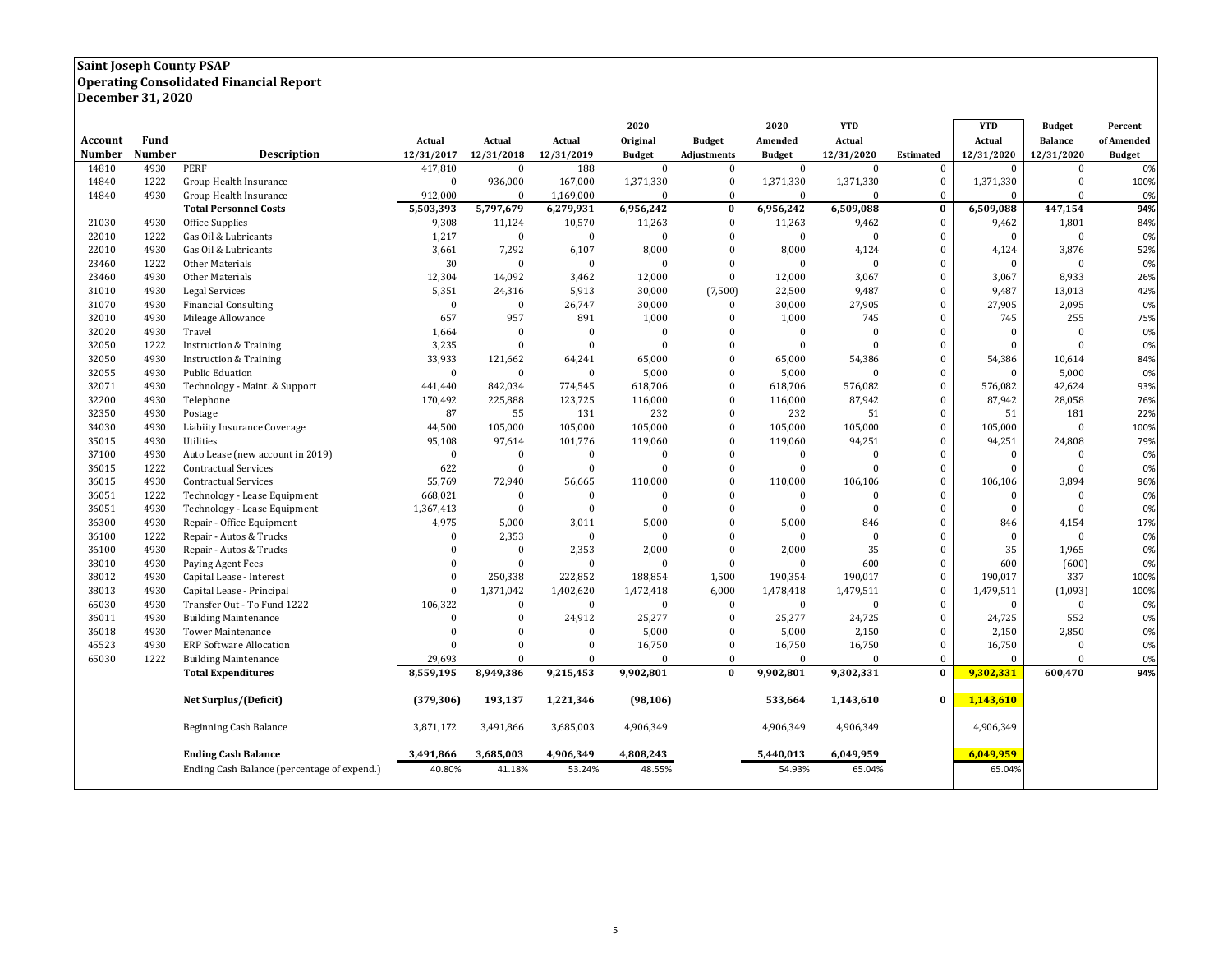| <b>December 31, 2020</b> |                       |                                                             | 2020                     | <b>YTD</b>              |                   | <b>YTD</b>            |
|--------------------------|-----------------------|-------------------------------------------------------------|--------------------------|-------------------------|-------------------|-----------------------|
| <b>Account</b><br>Number | Fund<br><b>Number</b> | <b>Description</b>                                          | Amended<br><b>Budget</b> | Actual<br>12/31/2020    | <b>Balance</b>    | Actual %<br>of Budget |
|                          |                       |                                                             |                          |                         |                   |                       |
| 2709                     | 1222                  | Revenue<br>State 911 Revenue (\$145,449/month + \$621,398)  | 2,366,786                | 2,366,786               | 0                 | 100.00%               |
| 2711                     | 4930                  | Saint Joseph County (\$321,056 per month)                   | 3,852,672                | 3,852,672               | 0                 | 100.00%               |
| 2711                     | 4930                  | City of South Bend (\$224,898 per month)                    | 2,698,781                | 2,698,781               | (0)               | 100.00%               |
| 2711                     | 4930                  | City of Mishawaka (\$117,659 per month)                     | 1,411,903                | 1,411,903               | 0                 | 100.00%               |
| 2715                     | 4930                  | AT&T Telephone Reimbursement                                | 0                        | 0                       | 0                 | 0.00%                 |
| 2711<br>0000             | 4930<br>4930          | Other Reimbursement<br>Other                                | $\pmb{0}$<br>296         | 362<br>296              | (362)<br>(0)      | 100.00%<br>100.11%    |
| 5206                     | 4930                  | <b>Transfer of Funds</b>                                    | $\pmb{0}$                | 9,153                   | (9, 153)          | 100.00%               |
| 6405                     | 1222                  | Payroll Withholding                                         | 894                      | 894                     | 0                 | 99.95%                |
| 6101                     | 1222                  | <b>Bank Account Interest</b>                                | 19,974                   | 19,974                  | (0)               | 100.00%               |
| 6101                     | 4930                  | <b>Bank Account Interest</b>                                | 12,045                   | 12,045                  | 0                 | 100.00%               |
| 8400<br>8400             | 1222<br>4930          | <b>Investment Interest</b><br><b>Investment Interest</b>    | 48,157<br>24,957         | 48,157<br>24,917        | (0)<br>40         | 100.00%<br>99.84%     |
|                          |                       | <b>Total Revenue</b>                                        | 10,436,465               | 10,445,941              | (9, 477)          | 100.09%               |
|                          |                       | <b>Expenditures</b>                                         |                          |                         |                   |                       |
| 11032                    | 1222                  | <b>Executive Director</b>                                   | 92,700                   | 92,700                  | 0                 | 100.00%               |
| 11312                    | 1222                  | IT Manager                                                  | 72,100                   | 72,100                  | 0                 | 100.00%               |
| 11973                    | 1222                  | Quality Assurance Manager                                   | 46,350                   | 42,785                  | 3,565             | 92.31%                |
| 11410                    | 1222                  | Communications Supervisor                                   | 169,950                  | 161,645                 | 8,305             | 95.11%                |
| 11411                    | 4930                  | Telecommunicator III                                        | 1,345,926                | 1,296,991               | 48,935            | 96.36%                |
| 11412<br>11413           | 4930<br>4930          | Telecommunicator II<br>Telecommunicator I                   | 807,760<br>378,359       | 715,437<br>268,956      | 92,323<br>109,403 | 88.57%<br>71.08%      |
| 11414                    | 1222                  | Shift Differential                                          | 0                        | 0                       | 0                 | 0.00%                 |
| 11415                    | 1222                  | On-Call Employee                                            | 25,000                   | 8,424                   | 16,576            | 33.70%                |
| 11415                    | 4930                  | On-Call Employee                                            | 26,000                   | 25,200                  | 800               | 96.92%                |
| 11416                    | 4930                  | Telecommunicator IV                                         | 338,870                  | 329,080                 | 9,790             | 97.11%                |
| 11452                    | 1222                  | Administrative Manager                                      | 47,277                   | 47,277                  | 0<br>$\bf{0}$     | 100.00%               |
| 11458<br>11509           | 1222<br>1222          | <b>Operations Manager</b><br>Public Information Officer     | 144,200<br>42,024        | 144,200<br>42,024       | $\bf{0}$          | 100.00%<br>100.00%    |
| 11571                    | 4930                  | Overtime & Other                                            | 827,000                  | 820,083                 | 6,917             | 99.16%                |
| 11578                    | 1222                  | <b>Education Overtime</b>                                   | 9,200                    | 0                       | 9,200             | 0.00%                 |
| 11979                    | 1222                  | CAD/Radio Specialist                                        | 60,000                   | 55,385                  | 4,615             | 92.31%                |
| 14711                    | 4930                  | Longevity Pay                                               | 22,150                   | 16,595                  | 5,555             | 74.92%                |
| 14712<br>14713           | 4930<br>4930          | QA Pay<br>CTO Pay                                           | 14,000<br>72,000         | 13,320<br>58,900        | 680<br>13,100     | 95.14%<br>81.81%      |
| 14714                    | 4930                  | <b>Holiday Pay</b>                                          | 80,000                   | 54,851                  | 25,149            | 68.56%                |
| 14715                    | 4930                  | Shift Differential                                          | 22,000                   | 20,092                  | 1,908             | 91.33%                |
| 14716                    | 4930                  | Foreign Language Pay                                        | 3,600                    | 2,436                   | 1,164             | 67.67%                |
| 14717                    | 4930                  | Certification Pay                                           | 7,600                    | 0                       | 7,600             | 0.00%                 |
| 14718                    | 4930                  | Hazard Pay                                                  | 42,000                   | 42,000                  | 0                 | 0.00%                 |
| 14800<br>14800           | 1222<br>4930          | <b>FICA</b><br><b>FICA</b>                                  | 360,725<br>0             | 320,463<br>$\mathbf{0}$ | 40,262            | 88.84%<br>0.00%       |
| 14810                    | 1222                  | PERF                                                        | 528,121                  | 486,815                 | 41,306            | 92.18%                |
| 14810                    | 4930                  | PERF                                                        | 0                        | 0                       | 0                 | 0.00%                 |
| 14840                    | 1222                  | Group Health Insurance                                      | 1,371,330                | 1,371,330               | 0                 | 100.00%               |
| 14840                    | 4930                  | Group Health Insurance                                      | 0                        | 0                       | 0                 | 0.00%                 |
| 21030                    | 4930                  | <b>Total Personnel Costs</b><br>Office Supplies             | 6,956,242<br>11,263      | 6,509,088<br>9,462      | 447,154<br>1,801  | 93.57%<br>84.01%      |
| 22010                    | 4930                  | Gas Oil & Lubricants                                        | 8,000                    | 4,124                   | 3,876             | 51.55%                |
| 23460                    | 4930                  | Other Materials                                             | 12,000                   | 3,067                   | 8,933             | 25.56%                |
| 31010                    | 4930                  | Legal Services                                              | 22,500                   | 9,487                   | 13,013            | 42.16%                |
| 31070                    | 4930                  | <b>Financial Consulting</b>                                 | 30,000                   | 27,905                  | 2,095             | 93.02%                |
| 32010                    | 4930                  | Mileage Allowance                                           | 1,000                    | 745                     | 255               | 74.50%<br>83.67%      |
| 32050<br>32055           | 4930<br>4930          | <b>Instruction &amp; Training</b><br><b>Public Eduation</b> | 65,000<br>5,000          | 54,386<br>0             | 10,614<br>5,000   | 0.00%                 |
| 32071                    | 4930                  | Technology - Maint. & Support                               | 618,706                  | 576,082                 | 42,624            | 93.11%                |
| 32200                    | 4930                  | Telephone                                                   | 116,000                  | 87,942                  | 28,058            | 75.81%                |
| 32350                    | 4930                  | Postage                                                     | 232                      | 51                      | 181               | 21.98%                |
| 34030                    | 4930                  | Liabiity Insurance Coverage                                 | 105,000                  | 105,000                 | 0                 | 100.00%               |
| 35015                    | 4930                  | Utilities                                                   | 119,060                  | 94,251                  | 24,808            | 79.16%                |
| 36015<br>36018           | 4930<br>4930          | <b>Contractual Services</b><br><b>Tower Maintenance</b>     | 110,000<br>5,000         | 106,106<br>2,150        | 3,894<br>2,850    | 96.46%<br>43.00%      |
| 36300                    | 4930                  | Repair - Office Equipment                                   | 5,000                    | 846                     | 4,154             | 16.93%                |
| 36100                    | 4930                  | Repair - Autos & Trucks                                     | 2,000                    | 35                      | 1,965             | 1.75%                 |
| 38010                    | 4930                  | Paying Agent Fees                                           | 0                        | 600                     | (600)             | 100.00%               |
| 38012                    | 4930                  | Capital Lease - Interest                                    | 190,354                  | 190,017                 | 337               | 99.82%                |
| 38013<br>45523           | 4930<br>4930          | Capital Lease - Principal<br><b>ERP Software Allocation</b> | 1,478,418<br>16,750      | 1,479,511<br>16,750     | (1,093)<br>0      | 100.07%<br>0.00%      |
| 36011                    | 4930                  | <b>Building Maintenance</b>                                 | 25,277                   | 24,725                  | 552               | 97.82%                |
|                          |                       | <b>Total Expenditures</b>                                   | 9,902,801                | 9,302,331               | 600,470           | 93.94%                |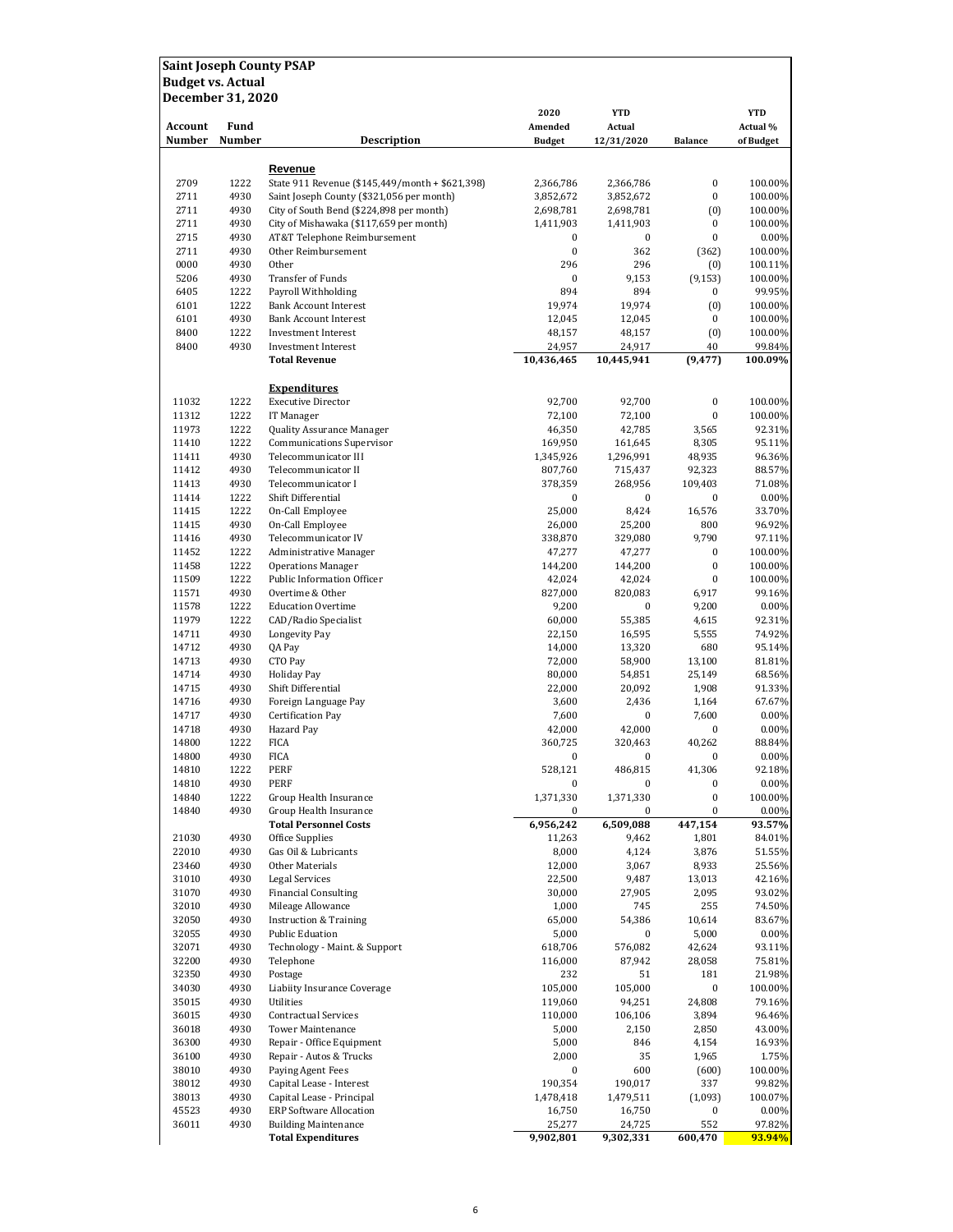### **Saint Joseph County PSAP Comparative YTD Expenditures December 31, 2020**

| <b>Account</b><br><b>Number</b> | <b>Fund</b><br><b>Number</b> | <b>Description</b>                                               | <b>YTD</b><br>Actual<br>12/31/2020 | <b>YTD</b><br>Actual<br>12/31/2019 | Increase/<br>(Decrease)  | Percent<br>Change    |
|---------------------------------|------------------------------|------------------------------------------------------------------|------------------------------------|------------------------------------|--------------------------|----------------------|
|                                 |                              |                                                                  |                                    |                                    |                          |                      |
| 11032                           | 1222                         | <b>Executive Director</b>                                        | 92,700                             | 90,000                             | 2,700                    | 3.00%                |
| 11312                           | 1222                         | IT Manager                                                       | 72,100                             | 66,731                             | 5,369                    | 8.05%                |
| 11314                           | 1222                         | IT Technician                                                    | 0                                  | 0                                  | 0                        | 0.00%                |
| 11409                           | 1222                         | <b>Training Officer</b>                                          | $\bf{0}$                           | $\bf{0}$                           | $\bf{0}$                 | 0.00%                |
| 11973                           | 1222                         | Quality Assurance Manager                                        | 42,785                             | 11,022                             | 31,763                   | 288.18%              |
| 11410                           | 1222                         | <b>Communications Supervisor</b>                                 | 161,645                            | 157,093                            | 4,552                    | 2.90%                |
| 11411                           | 4930                         | Telecommunicator III                                             | 1,296,991                          | 2,579,604                          | (1,282,614)              | -49.72%              |
| 11412                           | 4930                         | Telecommunicator II                                              | 715,437                            | $\mathbf{0}$                       | 715,437                  | 0.00%                |
| 11413                           | 4930                         | Telecommunicator I                                               | 268,956                            | 3,730                              | 265,226                  | 7110.36%             |
| 11414<br>11414                  | 1222<br>4930                 | Acting Comm Supervisor Pay Dif<br>Acting Comm Supervisor Pay Dif | 0<br>$\mathbf{0}$                  | 3,845<br>$\mathbf{0}$              | (3,845)<br>$\mathbf{0}$  | $-100.00\%$<br>0.00% |
| 11415                           | 1222                         | On-Call Employee                                                 | 8,424                              | 23,074                             | (14, 650)                | $-63.49%$            |
| 11415                           | 4930                         | On-Call Employee                                                 | 25,200                             | 31,029                             | (5,829)                  | $-18.79%$            |
| 11416                           | 4930                         | Telecommunicator IV                                              | 329,080                            | 242,525                            | 86,555                   | 35.69%               |
| 11452                           | 1222                         | <b>Administrative Manager</b>                                    | 47,277                             | 41,884                             | 5,393                    | 12.88%               |
| 11458                           | 1222                         | <b>Operations Manager</b>                                        | 144,200                            | 140,000                            | 4,200                    | 3.00%                |
| 11509                           | 1222                         | <b>Public Information Officer</b>                                | 42,024                             | 40,800                             | 1,224                    | 3.00%                |
| 11571                           | 4930                         | Overtime                                                         | 820,083                            | 584,353                            | 235,730                  | 40.34%               |
| 11578                           | 1222                         | <b>Education Overtime</b>                                        | $\boldsymbol{0}$                   | 0                                  | $\boldsymbol{0}$         | 0.00%                |
| 11979                           | 1222                         | CAD/Radio Specialist                                             | 55,385                             | $\mathbf{0}$                       | 55,385                   | 100.00%              |
| 14711                           | 4930                         | <b>Longevity Pay</b>                                             | 16,595                             | 21,186                             | (4,590)                  | $-21.67%$            |
| 14712                           | 4930                         | QA Pay                                                           | 13,320                             | 9,573                              | 3,747                    | 39.14%               |
| 14713                           | 4930                         | CTO Pay                                                          | 58,900                             | 53,597                             | 5,303                    | 9.89%                |
| 14714                           | 4930                         | <b>Holiday Pay</b>                                               | 54,851                             | 52,314                             | 2,538                    | 4.85%                |
| 14715                           | 4930                         | Shift Differential                                               | 20,092                             | 19,998                             | 94                       | 0.47%                |
| 14716                           | 4930                         | Foreign Language Pay                                             | 2,436                              | 2,795                              | (359)                    | $-12.85%$            |
| 14717                           | 4930                         | Certification Pay                                                | 0                                  | 0                                  | 0                        | 0.00%                |
| 14718                           | 4930                         | Hazard Pay                                                       | 42,000                             | $\mathbf{0}$                       | 42,000                   | 100.00%              |
| 14800                           | 1222                         | <b>FICA</b>                                                      | 320,463                            | 306,760                            | 13,703                   | 4.47%                |
| 14800                           | 4930                         | <b>FICA</b>                                                      | 0                                  | 126                                | (126)                    | $-100.00\%$          |
| 14810                           | 1222                         | <b>PERF</b>                                                      | 486,815                            | 461,704                            | 25,111                   | 5.44%                |
| 14810                           | 4930                         | <b>PERF</b>                                                      | 0                                  | 188                                | (188)                    | $-100.00\%$          |
| 14840                           | 1222                         | Group Health Insurance                                           | 1,371,330                          | 167,000                            | 1,204,330                | 721.16%              |
| 14840                           | 4930                         | Group Health Insurance<br><b>Total Personnel Costs</b>           | 0<br>6,509,088                     | 1,169,000                          | (1, 169, 000)<br>229,157 | 100.00%<br>3.65%     |
| 21030                           | 4930                         | Office Supplies                                                  | 9,462                              | 6,279,931<br>10,570                | (1, 108)                 | $-10.49%$            |
| 22010                           | 4930                         | Gas Oil & Lubricants                                             | 4,124                              | 6,107                              | (1,983)                  | $-32.47%$            |
| 23460                           | 4930                         | Other Materials                                                  | 3,067                              | 3,462                              | (395)                    | $-11.42%$            |
| 31010                           | 4930                         | <b>Legal Services</b>                                            | 9,487                              | 5,913                              | 3,574                    | 60.45%               |
| 31070                           | 4930                         | <b>Financial Consulting</b>                                      | 27,905                             | 26,747                             | 1,158                    | 4.33%                |
| 32010                           | 4930                         | Mileage Allowance                                                | 745                                | 891                                | (146)                    | $-16.36%$            |
| 32050                           | 4930                         | <b>Instruction &amp; Training</b>                                | 54,386                             | 64,241                             | (9, 855)                 | $-15.34%$            |
| 32055                           | 4930                         | <b>Public Education</b>                                          | 0                                  | 0                                  | 0                        | 0.00%                |
| 32071                           | 4930                         | Technology - Maint. & Support                                    | 576,082                            | 774,545                            | (198, 464)               | $-25.62%$            |
| 32200                           | 4930                         | Telephone                                                        | 87,942                             | 123,725                            | (35, 783)                | $-28.92%$            |
| 32350                           | 4930                         | Postage                                                          | 51                                 | 131                                | (80)                     | $-60.96%$            |
| 34030                           | 4930                         | Liabiity Insurance Coverage                                      | 105,000                            | 105,000                            | $\mathbf{0}$             | 0.00%                |
| 35015                           | 4930                         | Utilities                                                        | 94,251                             | 101,776                            | (7, 525)                 | $-7.39%$             |
| 36015                           | 4930                         | <b>Contractual Services</b>                                      | 106,106                            | 56,665                             | 49,442                   | 87.25%               |
| 36018                           | 4930                         | <b>Tower Maintenance</b>                                         | 2,150                              | 0                                  | 2,150                    | 0.00%                |
| 36300                           | 4930                         | Repair - Office Equipment                                        | 846                                | 3,011                              | (2, 165)                 | $-71.89%$            |
| 36100                           | 1222                         | Repair - Office Equipment                                        | 0                                  | 0                                  | 0                        | $0.00\%$             |
| 36100                           | 4930                         | Repair - Autos & Trucks                                          | 35                                 | 2,353                              | (2, 318)                 | $-98.51%$            |
| 38010                           | 4930                         | Paying Agent Fees                                                | 600                                | 0                                  | 600                      | 100.00%              |
| 38012                           | 4930                         | Capital Lease - Interest                                         | 190,017                            | 222,852                            | (32, 835)                | $-14.73%$            |
| 38013                           | 4930<br>4930                 | Capital Lease - Principal<br><b>ERP Software Allocation</b>      | 1,479,511                          | 1,402,620                          | 76,891                   | 5.48%                |
| 45523<br>36011                  | 4930                         | <b>Building Maintenance</b>                                      | 16,750<br>24,725                   | 0<br>24,912                        | 16,750<br>(187)          | 100.00%<br>$-0.75%$  |
|                                 |                              | <b>Total Expenditures</b>                                        | 9,302,331                          | 9,215,453                          | 86,878                   | 0.94%                |
|                                 |                              |                                                                  |                                    |                                    |                          |                      |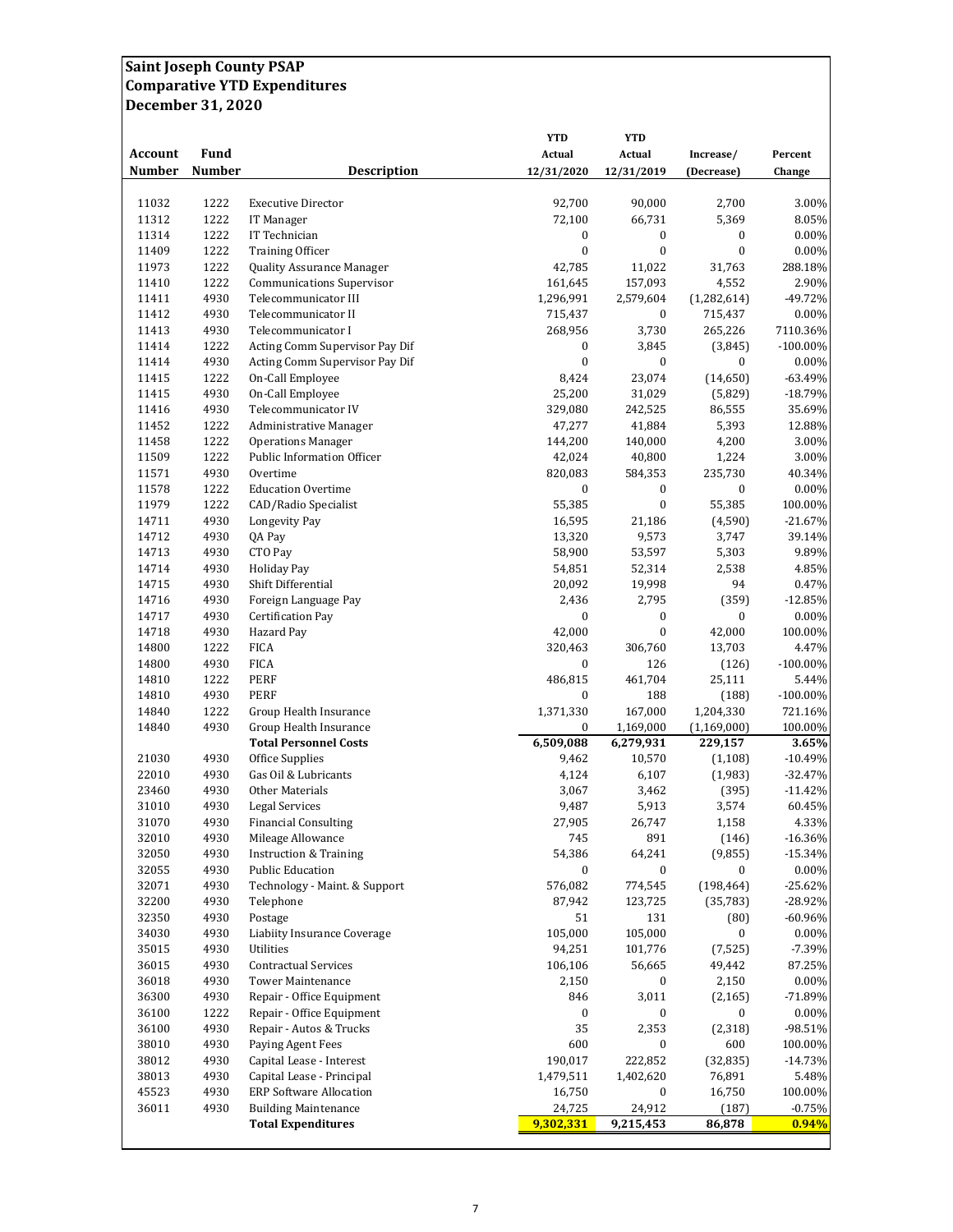### **PSAP Cash Balances December 31, 2020**

| <b>Fund</b><br><b>Number</b> | Fund<br><b>Name</b>                    | <b>Cash Balance</b><br>12/31/2017 | <b>Cash Balance</b><br>12/31/2018 | <b>Cash Balance</b><br>12/31/2019 | <b>Cash Balance</b><br>12/31/2020 |
|------------------------------|----------------------------------------|-----------------------------------|-----------------------------------|-----------------------------------|-----------------------------------|
|                              |                                        |                                   |                                   |                                   |                                   |
| 1222                         | Statewide 911                          | 2,629,692.52                      | 2,523,168.25                      | 3,355,880.07                      | 2,946,544.84                      |
| 4930                         | Dispatch Operating                     | 862.172.90                        | 1.161.834.49                      | 1,550,468.19                      | 3.103.412.97                      |
| 4931                         | Dispatch Capital                       | 399.984.00                        | 599,988.00                        | 777.236.92                        | 482.972.74                        |
| 4932                         | Dispatch Bond Debt Service             | 0.00                              | 0.00                              | 450.66                            | 1,957.37                          |
| 4933                         | CEDIT/PSAP Construction                | 10,622.60                         | 0.00                              | 0.00                              | 0.00                              |
| 9155                         | NIPSCO PSAP Training Grant             | 0.00                              | 0.00                              | 3.680.00                          | 0.00                              |
| 0018                         | 2015 U.S. Bank Lease Escrow (10/31/20) | 25.573.44                         | 8.588.53                          | 8.610.23                          | 0.00                              |
| 0019                         | 2017 U.S. Bank Lease Escrow (10/31/20) | 1,716,684.70                      | 261.998.48                        | 95.416.64                         | 0.00                              |
|                              | <b>Total</b>                           | 5,644,730.16                      | 4,555,577.75                      | 5,791,742.71                      | 6,534,887.92                      |

## **PSAP Debt & Lease Amounts**

**December 31, 2020**

|     |                                                  | Original<br>Principal | 12/31/2020<br>Principal | 2020<br><b>Debt Service</b> |  |
|-----|--------------------------------------------------|-----------------------|-------------------------|-----------------------------|--|
|     | <b>Name</b>                                      | <b>Balance</b>        | <b>Balance</b>          | <b>Payments</b>             |  |
| (1) | 2014 CEDIT Bond (Fund 4932) Schedule #5          | 9,155,000.00          | 6,705,000.00            | 687,081.26                  |  |
| (2) | 2015 U.S. Bank Lease (Fund 4930) Schedule #11    | 12,000,000.00         | 5,091,499.42            | 1,337,126.82                |  |
| (3) | 2017 U.S. Bank Lease (Fund 4930) Schedule #12    | 2,500,000.00          | 1,817,022.68            | 284.252.88                  |  |
| (4) | 2019 Motorola Lease (Various Funds) Sched. #25   | 2,976,131.00          | 2,598,393.58            | 494.204.14                  |  |
| (5) | 2019 PSAP Vehicle Lease (Jordan Ford) Sched. #27 | 26,140.00             | 18,281.21               | 6,139.68                    |  |
| (6) | 2019 PSAP HP Computer Lease Sched. #28           | 131,612.05            | 96,181.25               | 33,687.00                   |  |
|     | Total                                            | 26,788,883.05         | 16,326,378.14           | 2,842,491.78                |  |

(1) 40 semi-annual payments from 6/30/15 to 12/31/34

(2) 20 semi-annual payments from 6/30/15 to 12/31/24

(3) 20 semi-annual payments from 5/16/18 to 11/16/27

(4) 7 annual payments from 2/1/20 to 2/1/26

(5) 60 monthly payments from 5/30/19 to 4/30/24

(6) 49 monthly payments from 8/15/19 to 8/15/24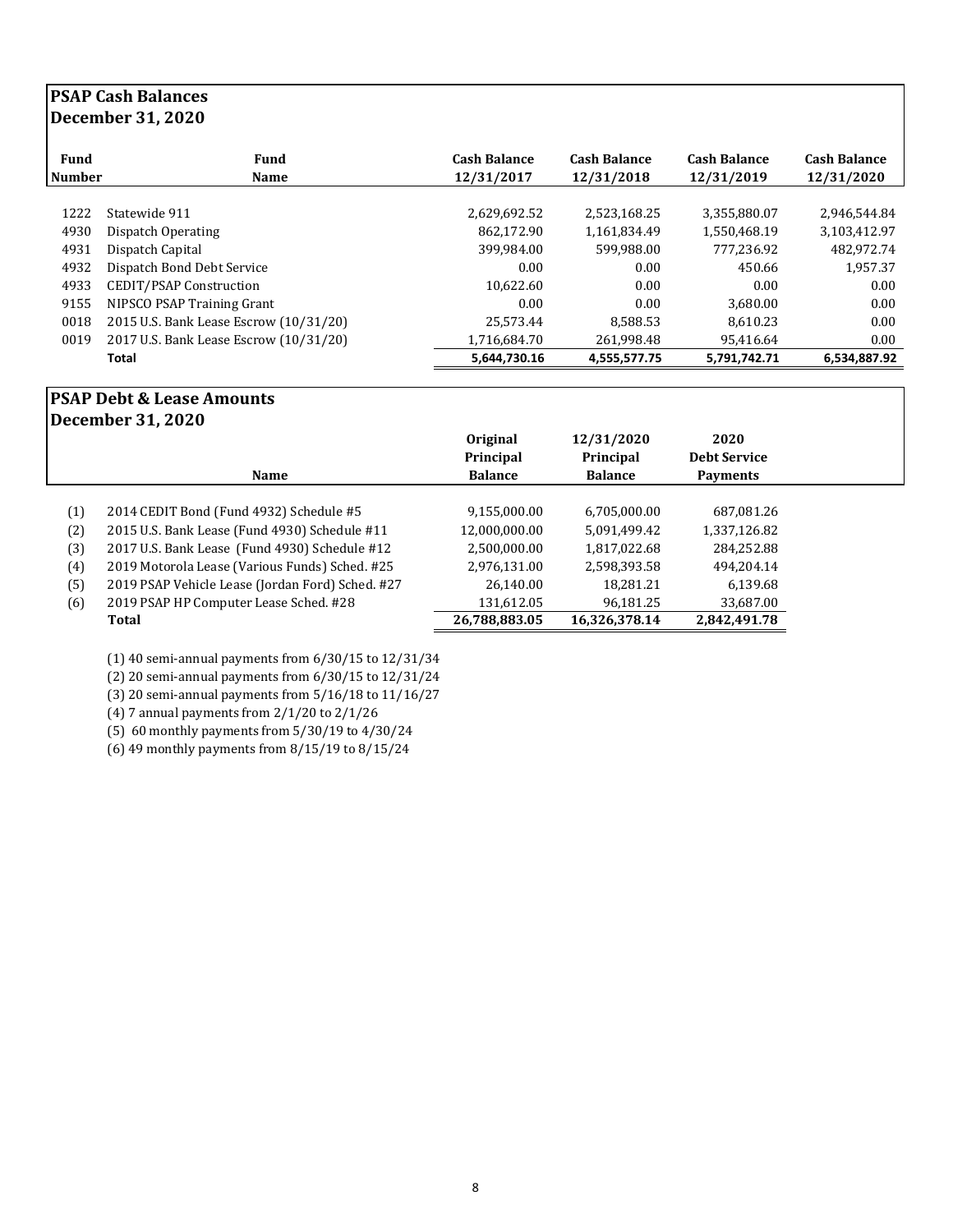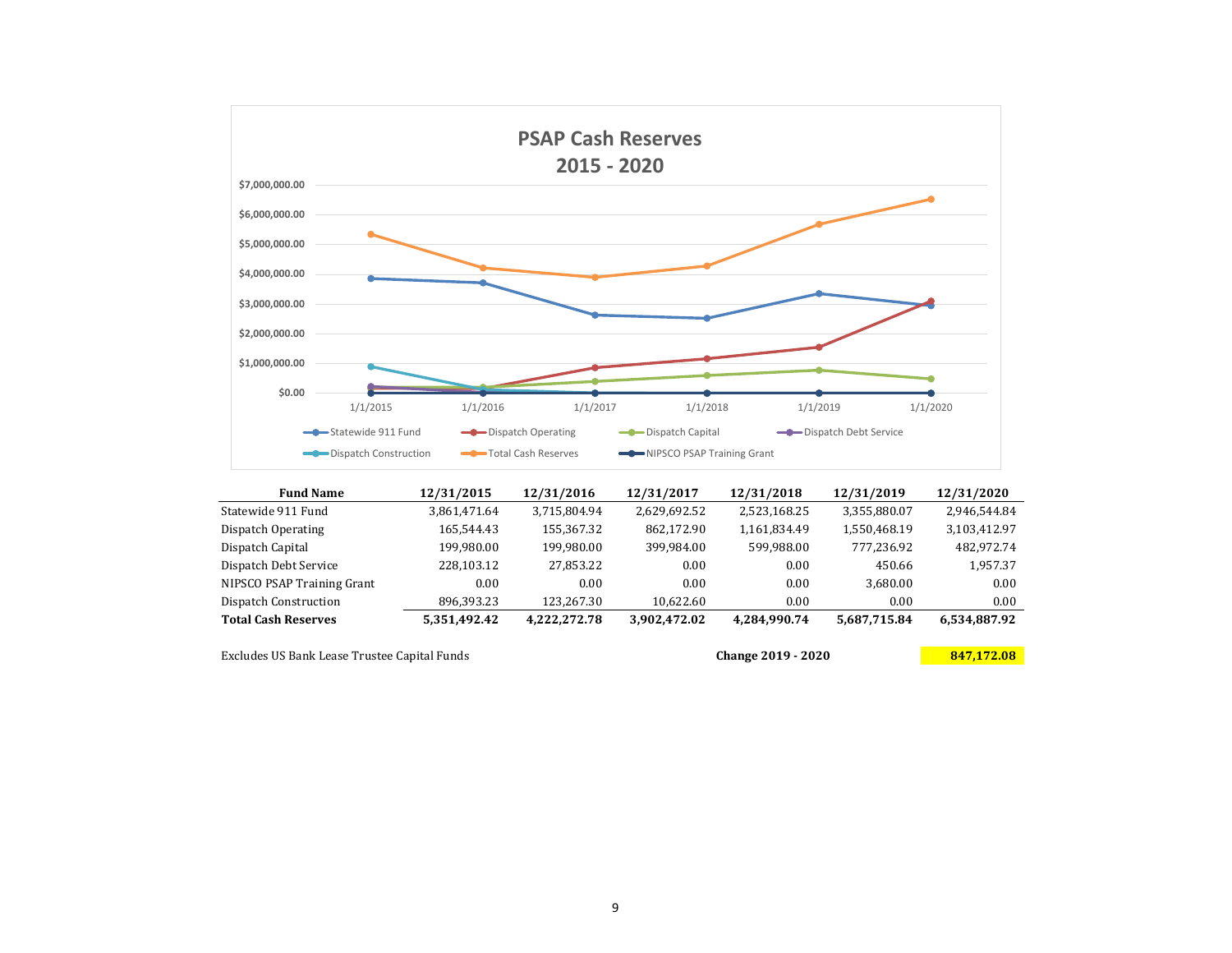| Assessments - 2017 to 2021 Budgeted                                                                                                                                                                    |           |         |           |         |           |         |           |         |           |         |
|--------------------------------------------------------------------------------------------------------------------------------------------------------------------------------------------------------|-----------|---------|-----------|---------|-----------|---------|-----------|---------|-----------|---------|
|                                                                                                                                                                                                        |           |         |           |         |           |         |           |         | Proposed  |         |
| Annual Operating Assessment (Fund 4930)                                                                                                                                                                | 2017      | Percent | 2018      | Percent | 2019      | Percent | 2020      | Percent | 2021      | Percent |
| Saint Joseph County                                                                                                                                                                                    | 2,774,983 | 48.13%  | 3,415,385 | 49.25%  | 3,892,151 | 48.32%  | 3,852,672 | 48.38%  | 3,555,382 | 48.04%  |
| City of South Bend                                                                                                                                                                                     | 1,997,626 | 34.64%  | 2,338,773 | 33.73%  | 2,749,751 | 34.13%  | 2,698,781 | 33.89%  | 2,543,931 | 34.37%  |
| City of Mishawaka                                                                                                                                                                                      | 993,391   | 17.23%  | 1,180,006 | 17.02%  | 1,413,666 | 17.55%  | 1,411,903 | 17.73%  | 1,302,256 | 17.59%  |
| <b>Total</b>                                                                                                                                                                                           | 5,766,000 | 100.00% | 6,934,164 | 100.00% | 8,055,568 | 100.00% | 7,963,356 | 100.00% | 7,401,569 | 100.00% |
| <b>Annual Captial Assessment (Fund 4931)</b>                                                                                                                                                           | 2017      |         | 2018      |         | 2019      |         | 2020      |         | 2021      |         |
| Saint Joseph County                                                                                                                                                                                    | 109,580   | 54.79%  | 109,571   | 54.79%  | 96,640    | 48.32%  | 96,760    | 48.38%  | 96,000    | 48.00%  |
| City of South Bend                                                                                                                                                                                     | 56,500    | 28.25%  | 56,506    | 28.25%  | 68,260    | 34.13%  | 67,780    | 33.89%  | 69,000    | 34.50%  |
| City of Mishawaka                                                                                                                                                                                      | 33,920    | 16.96%  | 33,923    | 16.96%  | 35,100    | 17.55%  | 35,460    | 17.73%  | 35,000    | 17.50%  |
| <b>Total</b>                                                                                                                                                                                           | 200,000   | 100.00% | 200,000   | 100.00% | 200,000   | 100.00% | 200,000   | 100.00% | 200,000   | 100.00% |
| Annual Debt Service Assessment (Fund 4932) (1)                                                                                                                                                         | 2017      |         | 2018      |         | 2019      |         | 2020      |         | 2021      |         |
| Saint Joseph County                                                                                                                                                                                    | 369,688   | 53.63%  | 367,570   | 53.63%  | 368,079   | 53.63%  | 368,481   | 53.63%  | 368,133   | 53.63%  |
| City of South Bend                                                                                                                                                                                     | 200,113   | 29.03%  | 198,966   | 29.03%  | 199,242   | 29.03%  | 199,460   | 29.03%  | 199,271   | 29.03%  |
| City of Mishawaka                                                                                                                                                                                      | 119,530   | 17.34%  | 118,845   | 17.34%  | 119,010   | 17.34%  | 119,140   | 17.34%  | 119,027   | 17.34%  |
| <b>Total</b>                                                                                                                                                                                           | 689,331   | 100.00% | 685,381   | 100.00% | 686,331   | 100.00% | 687,081   | 100.00% | 686,431   | 100.00% |
| <b>Total AnnualAssessments</b>                                                                                                                                                                         | 2017      |         | 2018      |         | 2019      |         | 2020      |         | 2021      |         |
| Saint Joseph County                                                                                                                                                                                    | 3,254,251 | 48.90%  | 3,892,526 | 49.78%  | 4,356,870 | 48.72%  | 4,317,913 | 48.79%  | 4,019,515 | 48.50%  |
| City of South Bend                                                                                                                                                                                     | 2,254,239 | 33.87%  | 2,594,245 | 33.18%  | 3,017,253 | 33.74%  | 2,966,021 | 33.51%  | 2,812,202 | 33.93%  |
| City of Mishawaka                                                                                                                                                                                      | 1,146,841 | 17.23%  | 1,332,774 | 17.04%  | 1,567,776 | 17.53%  | 1,566,503 | 17.70%  | 1,456,283 | 17.57%  |
| Total                                                                                                                                                                                                  | 6,655,331 | 100.00% | 7,819,545 | 100.00% | 8,941,899 | 100.00% | 8,850,437 | 100.00% | 8,288,000 | 100.00% |
| $\ $ (1) Deduction from LIT Economic Development Revenue. Allocation per Interlocal agreement - SJC 53.63%, South Bend 29.03% and Mishawaka 17.34%. An adjustment for prior withholding is being made. |           |         |           |         |           |         |           |         |           |         |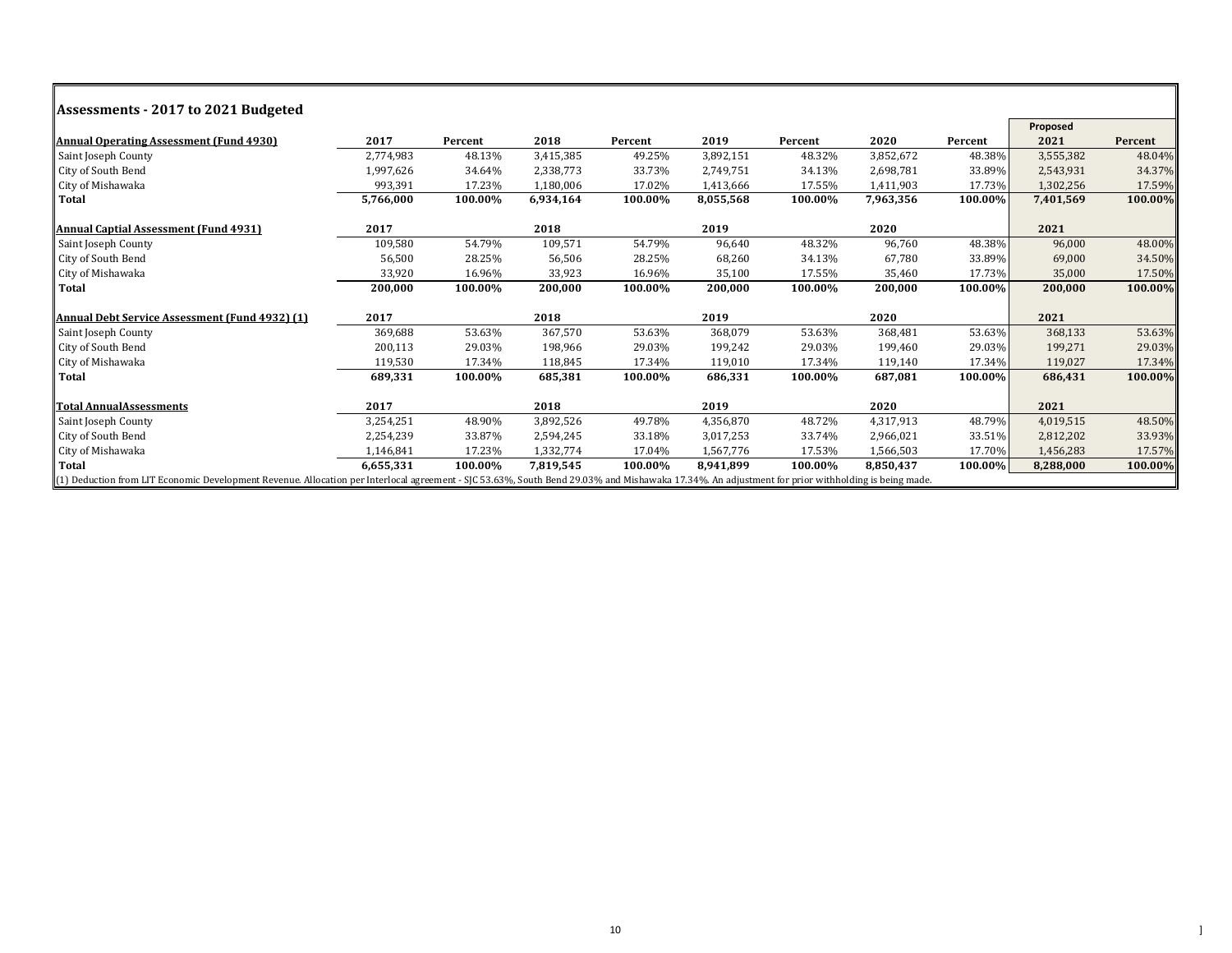

|             | Revenue    | <b>Expenditures</b> | <b>Net</b> |
|-------------|------------|---------------------|------------|
| 2015 Actual | 8,422,585  | 8,372,723           | 49,862     |
| 2016 Actual | 7,306,344  | 7,662,438           | (356,094)  |
| 2017 Actual | 9,041,871  | 9,249,027           | (207, 156) |
| 2018 Actual | 10,028,406 | 9,635,268           | 393,138    |
| 2019 Actual | 11,327,811 | 9,925,085           | 1,402,726  |
| 2020 Actual | 11,334,968 | 10,487,796          | 847,172    |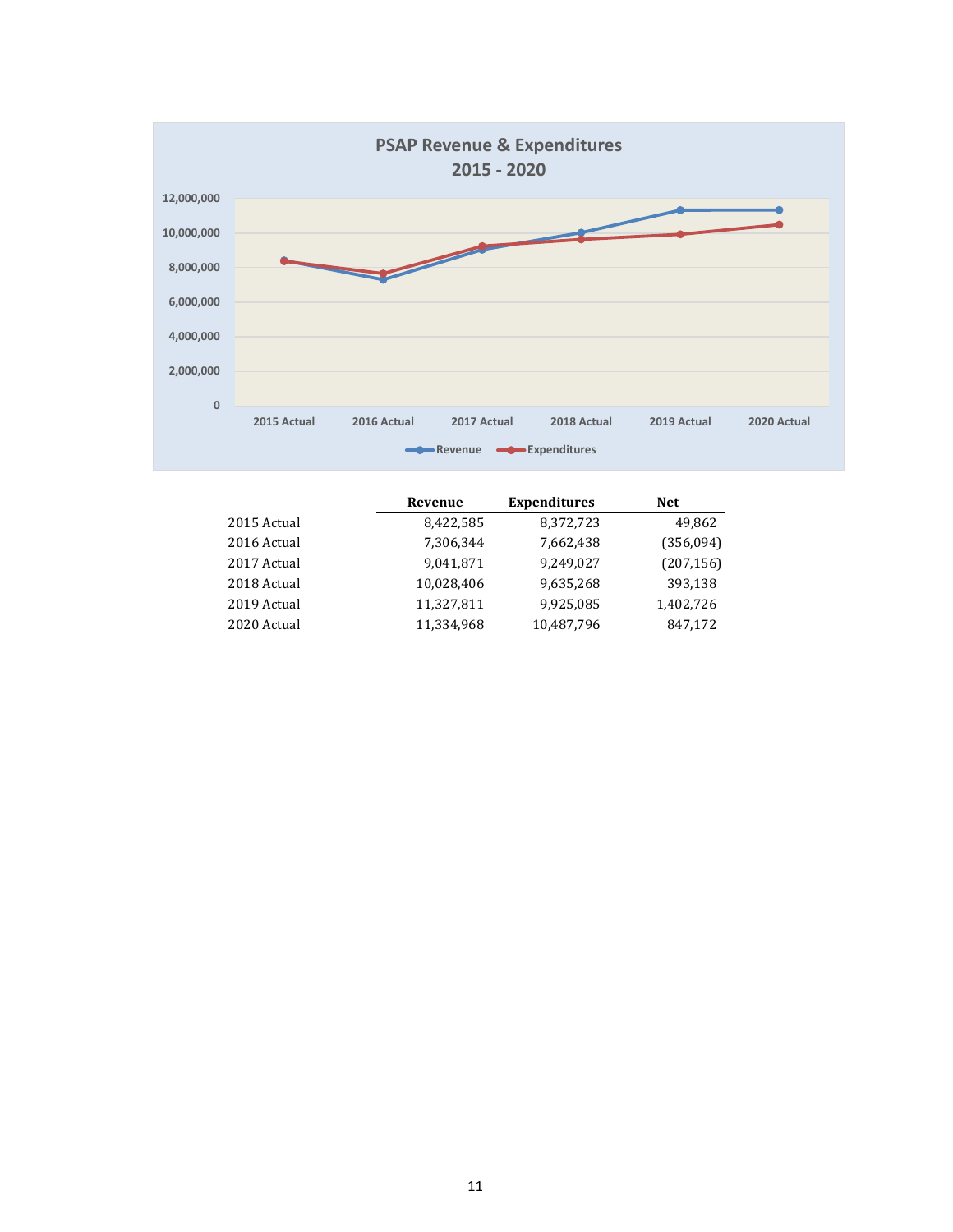

|             | <b>Fund 1222</b> | <b>Fund 4930</b>          | <b>Fund 4931</b> | <b>Fund 4932</b> | <b>Fund 9155</b>    |            |
|-------------|------------------|---------------------------|------------------|------------------|---------------------|------------|
| Year        | Statewide 911    | <b>Dispatch Operating</b> | Dispatch Capital | Dispatch Bond    | <b>NIPSCO Grant</b> | Total      |
| 2015 Actual | 2,891,719        | 4,416,151                 | 199,980          | 914.735          |                     | 8,422,585  |
| 2016 Actual | 2.138.106        | 4.679.907                 | $\theta$         | 488.331          |                     | 7,306,344  |
| 2017 Actual | 2,257,189        | 5,922,700                 | 200.004          | 661,978          |                     | 9,041,871  |
| 2018 Actual | 2,193,672        | 6.948.849                 | 200,004          | 685.881          |                     | 10,028,406 |
| 2019 Actual | 2.342.624        | 8.094.175                 | 200,000          | 687.332          | 3,680               | 11,327,811 |
| 2020 Actual | 2,435,811        | 8,010,129                 | 199,940          | 689,088          |                     | 11,334,968 |

Revenue includes interest earned on investments during 2018 and 2019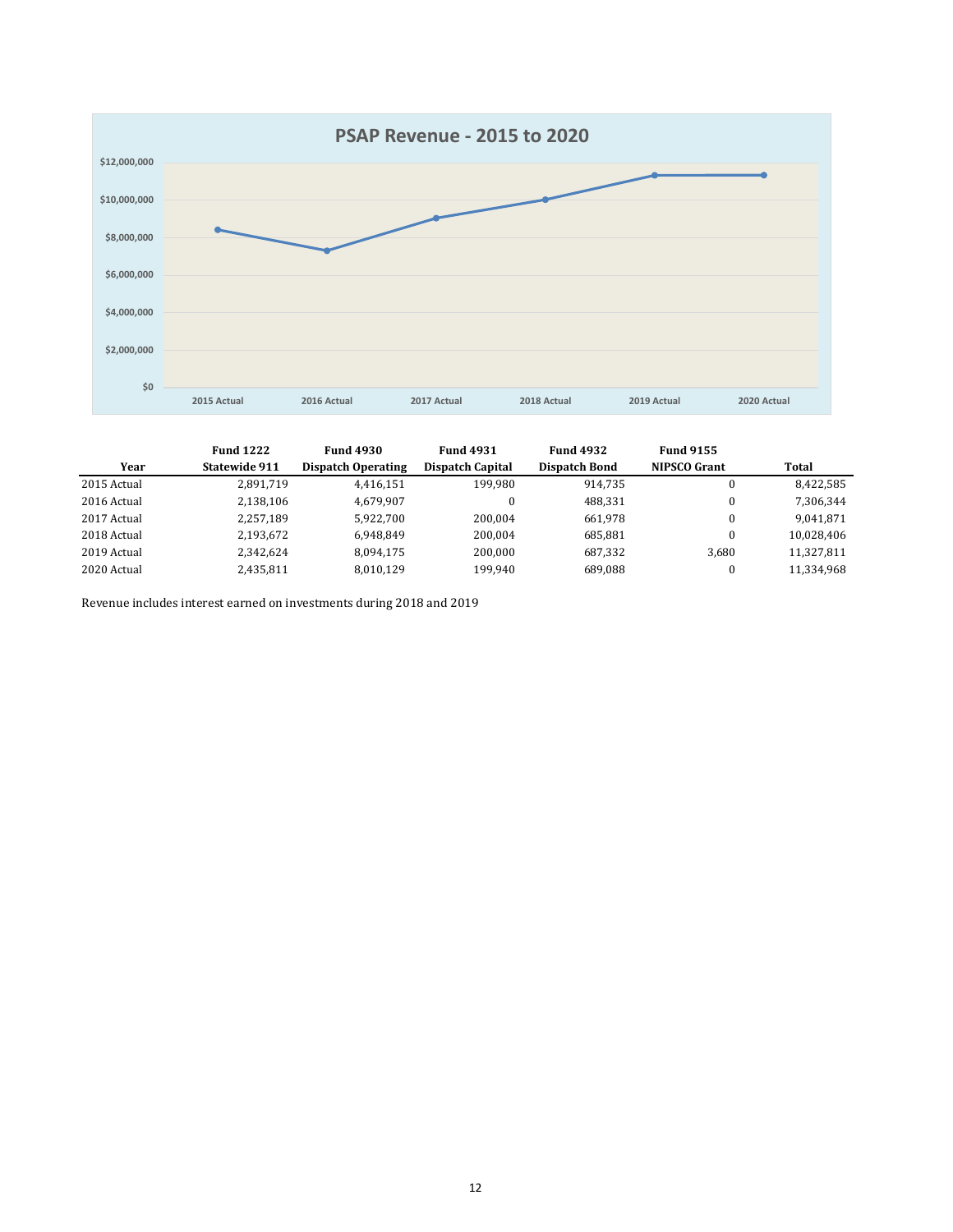

|             | <b>Fund 1222</b> | <b>Fund 4930</b>   | <b>Fund 4931</b>        | <b>Fund 4932</b>     | <b>Fund 9155</b>    |            |
|-------------|------------------|--------------------|-------------------------|----------------------|---------------------|------------|
| Year        | Statewide 911    | Dispatch Operating | <b>Dispatch Capital</b> | <b>Dispatch Bond</b> | <b>NIPSCO Grant</b> | Total      |
| 2015 Actual | 3,435,485        | 4,250,607          | $\Omega$                | 686.631              |                     | 8,372,723  |
| 2016 Actual | 2,283,773        | 4,690,084          | $\Omega$                | 688.581              |                     | 7,662,438  |
| 2017 Actual | 3,343,301        | 5,215,895          | $\Omega$                | 689.831              |                     | 9,249,027  |
| 2018 Actual | 2.300.198        | 6.649.189          | $\Omega$                | 685.881              |                     | 9,635,268  |
| 2019 Actual | 1.509.912        | 7.705.541          | 22.751                  | 686.881              |                     | 9,925,085  |
| 2020 Actual | 2,845,147        | 6.457.184          | 494.204                 | 687.581              | 3,680               | 10,487,796 |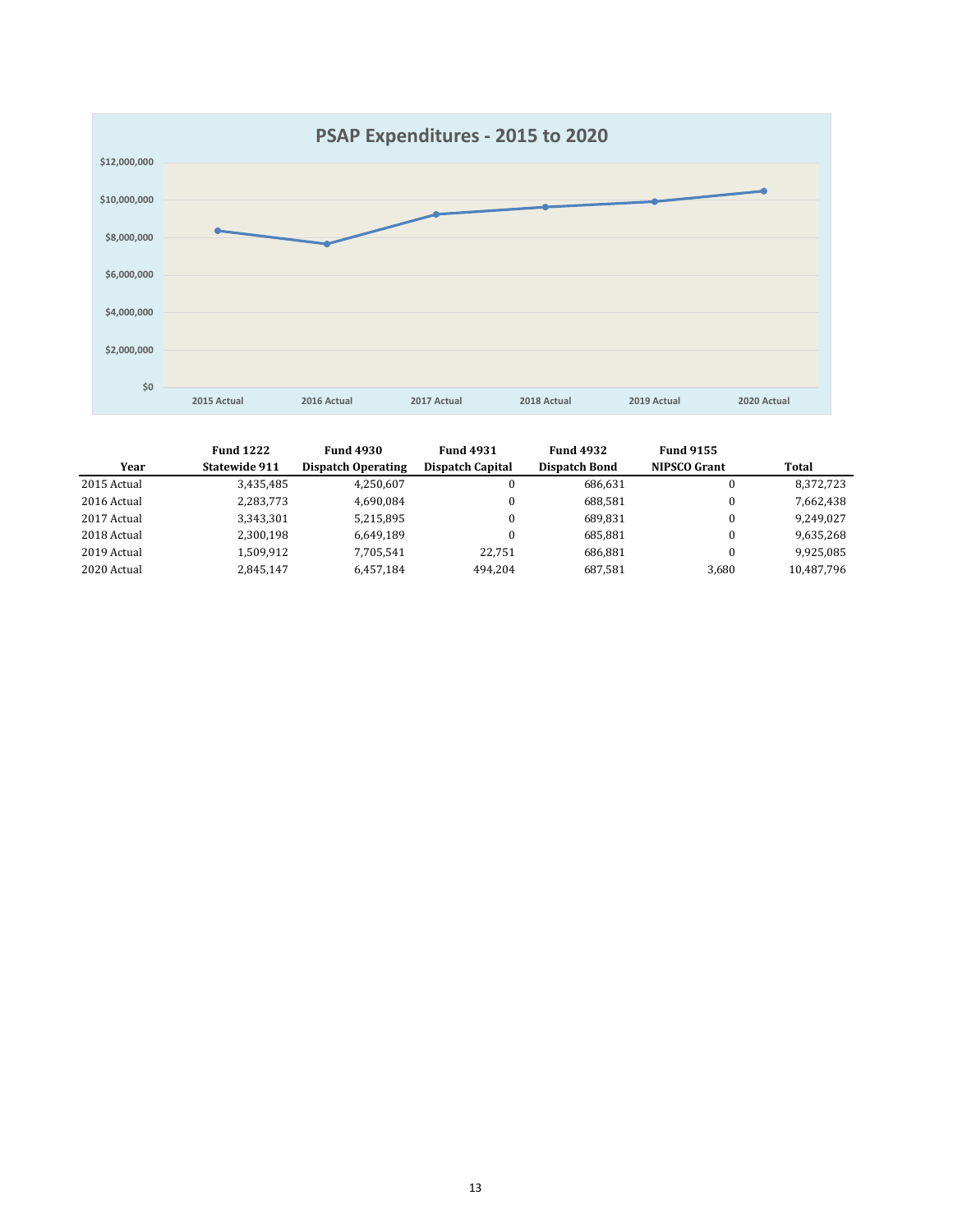|                                   |                                  | Saint Joseph County, Indiana<br><b>Budgeted Personnel Counts - PSAP</b> |                                  |                                  |                                  |                                  |                                  |
|-----------------------------------|----------------------------------|-------------------------------------------------------------------------|----------------------------------|----------------------------------|----------------------------------|----------------------------------|----------------------------------|
|                                   |                                  |                                                                         | 2015 - 2021                      |                                  |                                  |                                  |                                  |
| <b>Position Name</b>              | 2015<br>Adopted<br><b>Budget</b> | 2016<br>Adopted<br><b>Budget</b>                                        | 2017<br>Adopted<br><b>Budget</b> | 2018<br>Adopted<br><b>Budget</b> | 2019<br>Adopted<br><b>Budget</b> | 2020<br>Adopted<br><b>Budget</b> | 2021<br>Adopted<br><b>Budget</b> |
| <b>Administrative/Operations</b>  |                                  |                                                                         |                                  |                                  |                                  |                                  |                                  |
| <b>Executive Director</b>         | 1.00                             | 1.00                                                                    | 1.00                             | 1.00                             | 1.00                             | 1.00                             | 1.00                             |
| <b>Administrative Manager</b>     | 1.00                             | 1.00                                                                    | 1.00                             | 1.00                             | 1.00                             | 1.00                             | 1.00                             |
| CAD/Radio Specialist              | 0.00                             | 0.00                                                                    | 0.00                             | 0.00                             | 0.00                             | 1.00                             | 1.00                             |
| IT Manager                        | 1.00                             | 1.00                                                                    | 1.00                             | 1.00                             | 1.00                             | 1.00                             | 1.00                             |
| IT Technician                     | 1.00                             | 1.00                                                                    | 1.00                             | 0.00                             | 0.00                             | 0.00                             | 0.00                             |
| <b>Public Information Officer</b> | 0.00                             | 1.00                                                                    | 1.00                             | 1.00                             | 1.00                             | 1.00                             | 1.00                             |
| <b>Operations Manager</b>         | 1.00                             | 1.00                                                                    | 1.00                             | 2.00                             | 2.00                             | 2.00                             | 2.00                             |
| <b>Quality Assurance Manager</b>  | 0.00                             | 0.00                                                                    | 0.00                             | 0.00                             | 1.00                             | 1.00                             | 1.00                             |
| <b>Training Officer</b>           | 1.00                             | 1.00                                                                    | 1.00                             | 0.00                             | 0.00                             | 0.00                             | 0.00                             |
| Subtotal                          | 6.00                             | 7.00                                                                    | 7.00                             | 6.00                             | 7.00                             | 8.00                             | 8.00                             |
| Communicicaions/Telecommunicators |                                  |                                                                         |                                  |                                  |                                  |                                  |                                  |
| <b>Communications Supervisor</b>  | 3.00                             | 3.00                                                                    | 3.00                             | 3.00                             | 3.00                             | 3.00                             | 3.00                             |
| Telecommunicator I                | 9.00                             | 19.00                                                                   | 19.00                            | 0.00                             | 0.00                             | 0.00                             | 0.00                             |
| Telecommunicator II               | 30.00                            | 29.00                                                                   | 29.00                            | 10.00                            | 10.00                            | 10.00                            | 10.00                            |
| Telecommunicator III              | 18.00                            | 12.00                                                                   | 16.00                            | 50.00                            | 53.00                            | 53.00                            | 53.00                            |
| Telecommunicator IV               | 0.00                             | 0.00                                                                    | 0.00                             | 7.00                             | 7.00                             | 7.00                             | 7.00                             |
| Subtotal                          | 60.00                            | 63.00                                                                   | 67.00                            | 70.00                            | 73.00                            | 73.00                            | 73.00                            |
| <b>Total Staffing</b>             | 66.00                            | 70.00                                                                   | 74.00                            | 76.00                            | 80.00                            | 81.00                            | 81.00                            |

Prior to consolidation, in 2014, 15 dispatchers were paid from the County Police budget (0005) in the General Fund. Other dispatchers were paid directly by other governmental agencies.

No new positions requested in the 2021 budget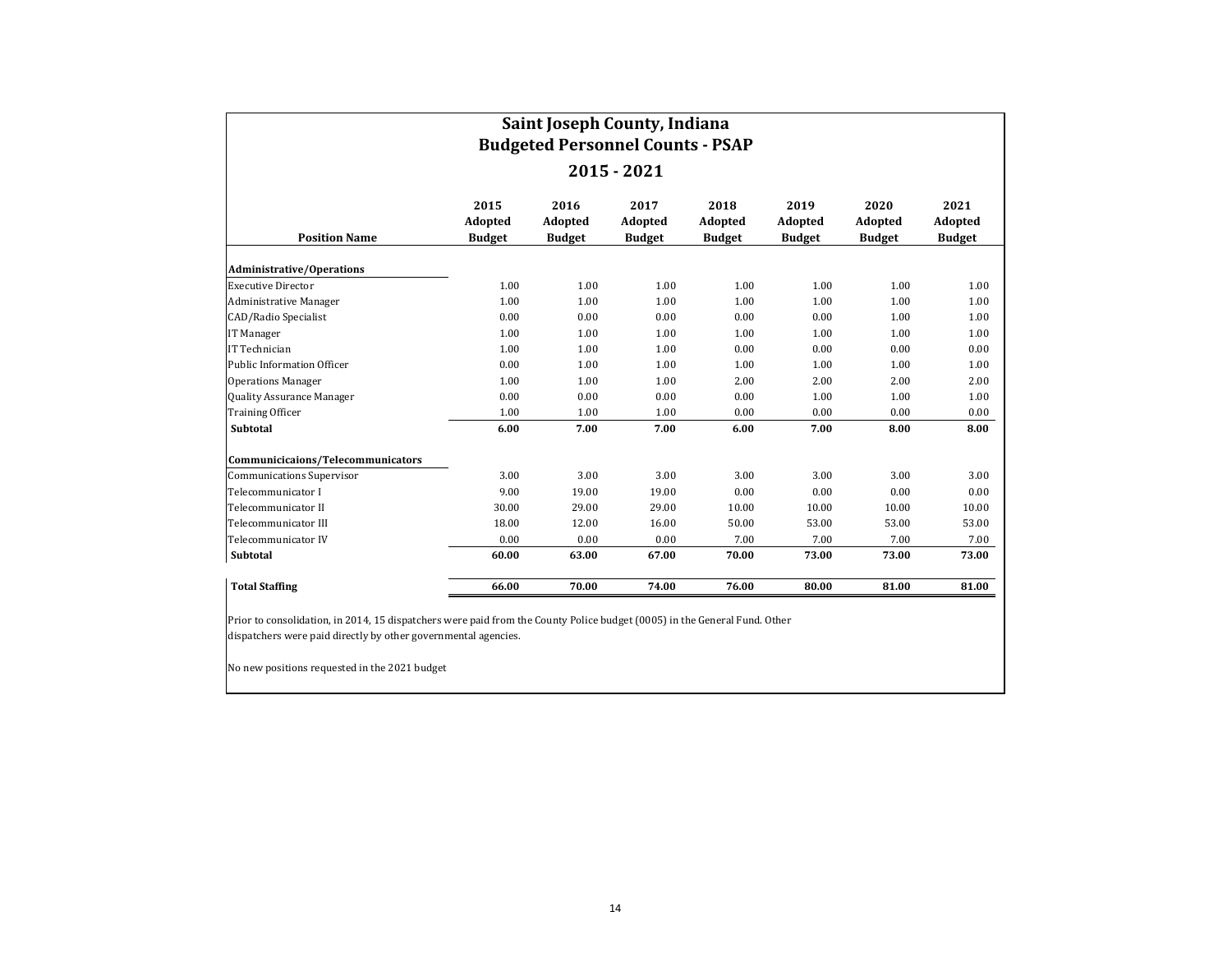

| Type                 | <b>Amount</b> | Percent |
|----------------------|---------------|---------|
| State 911 Revenue    | 2,366,786     | 22.66%  |
| Saint Joseph County  | 3,852,672     | 36.88%  |
| City of South Bend   | 2,698,781     | 25.84%  |
| City of Mishawaka    | 1,411,903     | 13.52%  |
| AT&T Reimbursements  | 0             | 0.00%   |
| Interest Earnings    | 105,093       | 1.01%   |
| Other Refunds        | 10,706        | 0.10%   |
| <b>Total Revenue</b> | 10.445.941    | 100.00% |

AT&T reimbursements anticipated in January 2021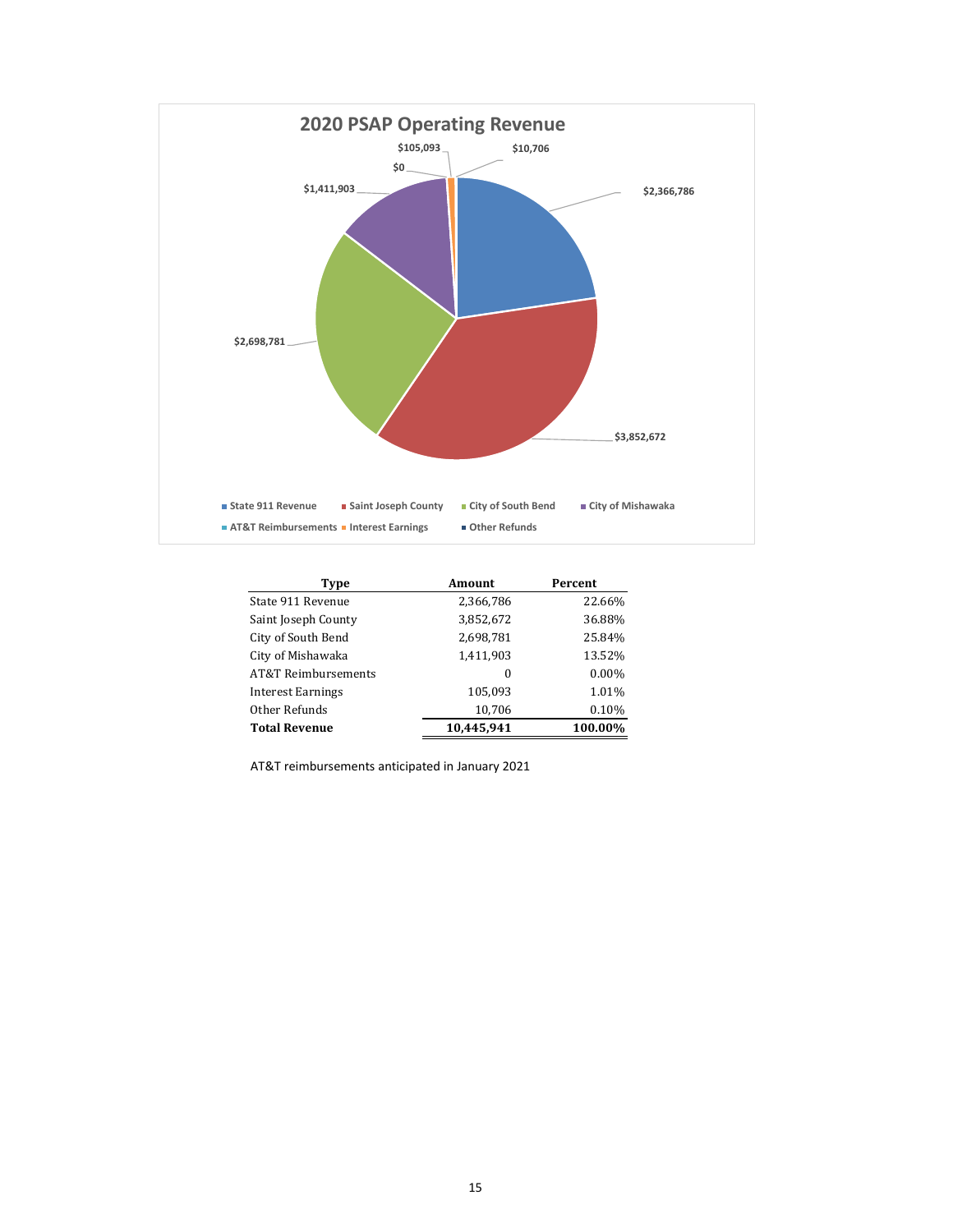

| Type                            | Amount     | Percent  |                            |
|---------------------------------|------------|----------|----------------------------|
| Telecommunicator Salaries       | 2,644,088  | 25.31%   |                            |
| Adm/Operations Salaries         | 602,730    | 5.77%    |                            |
| Overtime & Other                | 1,041,662  | 9.97%    |                            |
| Hazard Pay                      | 42,000     | 0.40%    |                            |
| <b>Fringe Benefits</b>          | 2,178,608  | 20.86%   | 62.31% Salaries & Benefits |
| Debt Service - Leases           | 1,669,528  | 15.98%   |                            |
| <b>Technology Maintenance</b>   | 576,082    | 5.51%    |                            |
| Telephone                       | 87,942     | 0.84%    |                            |
| Utilities                       | 94,251     | $0.90\%$ |                            |
| <b>Contractual Services</b>     | 106,106    | 1.02%    |                            |
| Legal & Financial Services      | 37,392     | 0.36%    |                            |
| <b>Instruction and Training</b> | 54,386     | 0.52%    |                            |
| Liability Insurance             | 105,000    | 1.01%    |                            |
| Other Expenditures              | 62,556     | $0.60\%$ |                            |
| Source of Fund Balance          | 1,143,610  | 10.95%   | 37.69% Non-Personnel       |
| <b>Total Expenditures</b>       | 10,445,941 | 100.00%  |                            |

### **Other Salaries**

 Executive Director, IT Manager, Communications Supervisor, Qualitative Assurance Manager, Administrative Manager, Operations Managers, Public Information Officer, Qualitative Assurance Manager, and CAD/Radio Specialist.

### **Fringe Benefits**

Health insurance, FICA taxes, and PERF retirement.

### **Technology Leases**

US Bank leases, Vehicle lease, HP computer refresh lease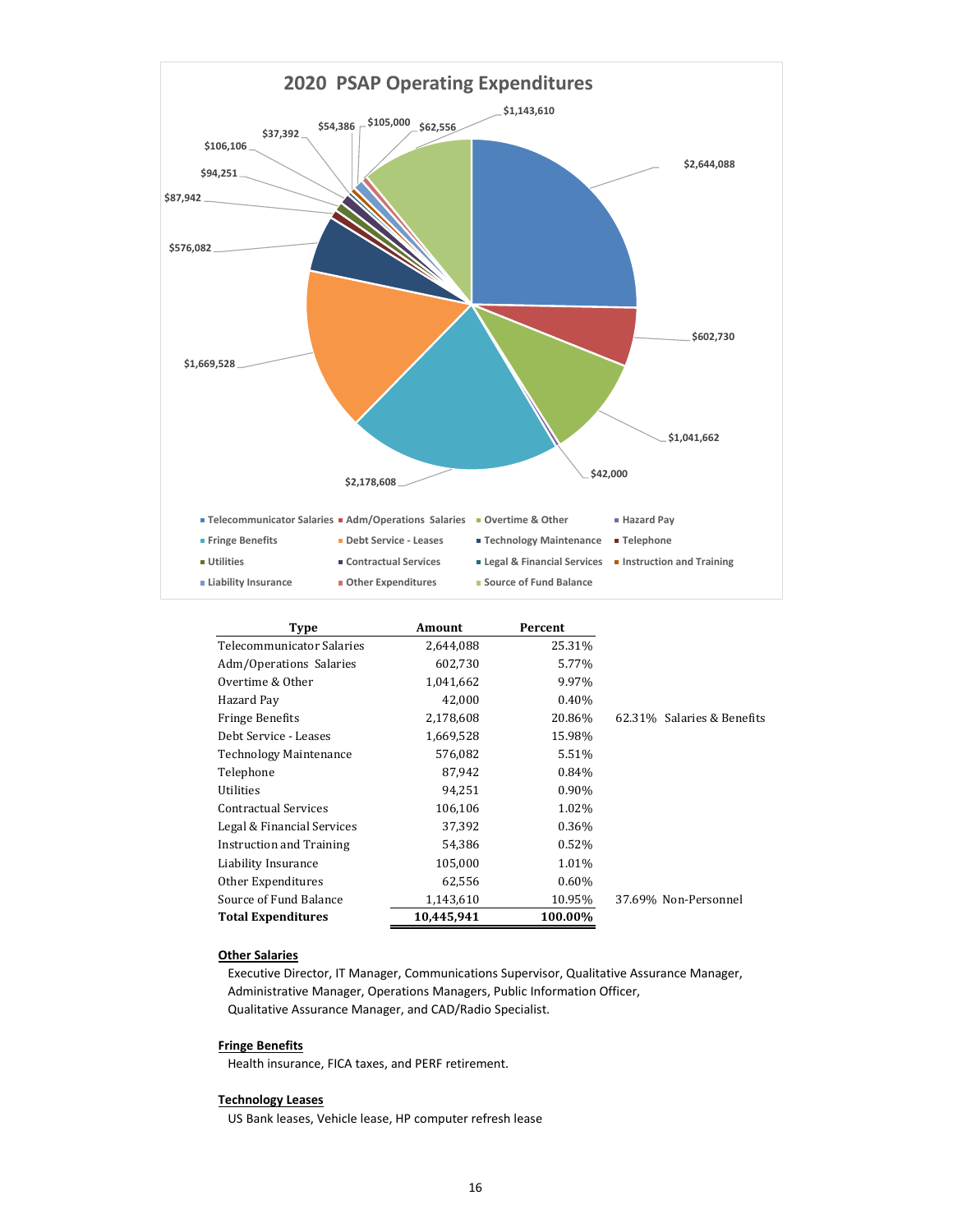|                        | Budget approved by the PSAP Executive Board on May 27, 2020. Approved by the County Council on October 13, 2020. |              |               |                          |
|------------------------|------------------------------------------------------------------------------------------------------------------|--------------|---------------|--------------------------|
|                        | <b>Fund 4930 Dispatch Operating Budget - 2021 Proposed</b>                                                       |              |               |                          |
| <b>Account</b>         | Name                                                                                                             | 2020 Adopted | 2021 Proposed | Increase/(Decrease)      |
| 11411                  | Telecommunicator III (53 @ \$46,865) (1)                                                                         | 2,483,845.00 | 2,483,845.00  |                          |
| 11412                  | Telecommunicator II (10 @ \$45,320)                                                                              | 453,200.00   | 453,200.00    |                          |
| 11415                  | On Call Pay (budgeted in Fund 1222 for 2021)                                                                     | 22,000.00    |               | (22,000.00)              |
| 11416                  | Telecommunicator IV (7 @ \$48,410)                                                                               | 338,870.00   | 338,870.00    |                          |
| 11571                  | Overtime                                                                                                         | 477,000.00   | 477,000.00    |                          |
| 14711                  | Longevity Pay                                                                                                    | 22,150.00    | 22,150.00     |                          |
| 14712                  | Quality Assurance (QA) Pay                                                                                       | 5,000.00     | 10,000.00     | 5,000.00                 |
| 14713                  | Communications Training Officer (CTO) Pay                                                                        | 72,000.00    | 72,000.00     |                          |
| 14714                  | <b>Holiday Pay</b>                                                                                               | 80,000.00    | 75,000.00     | (5,000.00)               |
| 14715                  | Shift Differential Pay                                                                                           | 22,000.00    | 22,000.00     | $\overline{\phantom{a}}$ |
| 14716                  | Foreign Language Pay                                                                                             | 3,600.00     | 3,600.00      | $\blacksquare$           |
| 14717                  | Certification Pay (76 x \$100)                                                                                   | 7,600.00     | 7,600.00      | $\overline{\phantom{a}}$ |
| 21030                  | <b>Office Supplies</b>                                                                                           | 10,000.00    | 10,000.00     | $\overline{\phantom{a}}$ |
| 22010                  | Gas, Oil, & Lubricants                                                                                           | 8,000.00     | 8,000.00      | $\overline{\phantom{a}}$ |
| 23460                  | <b>Other Materials</b>                                                                                           | 12,000.00    | 12,000.00     | $\overline{a}$           |
| 31010                  | Legal Services (underspent budget in prior years)                                                                | 30,000.00    | 30,000.00     |                          |
| 31070                  | Financial Consulting (underspent budget in prior years)                                                          | 30,000.00    | 30,000.00     |                          |
| 32010                  | Mileage Allowance                                                                                                | 1,000.00     | 1,000.00      |                          |
| 32050                  | <b>Instruction &amp; Training</b>                                                                                | 65,000.00    | 65,000.00     |                          |
| 32055                  | <b>Public Education</b>                                                                                          | 5,000.00     | 5,000.00      |                          |
| 32071                  | Technology - Maintenance and Support                                                                             | 612,249.00   | 606,331.00    | (5,918.00)               |
| 32200                  | Telephone                                                                                                        | 116,000.00   | 97,000.00     | (19,000.00)              |
| 32350                  | Postage                                                                                                          | 232.00       | 232.00        |                          |
| 34030                  | Liability Allocation                                                                                             | 105,000.00   | 105,000.00    | ٠                        |
| 35015                  | <b>Utilities</b>                                                                                                 | 119,000.00   | 119,000.00    |                          |
| 36011                  | <b>Building Maintenance</b>                                                                                      | 25,000.00    | 25,000.00     | $\overline{\phantom{a}}$ |
| 36015                  | <b>Contractual Services</b>                                                                                      | 110,000.00   | 110,000.00    |                          |
| 36018                  | Tower Maintenance (breakout of costs included in technology)                                                     | 5,000.00     | 27,000.00     | 22,000.00                |
| 36100                  | Repair - Auto & Truck                                                                                            | 2,000.00     | 2,000.00      |                          |
| 36300                  | Repair - Office Equipment                                                                                        | 5,000.00     | 5,000.00      |                          |
| 38012                  | Debt Service - Interest                                                                                          | 188,854.00   | 154,635.00    | (34, 219.00)             |
| 38013                  | Debt Service - Principal                                                                                         | 1,472,418.00 | 1,506,571.00  | 34,153.00                |
| <b>Total Fund 4930</b> |                                                                                                                  | 6,909,018.00 | 6,884,034.00  | (24,984.00)              |

|                | Fund 1222 Statewide E911 Budget - 2021 Proposed             |              |               |                     |
|----------------|-------------------------------------------------------------|--------------|---------------|---------------------|
| <b>Account</b> | Name                                                        | 2020 Adopted | 2021 Proposed | Increase/(Decrease) |
| 11032          | <b>Executive Director</b>                                   | 92,700.00    | 92,700.00     |                     |
| 11312          | <b>IT Manager</b>                                           | 72,100.00    | 72,100.00     |                     |
| 11410          | Communications Supervisor (3 @ \$56,500)                    | 169,950.00   | 169,500.00    | (450.00)            |
| 11415          | On Call Pay (includes on call pay from Fund 4930 for 2021)  | 25,000.00    | 35,000.00     | 10,000.00           |
| 11452          | <b>Administrative Manager</b>                               | 47,277.00    | 47,277.00     |                     |
| 11458          | Operations Manager (2 @ 72,100)                             | 144,200.00   | 144,200.00    |                     |
| 11509          | <b>Public Information Officer</b>                           | 42,024.00    | 42,024.00     |                     |
| 11578          | Education Overtime (not used, eliminated for 2021)          | 9,200.00     |               | (9,200.00)          |
| 11973          | Quality Assurance Manager (pay increase, additional duties) | 46,350.00    | 48,410.00     | 2,060.00            |
| 11979          | <b>CAD/Radio Specialist</b>                                 | 60,000.00    | 60,000.00     |                     |
| 14800          | FICA Contribution (\$4,676,926 x 7.65%)                     | 360,725.00   | 357,785.00    | (2,940.00)          |
| 14810          | PERF Retirement (\$4,676,926 x 11.2%)                       | 528,121.00   | 523,816.00    | (4,305.00)          |
| 14840          | Group Medical (81 employees x \$17,300) (2)                 | 1,371,330.00 | 1,401,300.00  | 29,970.00           |
| Total          |                                                             | 2,968,977.00 | 2,994,112.00  | 25,135.00           |
|                |                                                             |              |               |                     |
|                | Debt Service Payment (2014 PSAP CEDIT Bond)                 | 687,582.00   | 687,431.00    | (151.00)            |
|                | Capital Fund (2019 Motorola CAD Lease)                      | 494,205.00   | 494,205.00    |                     |

|                                                                 | 2020 Adopted  | 2021 Proposed  | <b>Proposed Increase</b> |
|-----------------------------------------------------------------|---------------|----------------|--------------------------|
| <b>Consolidated Department</b>                                  | 11,059,782.00 | 11.059.782.00  |                          |
| Fund 1222 - Est. Statewide 911 Receipts (\$145,449 x 12 months) |               | (1,745,388.00) |                          |
| Fund 1222 - Estimated Interest Earnings                         |               | (60,000.00)    |                          |
| Fund 4930 - Estimated Interest Earnings                         |               | (40,000.00)    |                          |
| Fund 4930 - Dispatch cash reserves                              |               | 609.885.00     |                          |
| Fund 4932 - Capital cash reserves                               |               | (294, 205.00)  |                          |
| Fund 1222 - Statwide 911 cash reserves                          |               | (1,241,074.00) |                          |
| Remainder to be Assessed or Covered by Income Tax Deduction     |               | 8,289,000.00   |                          |

(1) 81 full-time employees proposed for 2021. No change from 2020 budget.

(2) 81 full-time employees x \$17,300 per employee = \$1,401,300. Health insurance per employee rate increased from \$16,930 to \$17,300. See attached.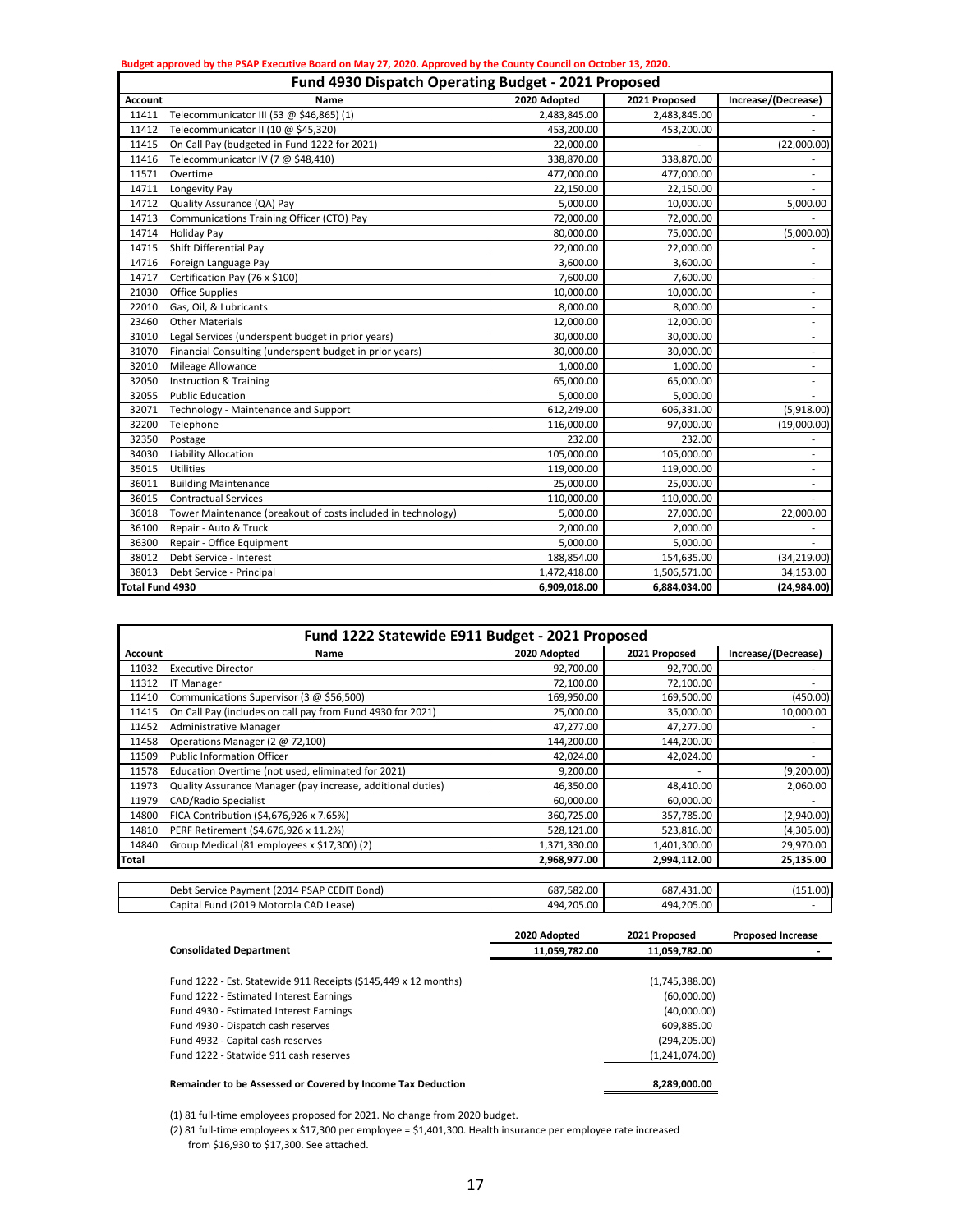|                                  |                                                | Saint Joseph County, Indiana                   |              |                                                                                                                                         |
|----------------------------------|------------------------------------------------|------------------------------------------------|--------------|-----------------------------------------------------------------------------------------------------------------------------------------|
|                                  |                                                | <b>US Bank Escrow Accounting Summary</b>       |              |                                                                                                                                         |
|                                  |                                                | January 1, 2017 - November 30, 2020            |              |                                                                                                                                         |
|                                  | <b>Fund No. 0018</b><br>2015<br><b>US Bank</b> | <b>Fund No. 0019</b><br>2017<br><b>US Bank</b> |              |                                                                                                                                         |
| Name                             | <b>Escrow</b>                                  | <b>Escrow</b>                                  | <b>Total</b> | <b>Notes</b>                                                                                                                            |
| Cash Balance @ December 31, 2019 | 8,610.23                                       | 95,416.64                                      | 104,026.87   |                                                                                                                                         |
| Revenue                          |                                                |                                                |              |                                                                                                                                         |
| <b>Interest Earnings</b>         | 3.84                                           | 32.26                                          | 36.10        |                                                                                                                                         |
| Other Revenue                    | 0.00                                           | 0.00                                           | 0.00         |                                                                                                                                         |
| <b>Total Revenue</b>             | 3.84                                           | 32.26                                          | 36.10        |                                                                                                                                         |
| <b>Expenditures</b>              |                                                |                                                |              |                                                                                                                                         |
| January                          | 0.00                                           | 33,255.55                                      |              | 33,255.55 Locution, Eso Solutions, Colossus, Network Solutions                                                                          |
| February                         | 0.00                                           | 0.00                                           | 0.00         |                                                                                                                                         |
| March                            | 0.00                                           | 0.00                                           | 0.00         |                                                                                                                                         |
| April                            | 0.00                                           | 0.00                                           | 0.00         |                                                                                                                                         |
| May                              | 0.00                                           | 0.00                                           | 0.00         |                                                                                                                                         |
| June                             | 0.00                                           | 0.00                                           | 0.00         |                                                                                                                                         |
| July                             | 0.00                                           | 0.00                                           | 0.00         |                                                                                                                                         |
| August                           | 0.00                                           | 0.00                                           | 0.00         |                                                                                                                                         |
| September                        | 0.00                                           | 57,895.26                                      |              | 57,895.26 MACOG - \$22,000.00, Network Solutions - \$35,895.26<br>MACOG - \$1,968.47, St. Joseph County- \$6,645.60, close out account, |
| October                          | 8,614.07                                       | 0.00                                           | 8,614.07     | check to be deposited into #4930.05205.000.0013<br>MACOG - \$1,790.32, St. Joseph County - \$2,507.77, check to be deposited            |
| November                         | 0.00                                           | 4,298.09                                       | 4,298.09     | into #4930.05205.000.0013                                                                                                               |
| December                         | 0.00                                           | 0.00                                           | 0.00         |                                                                                                                                         |
| <b>Total Expenditures</b>        | 8,614.07                                       | 95,448.90                                      | 104,062.97   |                                                                                                                                         |
| Cash Balance @ November 30, 2020 | 0.00                                           | 0.00                                           | 0.00         |                                                                                                                                         |